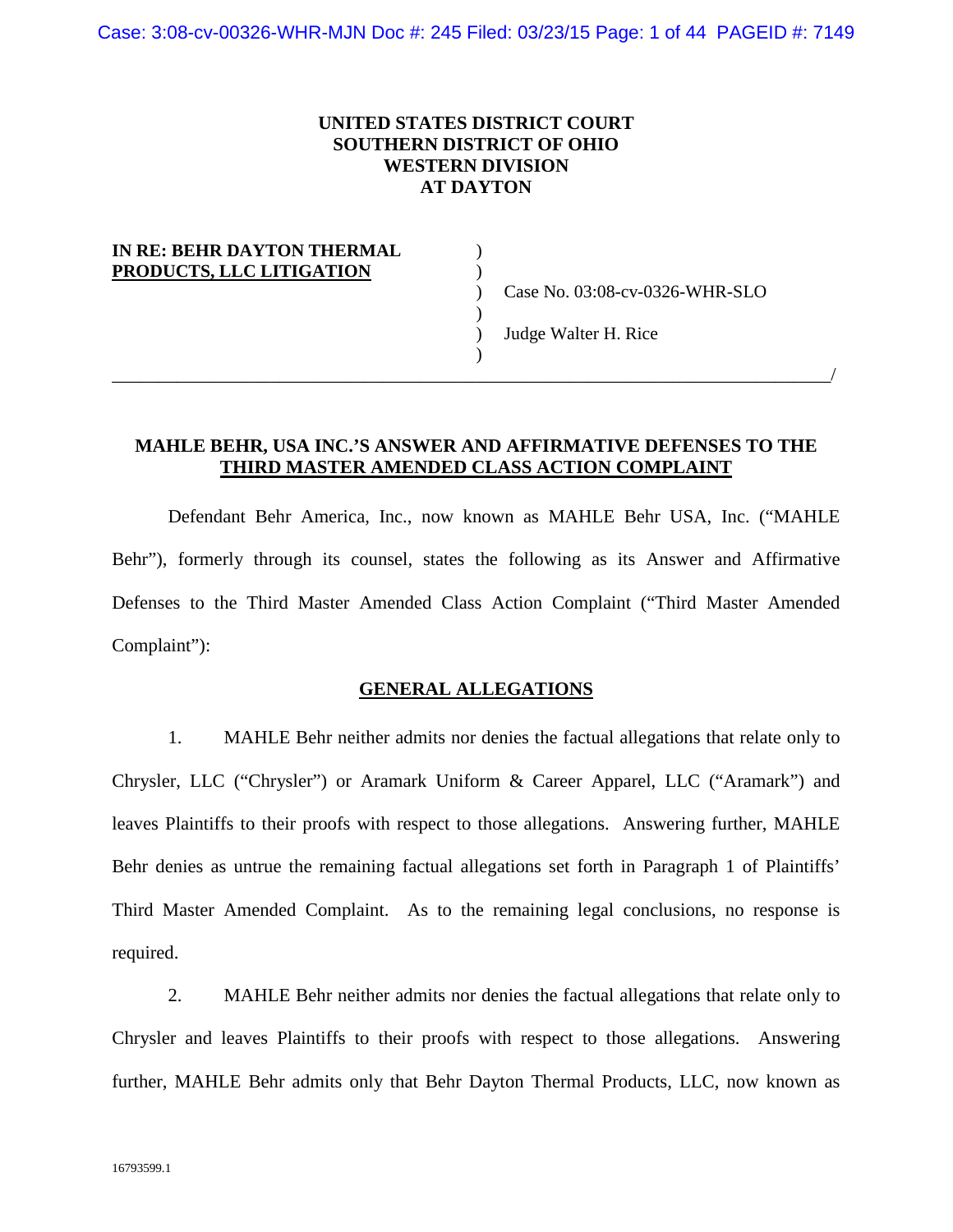MAHLE Behr Dayton Thermal Products, LLC ("MAHLE Behr Dayton") purchased the facility located at 1600 Webster Street, Dayton, Ohio facility in 2002 and that MAHLE Behr Dayton has operated and managed that facility since its purchase. MAHLE Behr denies as untrue the remaining factual allegations set forth in Paragraph 2 of Plaintiffs' Third Master Amended Complaint. As to the remaining legal conclusions, no response is required.

3. MAHLE Behr neither admits nor denies the factual allegations that relate only to Aramark and leaves Plaintiffs to their proofs with respect to those allegations. Answering further, MAHLE Behr denies as untrue the remaining factual allegations set forth in Paragraph 3 of Plaintiffs' Third Master Amended Complaint. As to the remaining legal conclusion, no response is required.

4. MAHLE Behr neither admits nor denies the factual allegations that relate only to Aramark or Chrysler and leaves Plaintiffs to their proofs with respect to those allegations. Answering further, MAHLE Behr denies as untrue the remaining factual allegations set forth in Paragraph 4 of Plaintiffs' Third Master Amended Complaint. As to the remaining legal conclusions, no response is required.

5. MAHLE Behr neither admits nor denies the factual allegations that relate only to Aramark or Chrysler and leaves Plaintiffs to their proofs with respect to those allegations. Answering further, MAHLE Behr denies as untrue the remaining factual allegations set forth in Paragraph 5 of Plaintiffs' Third Master Amended Complaint.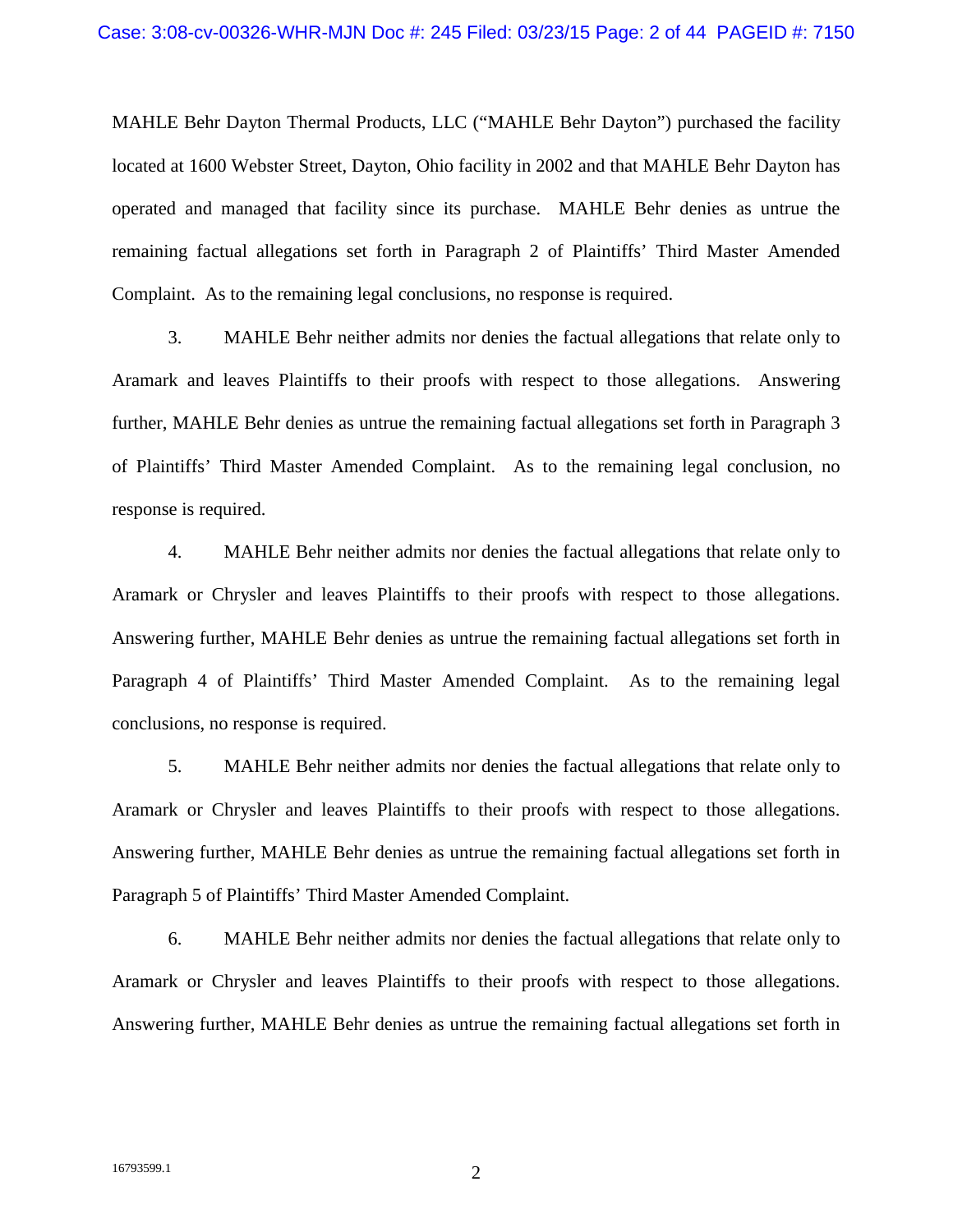#### Case: 3:08-cv-00326-WHR-MJN Doc #: 245 Filed: 03/23/15 Page: 3 of 44 PAGEID #: 7151

Paragraph 6 of Plaintiffs' Third Master Amended Complaint. As to the remaining legal conclusions, no response is required.

7. MAHLE Behr neither admits nor denies the factual allegations that relate only to Aramark or Chrysler and leaves Plaintiffs to their proofs with respect to those allegations. Answering further, MAHLE Behr denies as untrue the remaining factual allegations set forth in Paragraph 7 of Plaintiffs' Third Master Amended Complaint. As to the remaining legal conclusions, no response is required.

8. MAHLE Behr lacks knowledge or information sufficient to form a belief as to the truth of the factual allegations in Paragraph 8 of Plaintiffs' Third Master Amended Complaint and leaves Plaintiffs to their proofs.

9. MAHLE Behr denies as untrue the factual allegations set forth in Paragraph 9 of Plaintiffs' Third Master Amended Complaint. As to the remaining legal conclusions, no response is required.

10. MAHLE Behr neither admits nor denies the factual allegations that relate only to Aramark or Chrysler and leaves Plaintiffs to their proofs with respect to those allegations. Answering further, MAHLE Behr denies as untrue the remaining factual allegations set forth in Paragraph 10 of Plaintiffs' Third Master Amended Complaint. As to the remaining legal conclusions, no response is required.

### **JURISDICTION AND VENUE**

11. MAHLE Behr denies as untrue the factual allegations set forth in Paragraph 11 of Plaintiffs' Third Master Amended Complaint. As to the remaining legal conclusion, no response is required.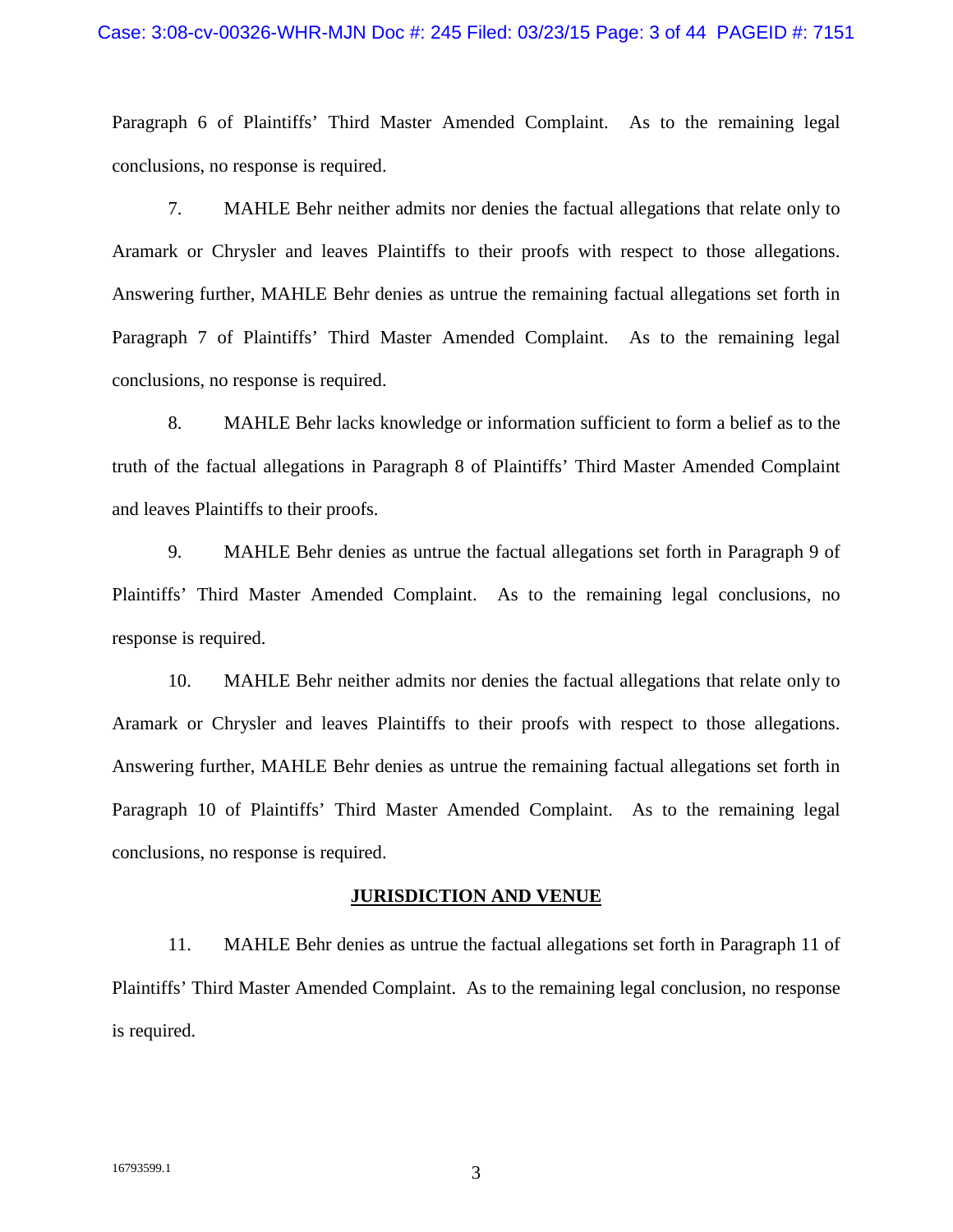12. MAHLE Behr denies as untrue the factual allegations set forth in Paragraph 12 of Plaintiffs' Third Master Amended Complaint. As to the remaining legal conclusion, no response is required.

13. MAHLE Behr denies the factual allegation in Paragraph 13 of Plaintiffs' Third Master Amended Complaint and leaves Plaintiffs to their proofs.

14. MAHLE Behr admits only that one named plaintiff is diverse from one Defendant. MAHLE Behr denies as untrue the factual allegations set forth in Paragraph 14 of Plaintiffs' Third Master Amended Complaint.

15. MAHLE Behr admits only that venue in the Southern District of Ohio is appropriate. MAHLE Behr denies as untrue the remaining factual allegations set forth in Paragraph 15 of Plaintiffs' Third Master Amended Complaint.

# **THE PARTIES Plaintiffs**

16. MAHLE Behr admits only that the named plaintiffs own property in Dayton, Ohio. Answering further, MAHLE Behr denies as untrue the remaining factual allegations regarding the parameters of "the defined Classes."

17. MAHLE Behr admits only Plaintiff Terry Martin's allegations regarding his place of residence and property ownership. MAHLE Behr neither admits nor denies the factual allegations that relate only to Aramark or Chrysler and leaves Plaintiffs to their proofs with respect to those allegations. Answering further, MAHLE Behr denies as untrue the remaining factual allegations set forth in Paragraph 17 of Plaintiffs' Third Master Amended Complaint. As to the remaining legal conclusions, no response is required.

18. MAHLE Behr admits only Plaintiff Nancy Smith's allegations regarding her place of residence and property ownership. MAHLE Behr neither admits nor denies the factual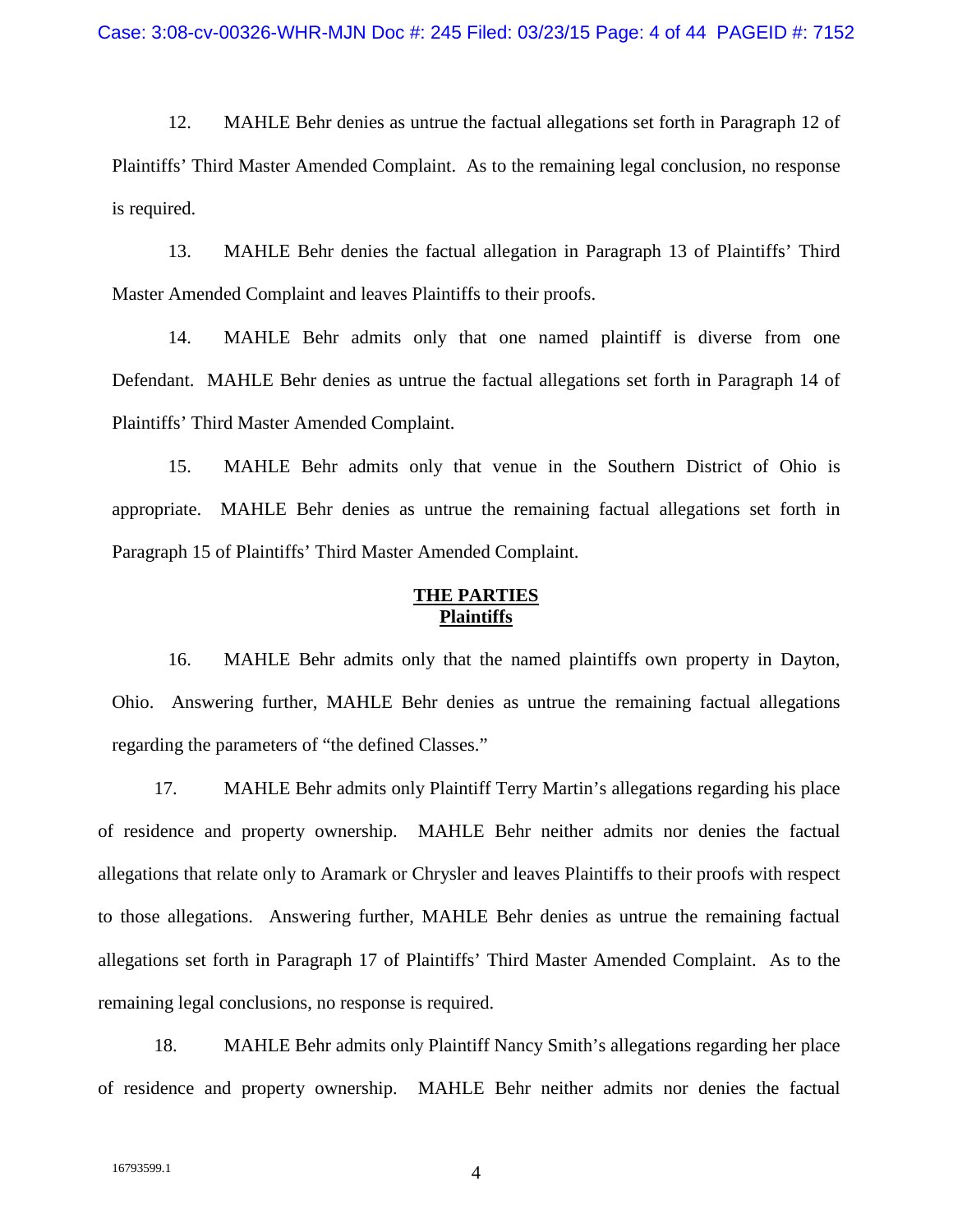#### Case: 3:08-cv-00326-WHR-MJN Doc #: 245 Filed: 03/23/15 Page: 5 of 44 PAGEID #: 7153

allegations that relate only to Aramark or Chrysler and leaves Plaintiffs to their proofs with respect to those allegations. Answering further, MAHLE Behr denies as untrue the remaining factual allegations set forth in Paragraph 18 of Plaintiffs' Third Master Amended Complaint. As to the remaining legal conclusions, no response is required.

19. MAHLE Behr admits only Plaintiff Deborah Needham's allegations regarding her place of residence and property ownership. MAHLE Behr neither admits nor denies the factual allegations that relate only to Chrysler and leaves Plaintiffs to their proofs with respect to those allegations. Answering further, MAHLE Behr denies as untrue the remaining factual allegations set forth in Paragraph 19 of Plaintiffs' Third Master Amended Complaint. As to the remaining legal conclusions, no response is required.

20. MAHLE Behr admits only Plaintiff Linda Russell's allegations regarding her place of residence and property ownership. MAHLE Behr neither admits nor denies the factual allegations that relate only to Aramark or Chrysler and leaves Plaintiffs to their proofs with respect to those allegations. Answering further, MAHLE Behr denies as untrue the remaining factual allegations set forth in Paragraph 20 of Plaintiffs' Third Master Amended Complaint. As to the remaining legal conclusions, no response is required.

## **Defendants**

21. MAHLE Behr admits the factual allegations set forth in Paragraph 21 Plaintiffs' Third Master Amended Complaint.

22. MAHLE Behr admits the factual allegations set forth in Paragraph 22 of Plaintiffs' Third Master Amended Complaint.

23. MAHLE Behr neither admits nor denies the factual allegations in Paragraph 23 of Plaintiffs' Third Master Amended Complaint that relate only to Chrysler and leaves Plaintiffs to their proofs with respect to those allegations.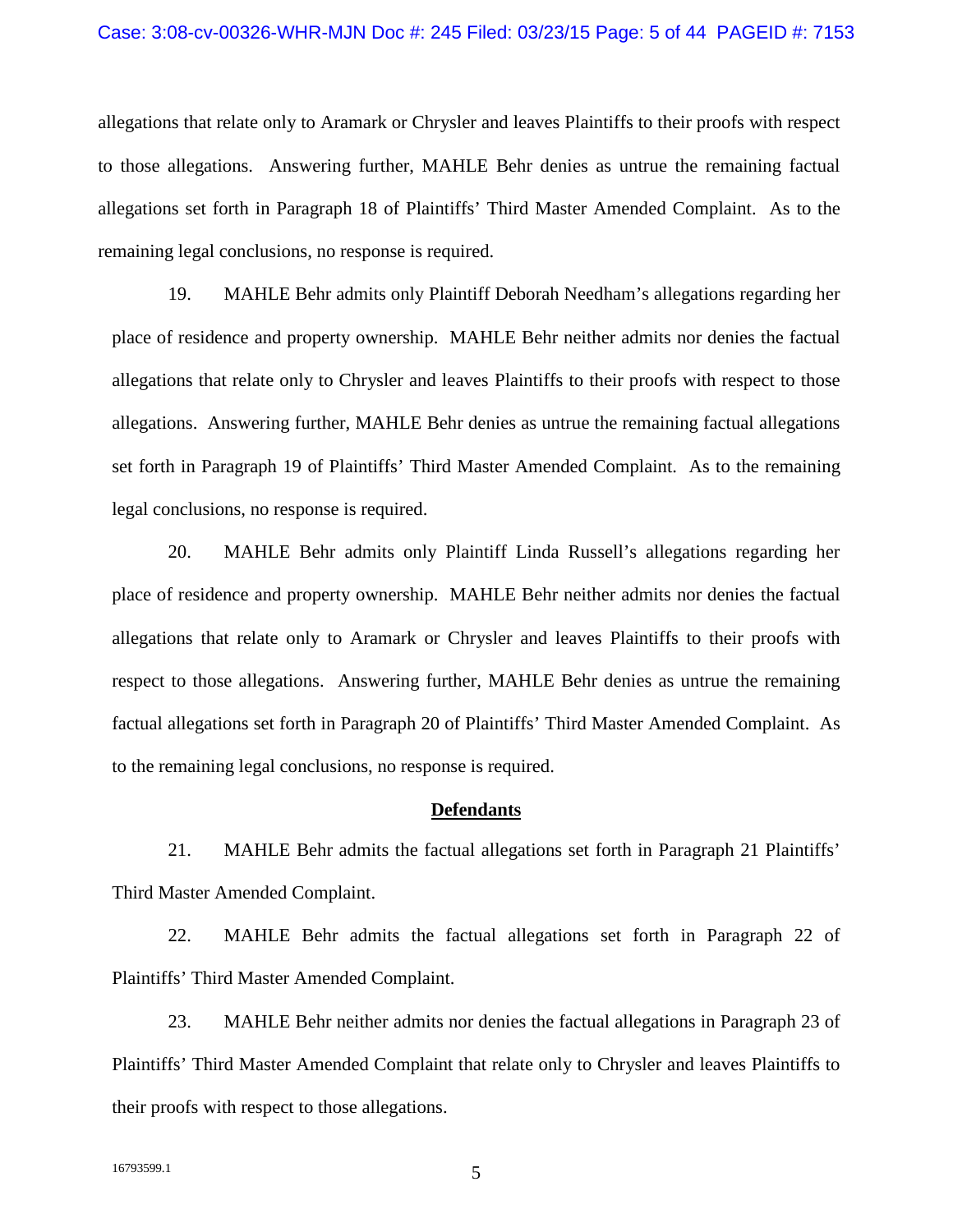24. MAHLE Behr neither admits nor denies the factual allegations in Paragraph 24 of Plaintiffs' Third Master Amended Complaint that relate only to Aramark and leaves Plaintiffs to their proofs with respect to those allegations.

# **BACKGROUND FACTS**

# **A. "The Chrysler – Behr Plume"**

25. MAHLE Behr admits only that Behr Dayton Thermal Products, LLC, now known as MAHLE Behr Dayton purchased the facility located at 1600 Webster Street, Dayton, Ohio facility in 2002 and that MAHLE Behr Dayton has operated and managed that facility since its purchase. Answering further, MAHLE Behr denies as untrue the factual allegations set forth in Paragraph 25 of Plaintiffs' Third Master Amended Complaint.

26. MAHLE Behr admits only that Behr Dayton Thermal Products, LLC, now known as MAHLE Behr Dayton purchased the facility located at 1600 Webster Street, Dayton, Ohio facility in 2002 from Chrysler's predecessor-in-interest DaimlerChrysler Corporation ("DCC") and MAHLE Behr Dayton has operated and managed the facility since its purchase. Answering further, MAHLE Behr denies as untrue the factual allegations set forth in Paragraph 26 of Plaintiffs' Third Master Amended Complaint.

27. MAHLE Behr admits only that Chrysler's predecessor DCC owned the property located at 1600 Webster Avenue, Dayton, Ohio prior to MAHLE Behr Dayton's purchase in 2002. Since 2002, MAHLE Behr Dayton has owned and operated the facility. MAHLE Behr denies as untrue the remaining allegations set forth in Paragraph 27 of Plaintiffs' Third Master Amended Complaint.

28. MAHLE Behr denies as untrue the factual allegations set forth in Paragraph 28 of Plaintiffs' Third Master Amended Complaint.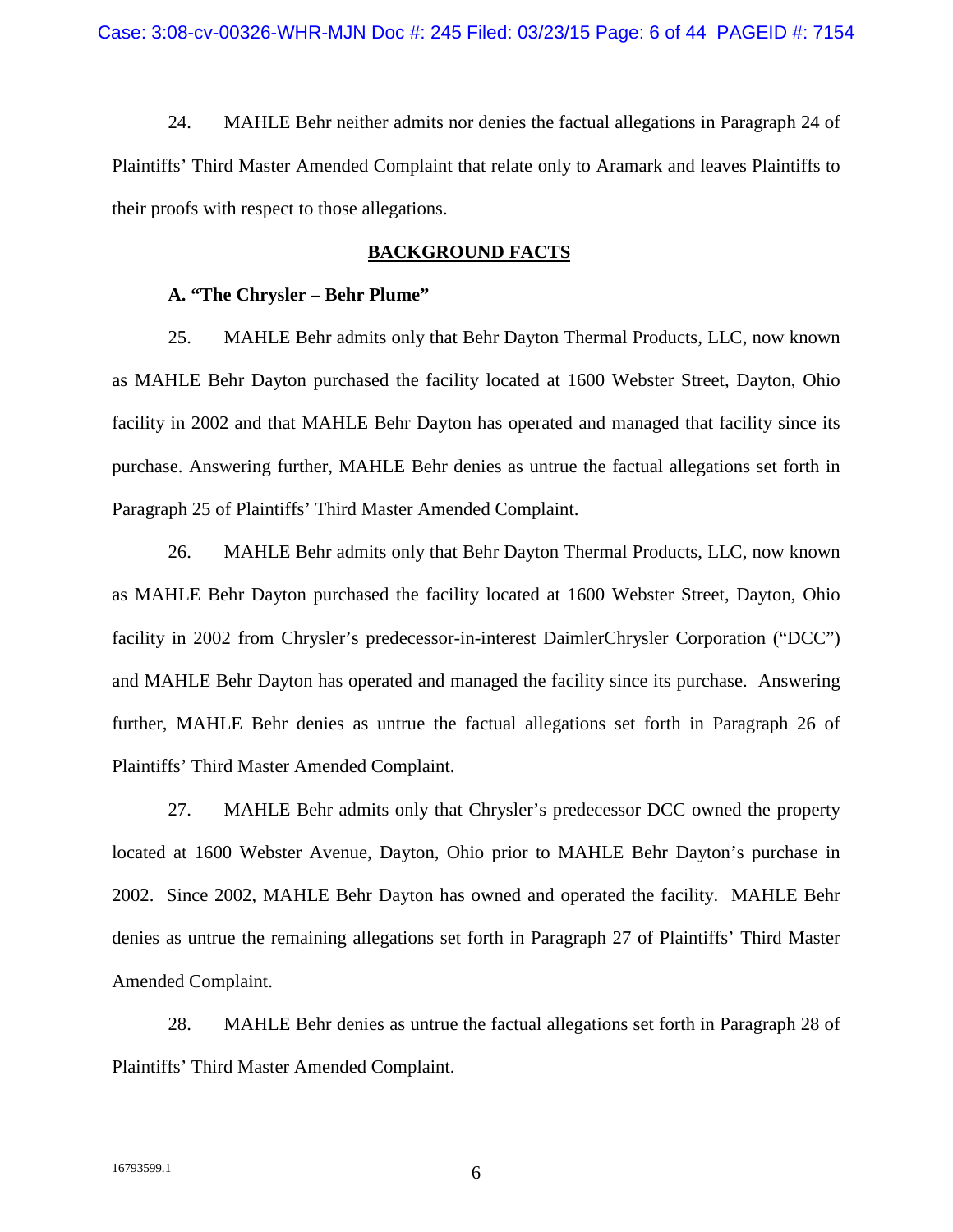29. MAHLE Behr neither admits nor denies the factual allegations that relate only to Chrysler and leaves Plaintiffs to their proofs with respect to those allegations. Answering further, MAHLE Behr denies as untrue the remaining factual allegations set forth in Paragraph 29 of Plaintiffs' Third Master Amended Complaint. As to the remaining legal conclusions, no response is required.

30. MAHLE Behr denies as untrue the factual allegations set forth in Paragraph 30 of Plaintiffs' Third Master Amended Complaint. As to the remaining legal conclusions, no response is required.

31. MAHLE Behr neither admits nor denies the factual allegations that relate only to Chrysler and leaves Plaintiffs to their proofs with respect to those allegations. Answering further, MAHLE Behr denies as untrue the remaining factual allegations set forth in Paragraph 31 of Plaintiffs' Third Master Amended Complaint. As to the remaining legal conclusions, no response is required.

32. MAHLE Behr denies as untrue the factual allegations set forth in Paragraph 32 of Plaintiffs' Third Master Amended Complaint.

33. MAHLE Behr denies as untrue the factual allegations set forth in Paragraph 33 of Plaintiffs' Third Master Amended Complaint.

34. MAHLE Behr neither admits nor denies the factual allegations that relate only to Chrysler and leaves Plaintiffs to their proofs with respect to those allegations. Answering further, MAHLE Behr denies as untrue the remaining factual allegations set forth in Paragraph 34 of Plaintiffs' Third Master Amended Complaint.

35. MAHLE Behr neither admits nor denies the factual allegations that relate only to Chrysler and leaves Plaintiffs to their proofs with respect to those allegations. Answering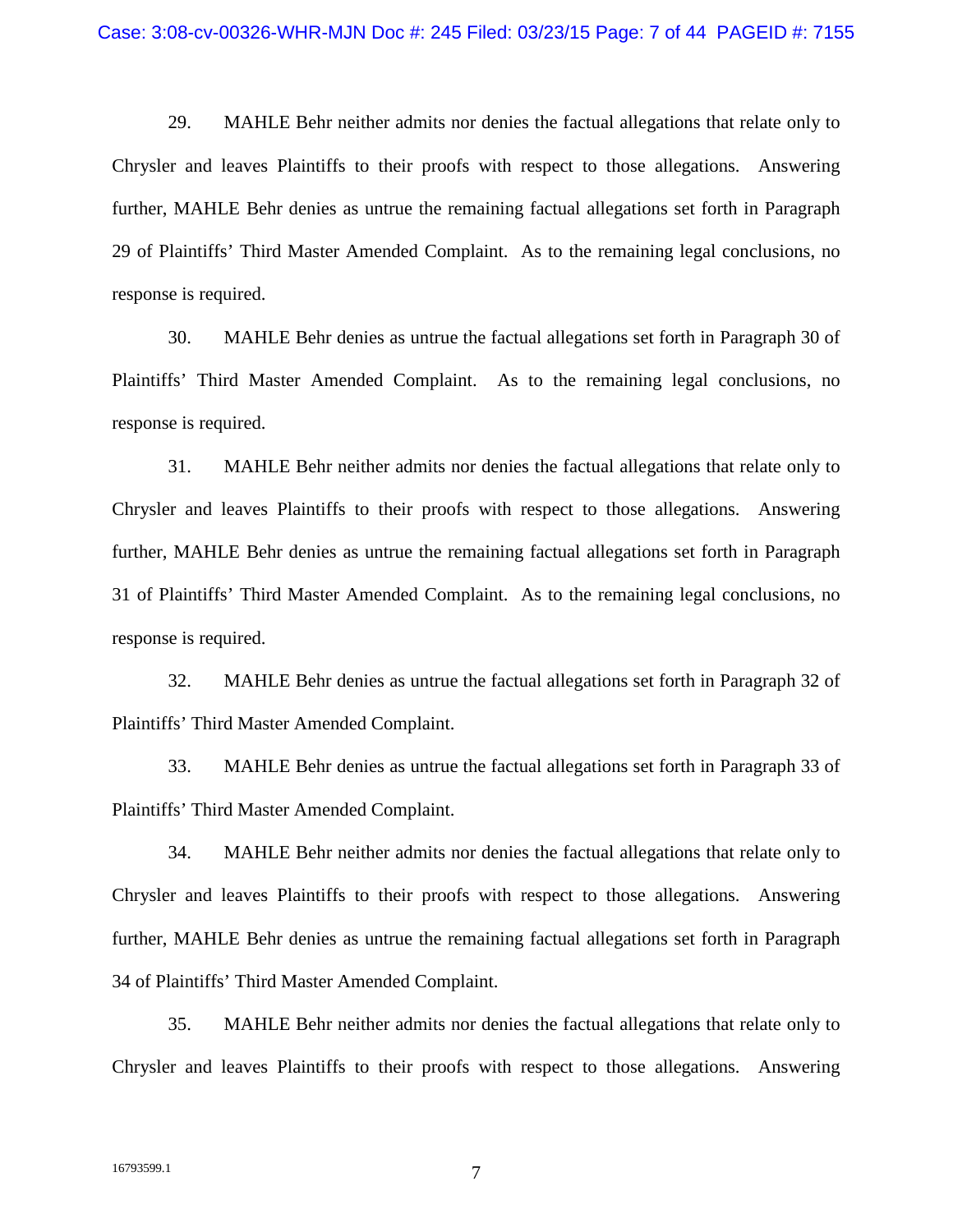further, MAHLE Behr denies as untrue the remaining factual allegations set forth in Paragraph 35 of Plaintiffs' Third Master Amended Complaint. As to the remaining legal conclusions, no response is required.

36. MAHLE Behr lacks knowledge or information sufficient to form a belief as to the truth of the factual allegations set forth in Paragraph 36 and leaves Plaintiffs to their proofs.

37. MAHLE Behr lacks knowledge or information sufficient to form a belief as to the truth of the factual allegations set forth in Paragraph 37 and leaves Plaintiffs to their proofs.

38. MAHLE Behr lacks knowledge or information sufficient to form a belief as to the truth of the factual allegations set forth in Paragraph 38 and leaves Plaintiffs to their proofs.

39. MAHLE Behr lacks knowledge or information sufficient to form a belief as to the truth of the factual allegations set forth in Paragraph 39 and leaves Plaintiffs to their proofs.

40. MAHLE Behr neither admits nor denies the factual allegations that relate only to Chrysler and leaves Plaintiffs to their proofs with respect to those allegations. Answering further, MAHLE Behr denies as untrue the remaining factual allegations set forth in Paragraph 40 of Plaintiffs' Third Master Amended Complaint. As to the remaining legal conclusions, no response is required.

41. MAHLE Behr denies as untrue the factual allegations set forth in Paragraph 41 of Plaintiffs' Third Master Amended Complaint. As to the remaining legal conclusion, no response is required.

# **B. "The Chrysler-Behr-Aramark Plume"**

42. MAHLE Behr neither admits nor denies the factual allegations that relate only to Aramark and leaves Plaintiffs to their proofs with respect to those allegations set forth in Paragraph 42 of Plaintiffs' Third Master Amended Complaint.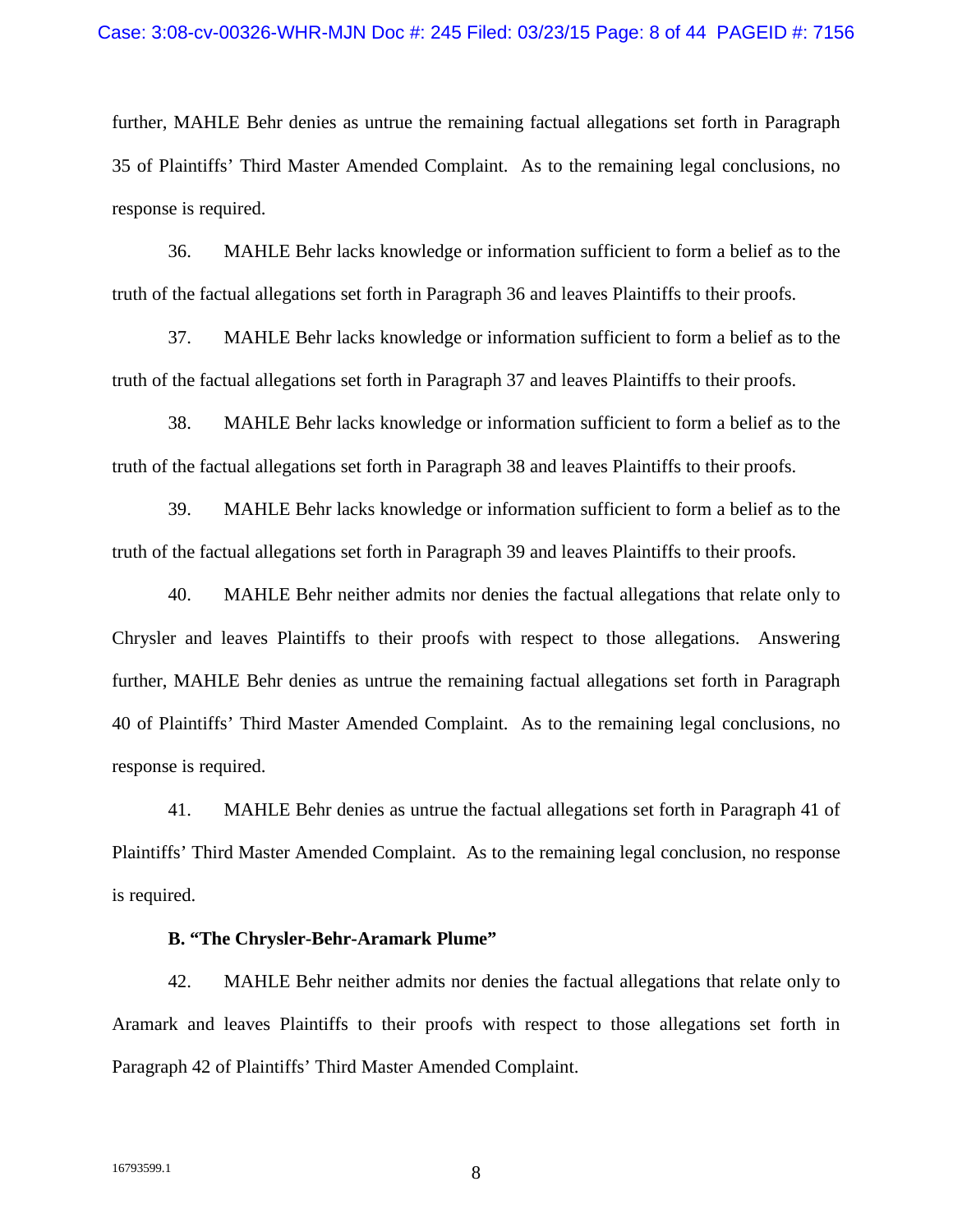#### Case: 3:08-cv-00326-WHR-MJN Doc #: 245 Filed: 03/23/15 Page: 9 of 44 PAGEID #: 7157

43. MAHLE Behr neither admits nor denies the factual allegations that relate only to Aramark and leaves Plaintiffs to their proofs with respect to those allegations set forth in Paragraph 43 of Plaintiffs' Third Master Amended Complaint.

44. MAHLE Behr neither admits nor denies the factual allegations that relate only to Aramark and leaves Plaintiffs to their proofs with respect to those allegations set forth in Paragraph 44 of Plaintiffs' Third Master Amended Complaint.

45. MAHLE Behr neither admits nor denies the factual allegations that relate only to Aramark and leaves Plaintiffs to their proofs with respect to those allegations set forth in Paragraph 45 of Plaintiffs' Third Master Amended Complaint.

46. MAHLE Behr neither admits nor denies the factual allegations that relate only to Aramark or Chrysler and leaves Plaintiffs to their proofs with respect to those allegations. Answering further, MAHLE Behr denies as untrue the remaining factual allegations set forth in Paragraph 46 of Plaintiffs' Third Master Amended Complaint. As to the remaining legal conclusions, no response is required.

47. MAHLE Behr neither admits nor denies the factual allegations that relate only to Aramark and leaves Plaintiffs to their proofs with respect to those allegations. Answering further, MAHLE Behr denies as untrue the remaining factual allegations set forth in Paragraph 47 of Plaintiffs' Third Master Amended Complaint. As to the remaining legal conclusions, no response is required.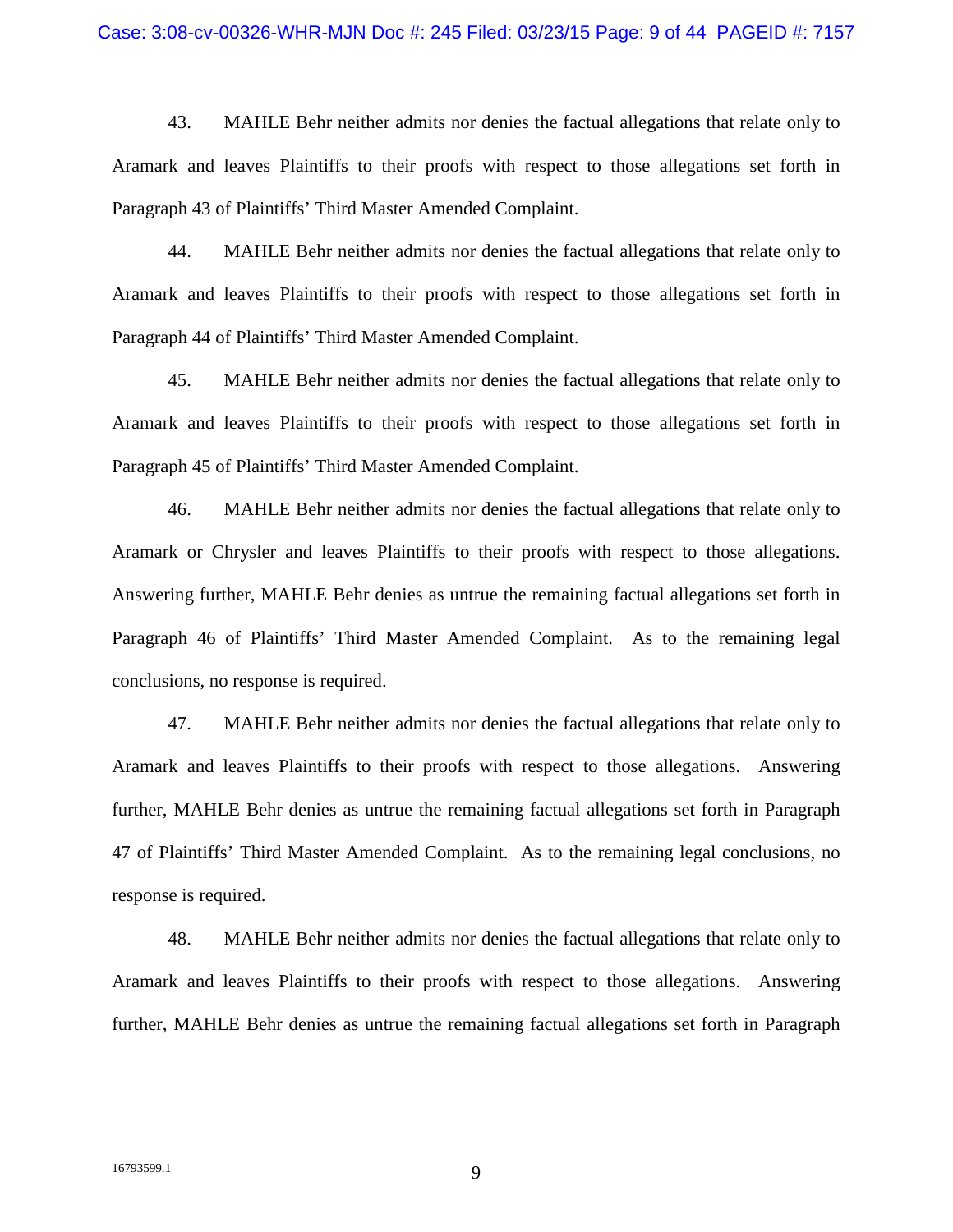#### Case: 3:08-cv-00326-WHR-MJN Doc #: 245 Filed: 03/23/15 Page: 10 of 44 PAGEID #: 7158

48 of Plaintiffs' Third Master Amended Complaint. As to the remaining legal conclusions, no response is required.

49. MAHLE Behr neither admits nor denies the factual allegations that relate only to Chrysler and leaves Plaintiffs to their proofs with respect to those allegations. Answering further, MAHLE Behr denies as untrue the remaining factual allegations set forth in Paragraph 49 of Plaintiffs' Third Master Amended Complaint. As to the remaining legal conclusions, no response is required.

50. MAHLE Behr denies as untrue the factual allegations set forth in Paragraph 50 of Plaintiffs' Third Master Amended Complaint.

51. MAHLE Behr denies as untrue the factual allegations set forth in Paragraph 51 of Plaintiffs' Third Master Amended Complaint.

52. MAHLE Behr neither admits nor denies the factual allegations that relate only to Aramark and leaves Plaintiffs to their proofs with respect to those allegations set forth in Paragraph 52 of Plaintiffs' Third Master Amended Complaint.

53. MAHLE Behr neither admits nor denies the factual allegations that relate only to Chrysler and leaves Plaintiffs to their proofs with respect to those allegations. Answering further, MAHLE Behr denies as untrue the remaining factual allegations set forth in Paragraph 53 of Plaintiffs' Third Master Amended Complaint.

54. MAHLE Behr neither admits nor denies the factual allegations that relate only to Aramark or Chrysler and leaves Plaintiffs to their proofs with respect to those allegations. Answering further, MAHLE Behr denies as untrue the remaining factual allegations set forth in Paragraph 54 of Plaintiffs' Third Master Amended Complaint. As to the remaining legal conclusions, no response is required.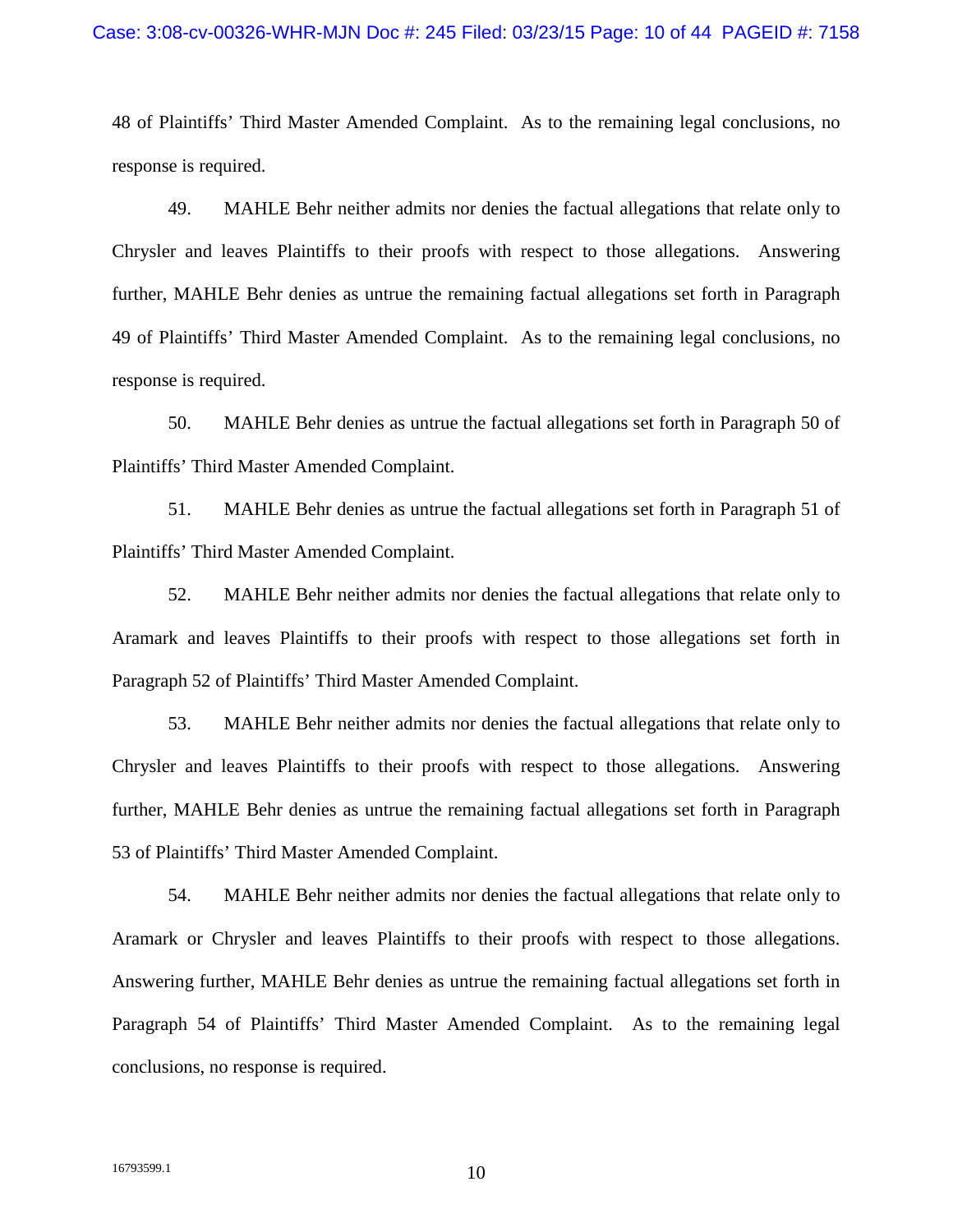55. MAHLE Behr neither admits nor denies the factual allegations that relate only to Aramark or Chrysler and leaves Plaintiffs to their proofs with respect to those allegations. Answering further, MAHLE Behr denies as untrue the remaining factual allegations set forth in Paragraph 55 of Plaintiffs' Third Master Amended Complaint.

56. MAHLE Behr neither admits nor denies the factual allegations that relate only to Aramark or Chrysler and leaves Plaintiffs to their proofs with respect to those allegations. Answering further, MAHLE Behr denies as untrue the remaining factual allegations set forth in Paragraph 56 of Plaintiffs' Third Master Amended Complaint. As to the remaining legal conclusions, no response is required.

57. MAHLE Behr neither admits nor denies the factual allegations that relate only to Aramark or Chrysler and leaves Plaintiffs to their proofs with respect to those allegations. Answering further, MAHLE Behr denies as untrue the remaining factual allegations set forth in Paragraph 57 of Plaintiffs' Third Master Amended Complaint. As to the remaining legal conclusions, no response is required.

58. MAHLE Behr neither admits nor denies the factual allegations that relate only to Chrysler and leaves Plaintiffs to their proofs with respect to those allegations. Answering further, MAHLE Behr denies as untrue the remaining factual allegations set forth in Paragraph 58 of Plaintiffs' Third Master Amended Complaint. As to the remaining legal conclusions, no response is required.

## **CLASS REPRESENTATION ALLEGATIONS**

59. MAHLE Behr denies that the prerequisites for class certification under Fed. R. Civ. P. 23 have been met or that this action is suitable as a class action.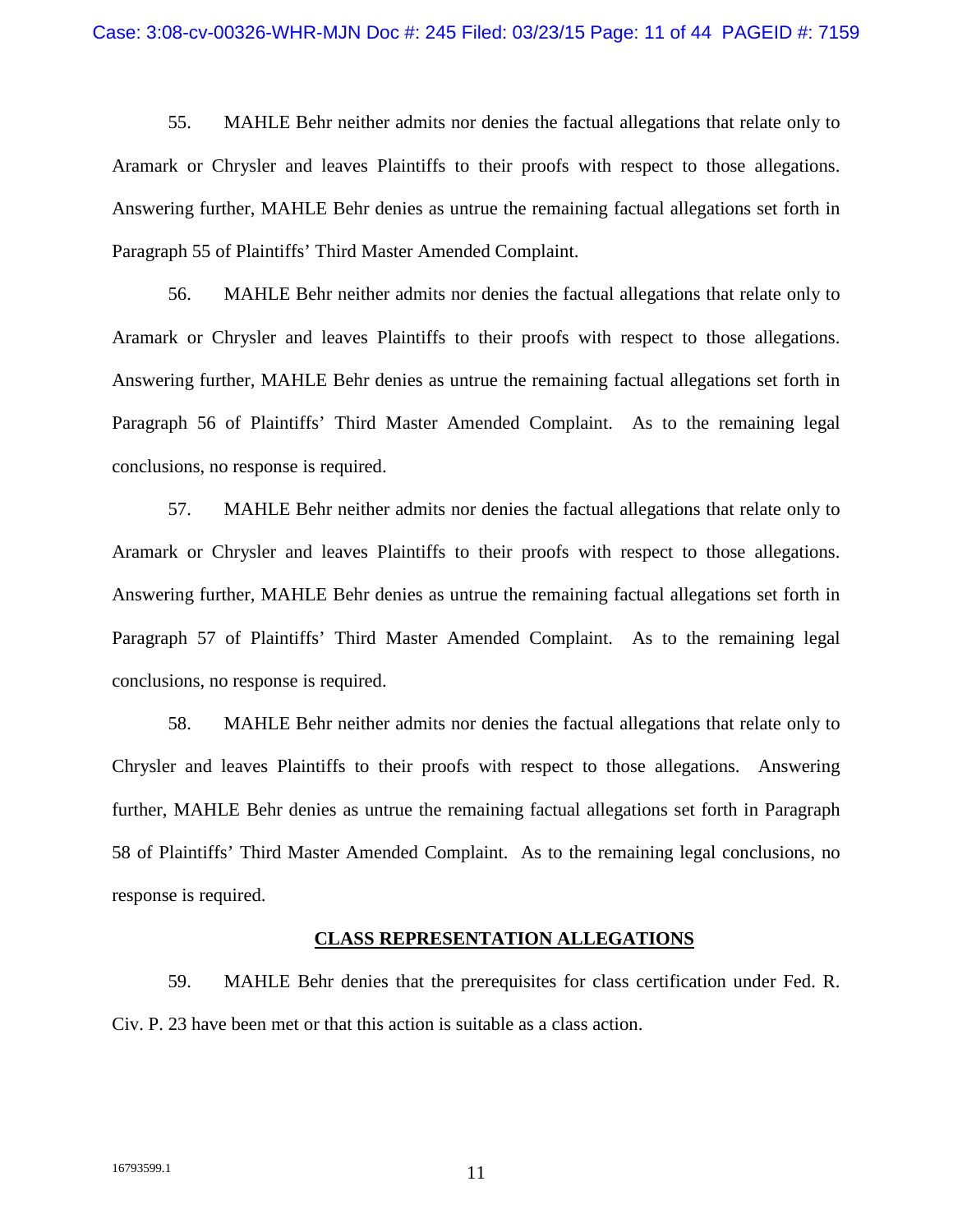#### Case: 3:08-cv-00326-WHR-MJN Doc #: 245 Filed: 03/23/15 Page: 12 of 44 PAGEID #: 7160

60. MAHLE Behr denies as untrue the factual allegations set forth in Paragraph 60 of Plaintiffs' Third Master Amended Complaint. Answering further, MAHLE Behr denies that any prerequisite for class certification under Fed. R. Civ. P. 23 has been met or that this action is suitable as a class action. As to the remaining legal conclusions, no response is required.

61. MAHLE Behr denies as untrue the factual allegations set forth in Paragraph 61 of Plaintiffs' Third Master Amended Complaint. Answering further, MAHLE Behr denies that any prerequisite for class certification under Fed. R. Civ. P. 23 has been met or that this action is suitable as a class action. As to the remaining legal conclusions, no response is required.

62. MAHLE Behr denies as untrue the factual allegations set forth in Paragraph 62 of Plaintiffs' Third Master Amended Complaint. Answering further, MAHLE Behr denies that any prerequisite for class certification under Fed. R. Civ. P. 23 has been met or that this action is suitable as a class action. As to the remaining legal conclusions, no response is required.

63. MAHLE Behr denies as untrue the factual allegations set forth in Paragraph 63 of Plaintiffs' Third Master Amended Complaint. Answering further, MAHLE Behr denies that any prerequisite for class certification under Fed. R. Civ. P. 23 has been met or that this action is suitable as a class action. As to the remaining legal conclusions, no response is required.

64. MAHLE Behr neither admits nor denies the factual allegations that relate only to Chrysler and leaves Plaintiffs to their proofs with respect to those allegations. Answering further, MAHLE Behr denies as untrue the remaining factual allegations set forth in Paragraph 64 of Plaintiffs' Third Master Amended Complaint. Answering further, MAHLE Behr denies that any prerequisite for class certification under Fed. R. Civ. P. 23 has been met or that this action is suitable as a class action. As to the remaining legal conclusions, no response is required.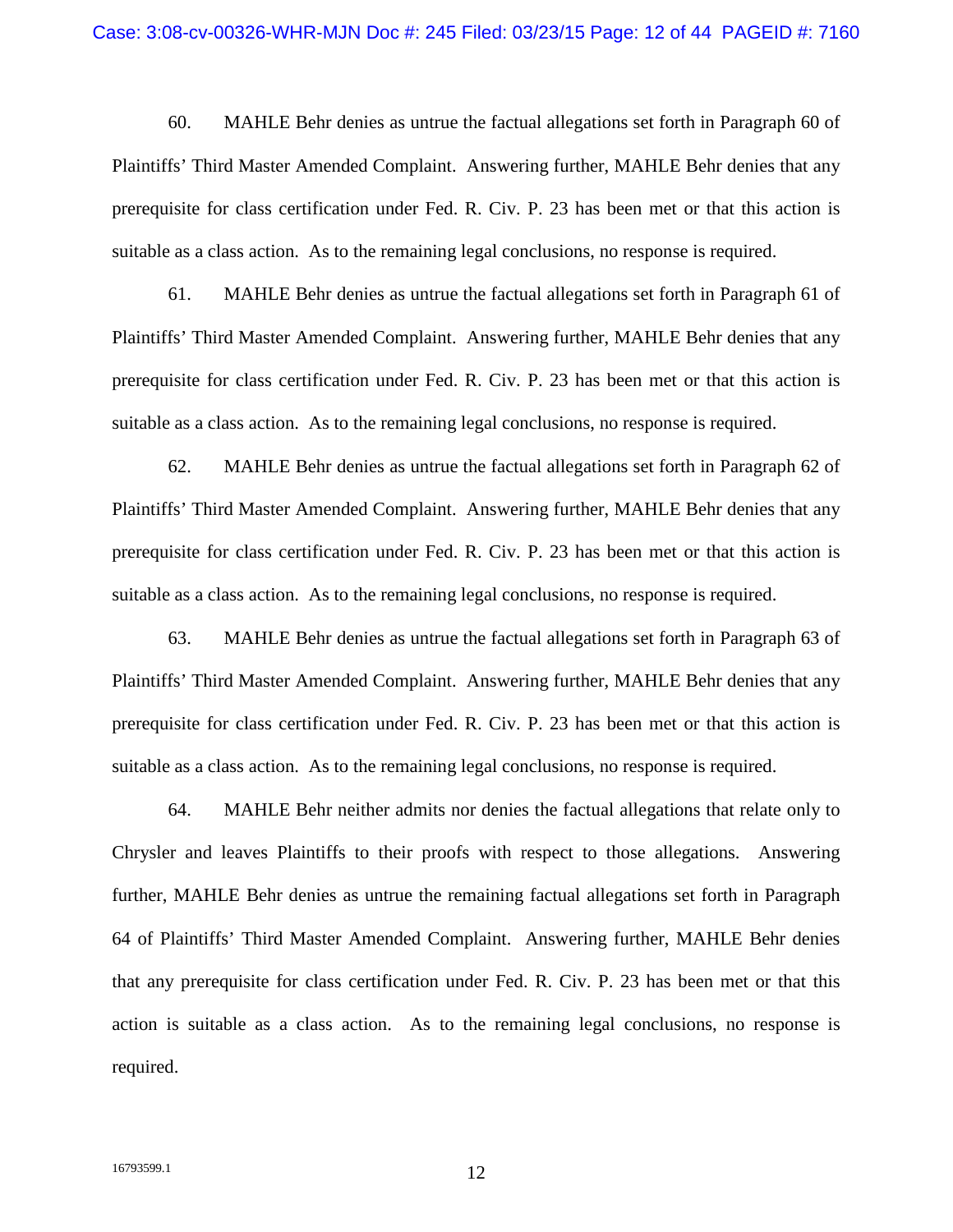65. MAHLE Behr neither admits nor denies the factual allegations that relate only to Aramark or Chrysler and leaves Plaintiffs to their proofs with respect to those allegations. Answering further, MAHLE Behr denies as untrue the remaining factual allegations set forth in Paragraph 65 of Plaintiffs' Third Master Amended Complaint. Answering further, MAHLE Behr denies that any prerequisite for class certification under Fed. R. Civ. P. 23 has been met or that this action is suitable as a class action. As to the remaining legal conclusions, no response is required.

66. MAHLE Behr neither admits nor denies the factual allegations that relate only to Chrysler and leaves Plaintiffs to their proofs with respect to those allegations. Answering further, MAHLE Behr denies as untrue the remaining factual allegations set forth in Paragraph 66 of Plaintiffs' Third Master Amended Complaint. Answering further, MAHLE Behr denies that any prerequisite for class certification under Fed. R. Civ. P. 23 has been met or that this action is suitable as a class action. As to the remaining legal conclusions, no response is required.

67. MAHLE Behr neither admits nor denies the factual allegations that relate only to Aramark or Chrysler and leaves Plaintiffs to their proofs with respect to those allegations. Answering further, MAHLE Behr denies as untrue the remaining factual allegations set forth in Paragraph 67 of Plaintiffs' Third Master Amended Complaint. Answering further, MAHLE Behr denies that any prerequisite for class certification under Fed. R. Civ. P. 23 has been met or that this action is suitable as a class action. As to the remaining legal conclusions, no response is required.

68. MAHLE Behr denies as untrue the factual allegations set forth in Paragraph 68 of Plaintiffs' Third Master Amended Complaint. Answering further, MAHLE Behr denies that any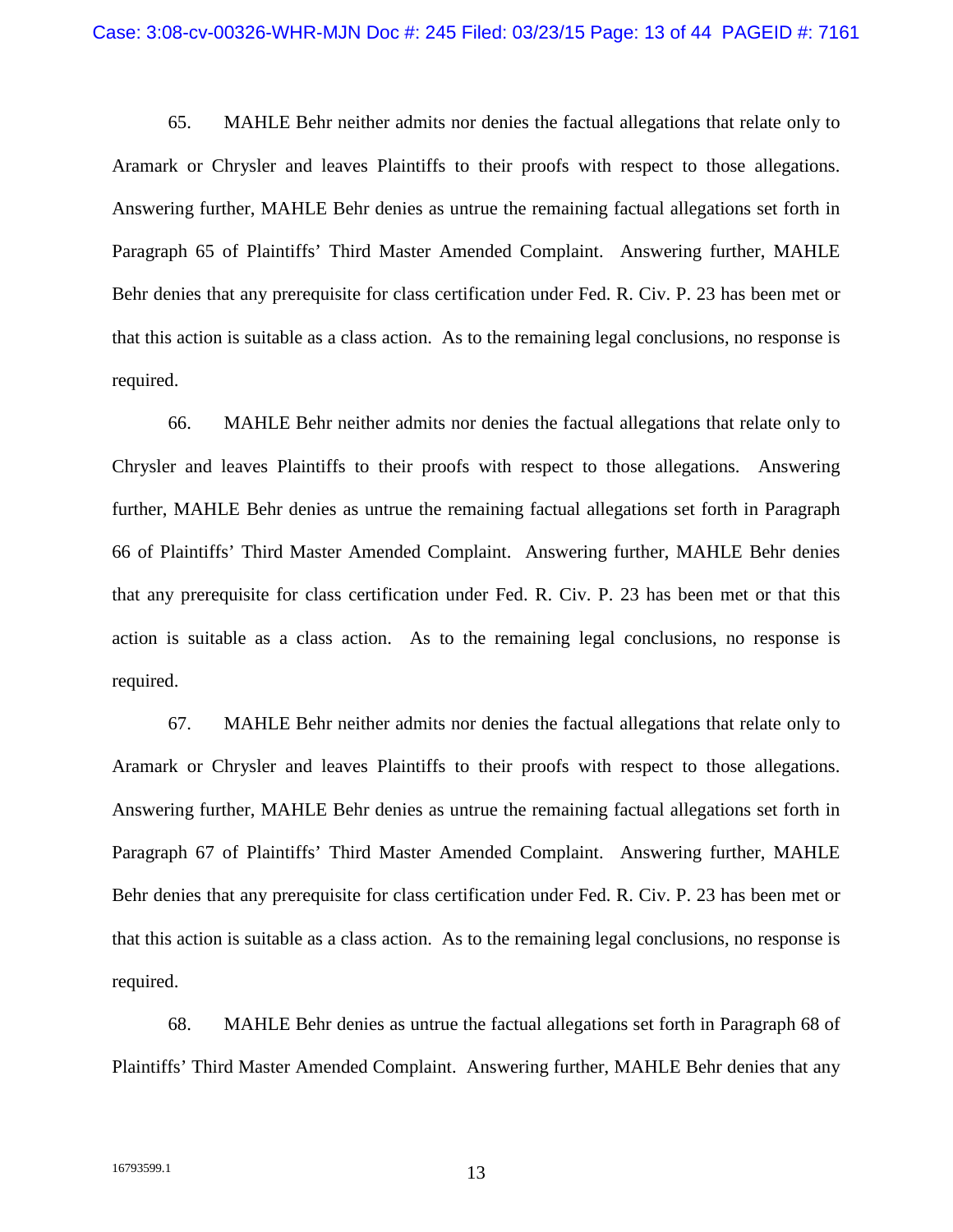prerequisite for class certification under Fed. R. Civ. P. 23 has been met or that this action is suitable as a class action. As to the remaining legal conclusions, no response is required.

69. MAHLE Behr denies as untrue the factual allegations set forth in Paragraph 69 of Plaintiffs' Third Master Amended Complaint. Answering further, MAHLE Behr denies that any prerequisite for class certification under Fed. R. Civ. P. 23 has been met or that this action is suitable as a class action. As to the remaining legal conclusions, no response is required.

70. MAHLE Behr denies as untrue the factual allegations set forth in Paragraph 70 of Plaintiffs' Third Master Amended Complaint. Answering further, MAHLE Behr denies that any prerequisite for class certification under Fed. R. Civ. P. 23 has been met or that this action is suitable as a class action. As to the remaining legal conclusions, no response is required.

71. MAHLE Behr denies as untrue the factual allegations set forth in Paragraph 71, including all subparts, of Plaintiffs' Third Master Amended Complaint. Answering further, MAHLE Behr denies that any prerequisite for class certification under Fed. R. Civ. P. 23 has been met or that this action is suitable as a class action. As to the remaining legal conclusions, no response is required.

72. MAHLE Behr denies as untrue the factual allegations set forth in Paragraph 72 of Plaintiffs' Third Master Amended Complaint. Answering further, MAHLE Behr denies that any prerequisite for class certification under Fed. R. Civ. P. 23 has been met or that this action is suitable as a class action. As to the remaining legal conclusions, no response is required.

73. MAHLE Behr denies as the remaining factual allegations set forth in Paragraph 73 of Plaintiffs' Third Master Amended Complaint. Answering further, MAHLE Behr denies that any prerequisite for class certification under Fed. R. Civ. P. 23 has been met or that this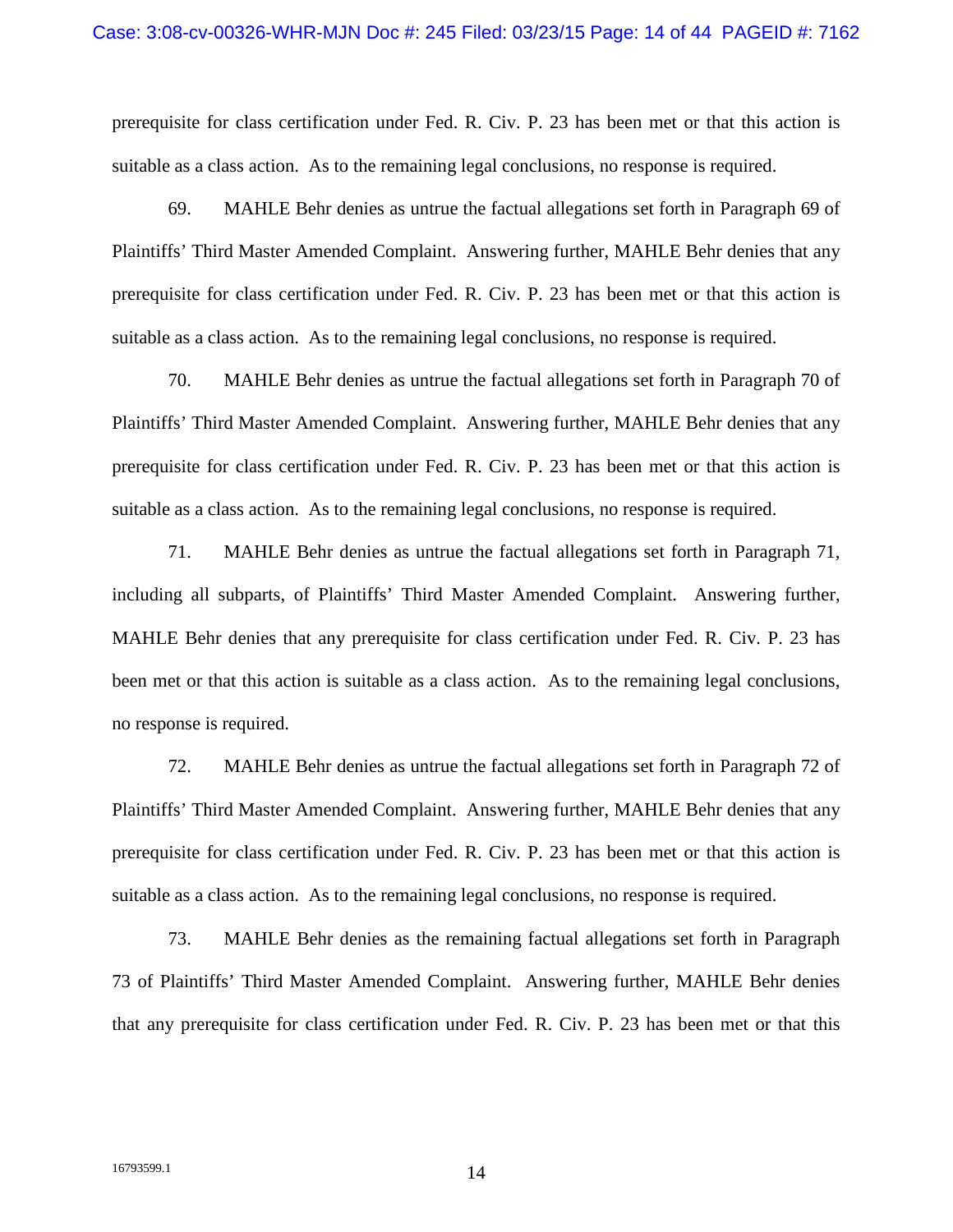#### Case: 3:08-cv-00326-WHR-MJN Doc #: 245 Filed: 03/23/15 Page: 15 of 44 PAGEID #: 7163

action is suitable as a class action. As to the remaining legal conclusions, no response is required.

74. MAHLE Behr denies as untrue the factual allegations set forth in Paragraph 74 of Plaintiffs' Third Master Amended Complaint. Answering further, MAHLE Behr denies that any prerequisite for class certification under Fed. R. Civ. P. 23 has been met or that this action is suitable as a class action. As to the remaining legal conclusions, no response is required.

75. MAHLE Behr neither admits nor denies the factual allegations that relate only to Chrysler and leaves Plaintiffs to their proofs with respect to those allegations. Answering further, MAHLE Behr denies as untrue the remaining factual allegations set forth in Paragraph 75 of Plaintiffs' Third Master Amended Complaint. Answering further, MAHLE Behr denies that any prerequisite for class certification under Fed. R. Civ. P. 23 has been met or that this action is suitable as a class action. As to the remaining legal conclusions, no response is required.

76. MAHLE Behr neither admits nor denies the factual allegations that relate only to Aramark or Chrysler and leaves Plaintiffs to their proofs with respect to those allegations. Answering further, MAHLE Behr denies as untrue the remaining factual allegations set forth in Paragraph 76 of Plaintiffs' Third Master Amended Complaint. Answering further, MAHLE Behr denies that any prerequisite for class certification under Fed. R. Civ. P. 23 has been met or that this action is suitable as a class action. As to the remaining legal conclusions, no response is required.

77. MAHLE Behr denies as untrue the factual allegations set forth in Paragraph 77 of Plaintiffs' Third Master Amended Complaint. Answering further, MAHLE Behr denies that the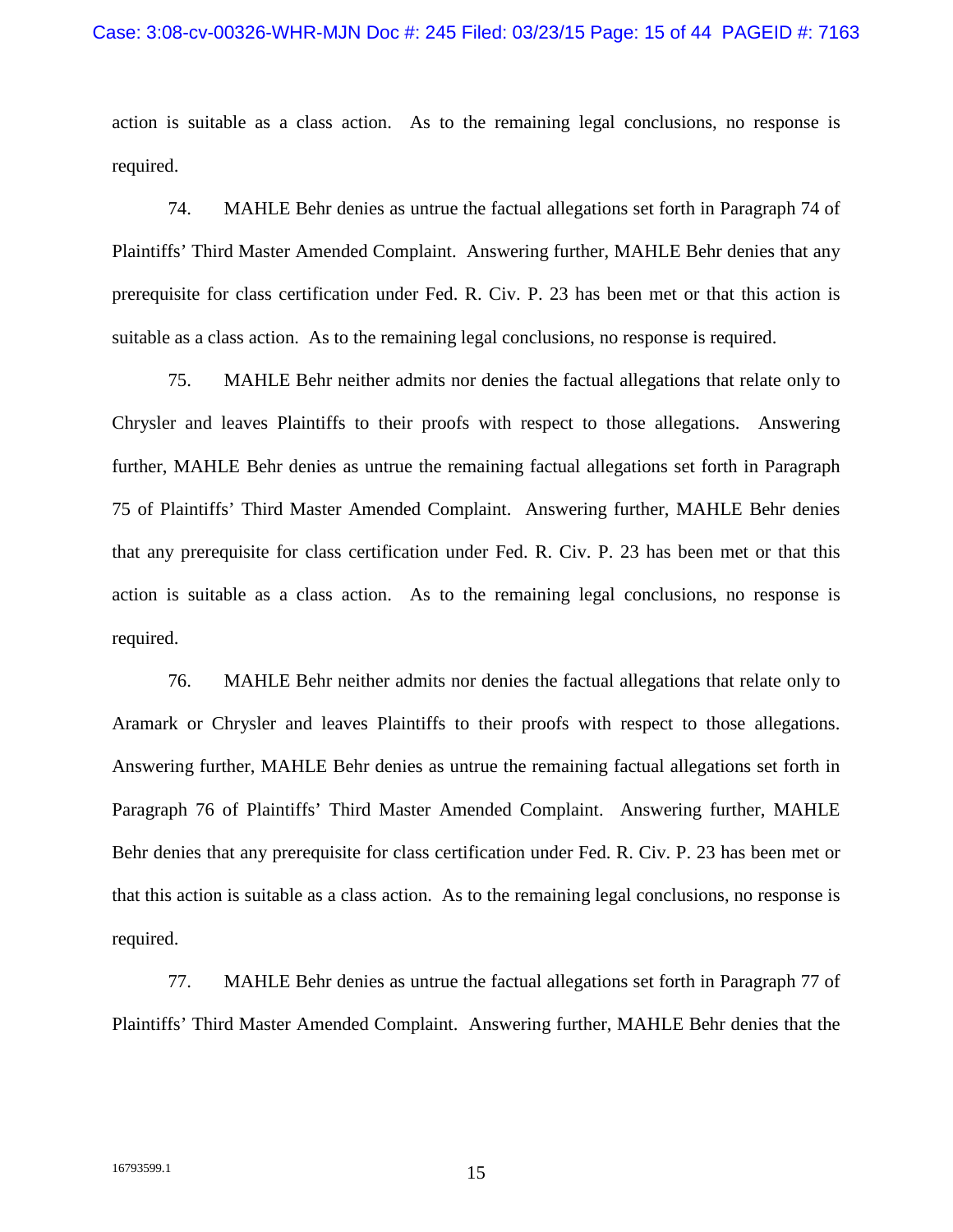#### Case: 3:08-cv-00326-WHR-MJN Doc #: 245 Filed: 03/23/15 Page: 16 of 44 PAGEID #: 7164

prerequisites for class certification under Fed. R. Civ. P. 23 have been met or that this action is suitable as a class action.

78. MAHLE Behr denies as untrue the factual allegations set forth in Paragraph 78 of Plaintiffs' Third Master Amended Complaint. Answering further, MAHLE Behr denies that the prerequisites for class certification under Fed. R. Civ. P. 23 have been met or that this action is suitable as a class action.

79. MAHLE Behr neither admits nor denies the factual allegations that relate only to Aramark or Chrysler and leaves Plaintiffs to their proofs with respect to those allegations. Answering further, MAHLE Behr denies as untrue the remaining factual allegations set forth in Paragraph 79 of Plaintiffs' Third Master Amended Complaint. Answering further, MAHLE Behr denies that any prerequisite for class certification under Fed. R. Civ. P. 23 has been met or that this action is suitable as a class action. As to the remaining legal conclusions, no response is required.

80. MAHLE Behr neither admits nor denies the factual allegations that relate only to Aramark or Chrysler and leaves Plaintiffs to their proofs with respect to those allegations. Answering further, MAHLE Behr denies as untrue the remaining factual allegations set forth in Paragraph 80 of Plaintiffs' Third Master Amended Complaint. Answering further, MAHLE Behr denies that any prerequisite for class certification under Fed. R. Civ. P. 23 has been met or that this action is suitable as a class action. As to the remaining legal conclusions, no response is required.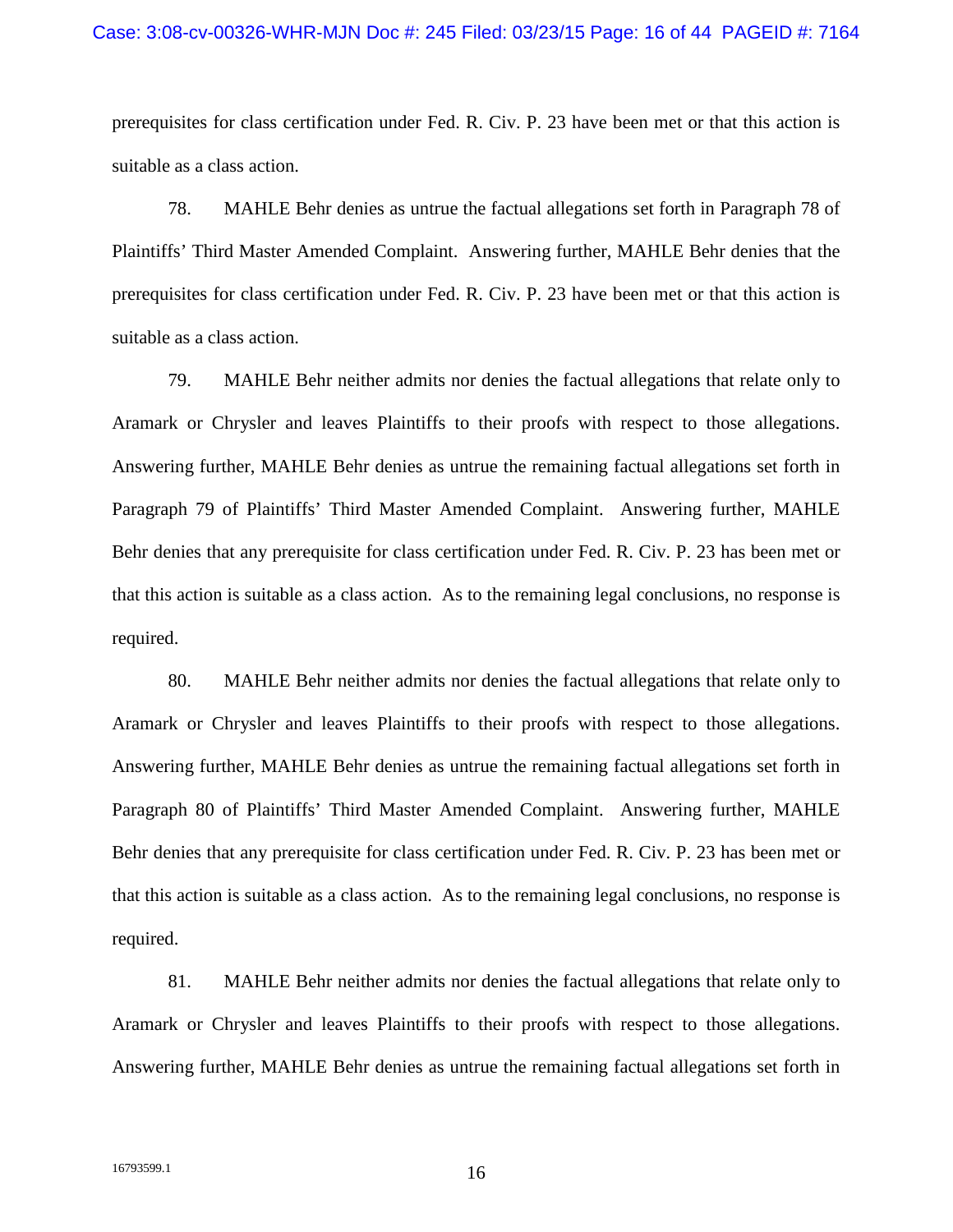Paragraph 81 of Plaintiffs' Third Master Amended Complaint. Answering further, MAHLE Behr denies that any prerequisite for class certification under Fed. R. Civ. P. 23 has been met or that this action is suitable as a class action. As to the remaining legal conclusions, no response is required.

82. MAHLE Behr denies as untrue the factual allegations set forth in Paragraph 82 of Plaintiffs' Third Master Amended Complaint. Answering further, MAHLE Behr denies that the prerequisites for class certification under Fed. R. Civ. P. 23 have been met or that this action is suitable as a class action. As to the remaining legal conclusion, no response is required.

83. MAHLE Behr denies as untrue the factual allegations set forth in Paragraph 83 of Plaintiffs' Third Master Amended Complaint. Answering further, MAHLE Behr denies that the prerequisites for class certification under Fed. R. Civ. P. 23 have been met or that this action is suitable as a class action. As to the remaining legal conclusions, no response is required.

84. MAHLE Behr neither admits nor denies the factual allegations that relate only to Aramark or Chrysler and leaves Plaintiffs to their proofs with respect to those allegations. Answering further, MAHLE Behr denies as untrue the remaining factual allegations set forth in Paragraph 84 of Plaintiffs' Third Master Amended Complaint. Answering further, MAHLE Behr denies that any prerequisite for class certification under Fed. R. Civ. P. 23 has been met or that this action is suitable as a class action. As to the remaining legal conclusions, no response is required.

85. MAHLE Behr denies as untrue the factual allegations set forth in Paragraph 85 of Plaintiffs' Third Master Amended Complaint. Answering further, MAHLE Behr denies that the prerequisites for class certification under Fed. R. Civ. P. 23 have been met or that this action is suitable as a class action. As to the remaining legal conclusions, no response is required.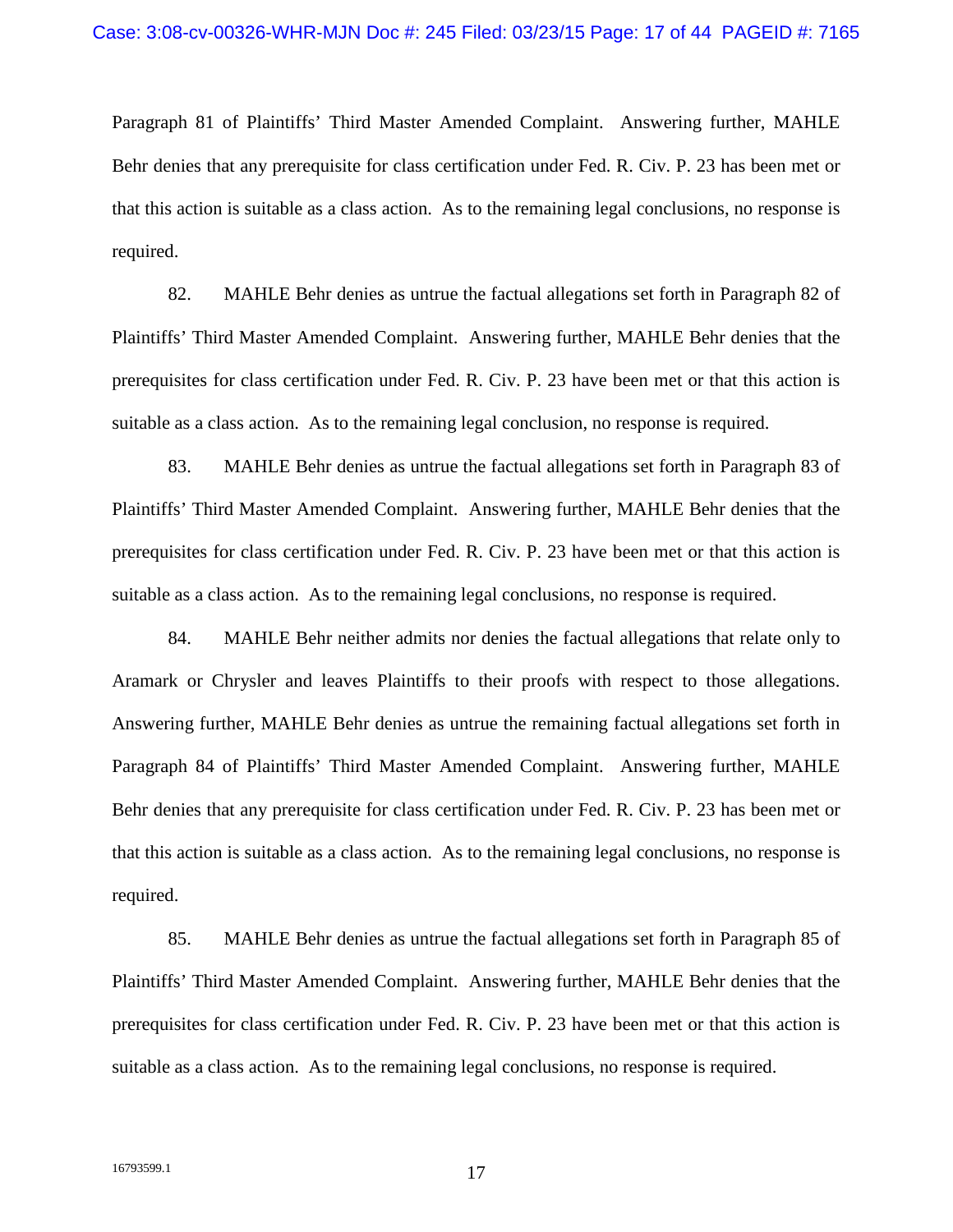86. MAHLE Behr denies as untrue the factual allegations set forth in Paragraph 86 of Plaintiffs' Third Master Amended Complaint. Answering further, MAHLE Behr denies that the prerequisites for class certification under Fed. R. Civ. P. 23 have been met or that this action is suitable as a class action. As to the remaining legal conclusions, no response is required.

87. MAHLE Behr neither admits nor denies the factual allegations that relate only to Aramark or Chrysler and leaves Plaintiffs to their proofs with respect to those allegations. Answering further, MAHLE Behr denies as untrue the remaining factual allegations set forth in Paragraph 87 of Plaintiffs' Third Master Amended Complaint. Answering further, MAHLE Behr denies that any prerequisite for class certification under Fed. R. Civ. P. 23 has been met or that this action is suitable as a class action. As to the remaining legal conclusions, no response is required.

## **COUNT I**

#### **Trespass**

88. MAHLE Behr incorporates by reference its answers to Paragraphs 1 through 87 of Plaintiffs' Third Master Amended Complaint as stated herein.

89. MAHLE Behr neither admits nor denies the factual allegations that relate only to Aramark or Chrysler and leaves Plaintiffs to their proofs with respect to those allegations. Answering further, MAHLE Behr denies as untrue the remaining factual allegations set forth in Paragraph 89 of Plaintiffs' Third Master Amended Complaint. As to the remaining legal conclusions, no response is required.

90. MAHLE Behr denies as untrue the factual allegations set forth in Paragraph 90 of Plaintiffs' Third Master Amended Complaint. As to the remaining legal conclusions, no response is required.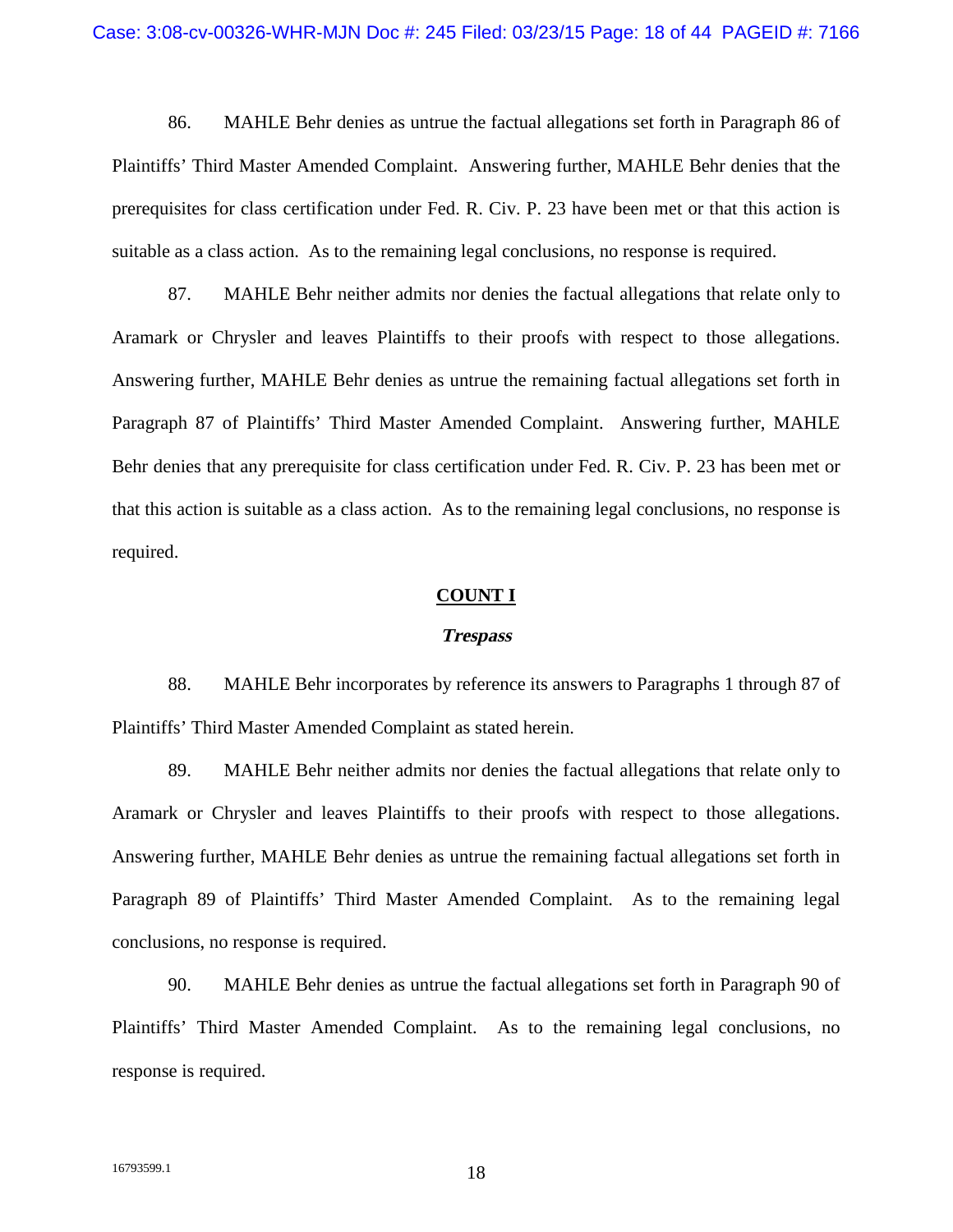91. MAHLE Behr denies as untrue the factual allegations set forth in Paragraph 91 of Plaintiffs' Third Master Amended Complaint.

92. MAHLE Behr neither admits nor denies the factual allegations that relate only to Aramark or Chrysler and leaves Plaintiffs to their proofs with respect to those allegations. Answering further, MAHLE Behr denies as untrue the remaining factual allegations set forth in Paragraph 92 of Plaintiffs' Third Master Amended Complaint. As to the remaining legal conclusions, no response is required.

93. MAHLE Behr neither admits nor denies the factual allegations that relate only to Aramark or Chrysler and leaves Plaintiffs to their proofs with respect to those allegations. Answering further, MAHLE Behr denies as untrue the remaining factual allegations set forth in Paragraph 93 of Plaintiffs' Third Master Amended Complaint. As to the remaining legal conclusions, no response is required.

94. MAHLE Behr denies as untrue the factual allegations set forth in Paragraph 94 of Plaintiffs' Third Master Amended Complaint. As to the remaining legal conclusions, no response is required.

95. MAHLE Behr neither admits nor denies the factual allegations that relate only to Aramark or Chrysler and leaves Plaintiffs to their proofs with respect to those allegations. Answering further, MAHLE Behr denies as untrue the remaining factual allegations set forth in Paragraph 95 of Plaintiffs' Third Master Amended Complaint. As to the remaining legal conclusions, no response is required.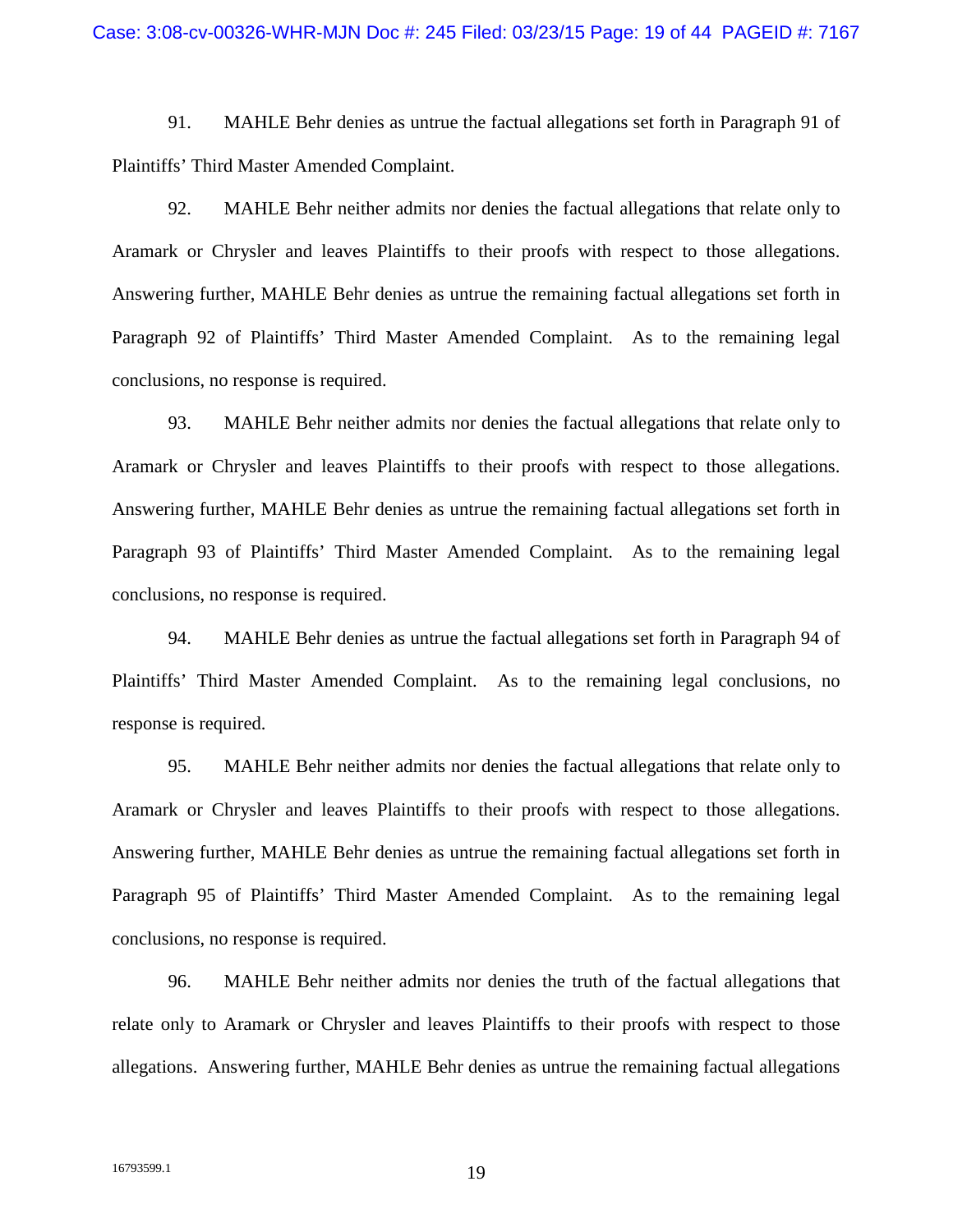### Case: 3:08-cv-00326-WHR-MJN Doc #: 245 Filed: 03/23/15 Page: 20 of 44 PAGEID #: 7168

set forth in Paragraph 96 of Plaintiffs' Third Master Amended Complaint. As to the remaining legal conclusions, no response is required.

97. MAHLE Behr neither admits nor denies the factual allegations that relate only to Chrysler and leaves Plaintiffs to their proofs with respect to those allegations. Answering further, MAHLE Behr denies as untrue the remaining factual allegations set forth in Paragraph 97 of Plaintiffs' Third Master Amended Complaint. As to the remaining legal conclusions, no response is required.

98. MAHLE Behr neither admits nor denies the factual allegations that relate only to Aramark or Chrysler and leaves Plaintiffs to their proofs with respect to those allegations. Answering further, MAHLE Behr denies as untrue the remaining factual allegations set forth in Paragraph 98 of Plaintiffs' Third Master Amended Complaint. As to the remaining legal conclusions, no response is required.

**WHEREFORE**, MAHLE Behr respectfully requests that the Court dismiss Count I of Plaintiffs' Third Master Amended Complaint with prejudice and award MAHLE Behr its costs, expenses and attorney's fees incurred in defending this action and any such further relief as this Court deems appropriate.

## **COUNT II**

### **Private Nuisance**

99. MAHLE Behr incorporates by reference its answers to Paragraphs 1 through 98 Plaintiffs' Third Master Amended Complaint as stated herein.

100. MAHLE Behr lacks knowledge or information sufficient to form a belief as to the truth of the factual allegations in Paragraph 100 and leave Plaintiffs to their proofs with respect to those allegations. As to the remaining legal conclusions, no response is required.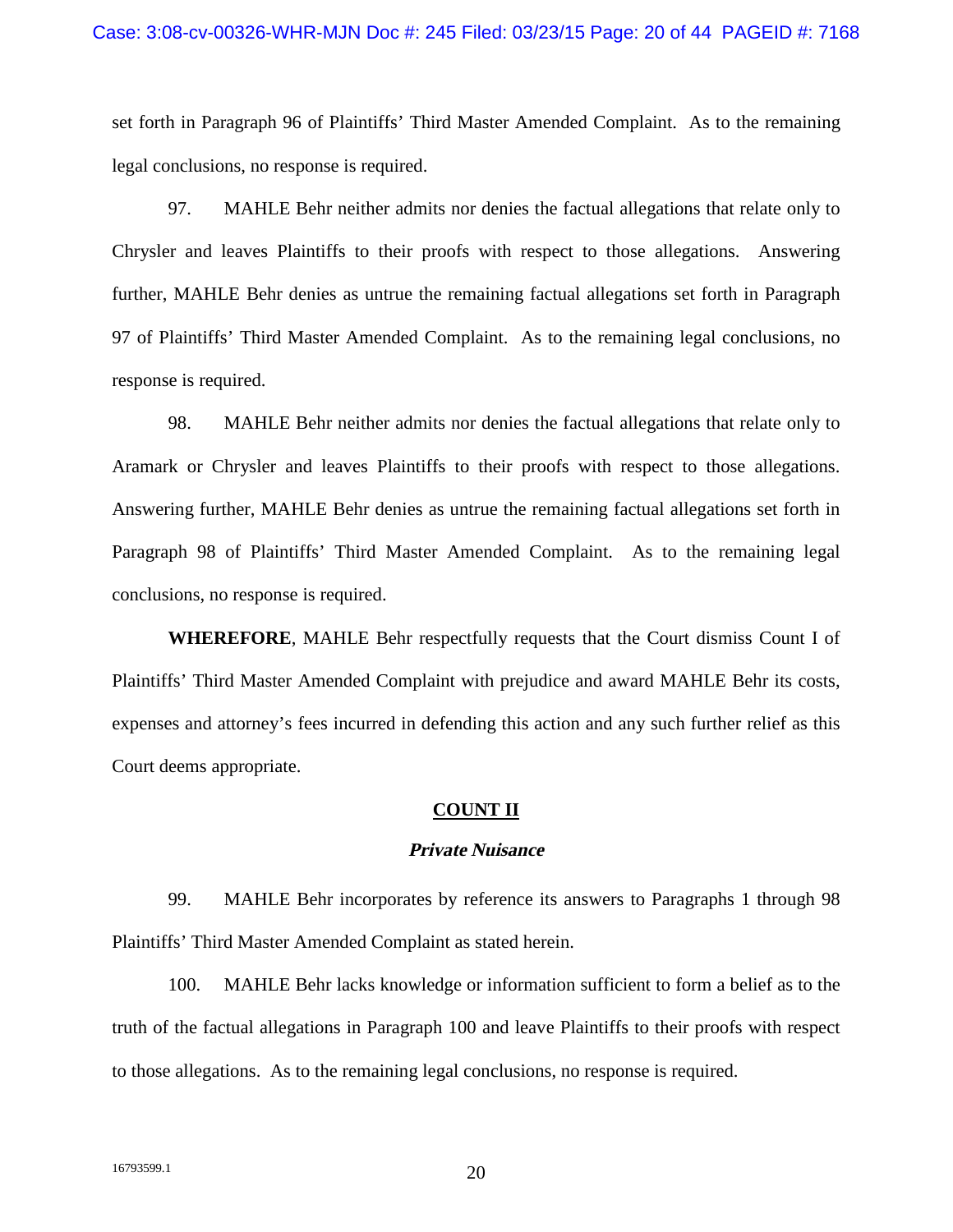#### Case: 3:08-cv-00326-WHR-MJN Doc #: 245 Filed: 03/23/15 Page: 21 of 44 PAGEID #: 7169

101. MAHLE Behr lacks knowledge or information sufficient to form a belief as to the truth of the factual allegations in Paragraph 101 and leave Plaintiffs to their proofs with respect to those allegations. As to the remaining legal conclusions, no response is required.

102. MAHLE Behr neither admits nor denies the factual allegations that relate only to Chrysler and leaves Plaintiffs to their proofs with respect to those allegations. Answering further, MAHLE Behr denies as untrue the remaining factual allegations set forth in Paragraph 102 of Plaintiffs' Third Master Amended Complaint. As to the remaining legal conclusions, no response is required.

103. MAHLE Behr neither admits nor denies the factual allegations that relate only to Aramark or Chrysler and leaves Plaintiffs to their proofs with respect to those allegations. Answering further, MAHLE Behr denies as untrue the remaining factual allegations set forth in Paragraph 103 of Plaintiffs' Third Master Amended Complaint. As to the remaining legal conclusions, no response is required.

104. MAHLE Behr neither admits nor denies the factual allegations that relate only to Aramark or Chrysler and leaves Plaintiffs to their proofs with respect to those allegations. Answering further, MAHLE Behr denies as untrue the remaining factual allegations set forth in Paragraph 104 of Plaintiffs' Third Master Amended Complaint. As to the remaining legal conclusions, no response is required.

105. MAHLE Behr neither admits nor denies the factual allegations that relate only to Aramark or Chrysler and leaves Plaintiffs to their proofs with respect to those allegations. Answering further, MAHLE Behr denies as untrue the remaining factual allegations set forth in Paragraph 105 of Plaintiffs' Third Master Amended Complaint. As to the remaining legal conclusions, no response is required.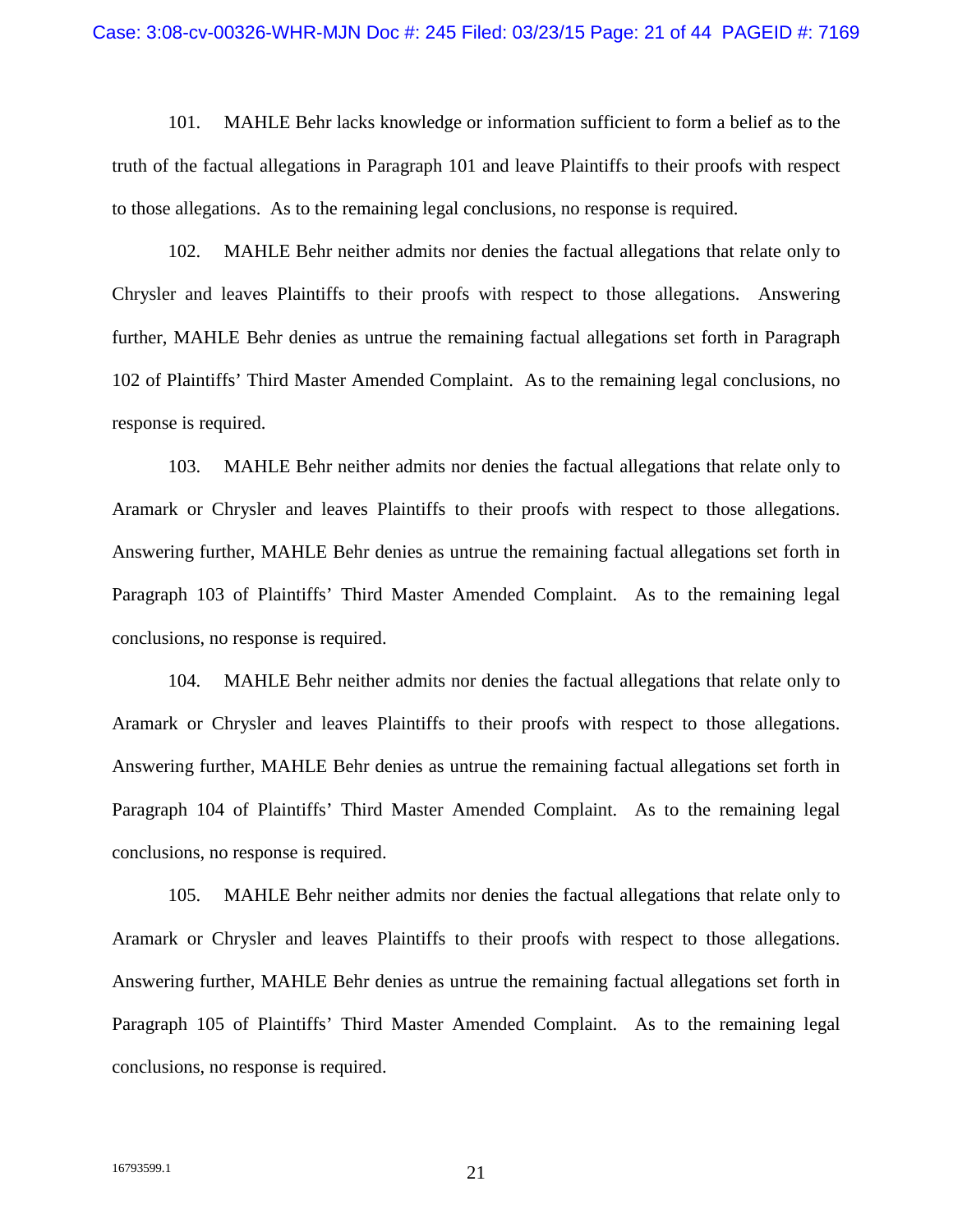**WHEREFORE**, MAHLE Behr respectfully requests that the Court dismiss Count II of Plaintiffs' Third Master Amended Complaint with prejudice and award MAHLE Behr its costs, expenses and attorney's fees incurred in defending this action and any such further relief as this Court deems appropriate.

# **COUNT III**

# **Unjust Enrichment**

106. MAHLE Behr incorporates by reference its answers to Paragraphs 1 through 105 of Plaintiffs' Third Master Amended Complaint as stated herein.

107. MAHLE Behr neither admits nor denies the factual allegations that relate only to Chrysler and leaves Plaintiffs to their proofs with respect to those allegations. Answering further, MAHLE Behr denies as untrue the remaining factual allegations set forth in Paragraph 107 of Plaintiffs' Third Master Amended Complaint. As to the remaining legal conclusions, no response is required.

108. MAHLE Behr neither admits nor denies the factual allegations that relate only to Aramark or Chrysler and leaves Plaintiffs to their proofs with respect to those allegations. Answering further, MAHLE Behr denies as untrue the remaining factual allegations set forth in Paragraph 108 of Plaintiffs' Third Master Amended Complaint. As to the remaining legal conclusions, no response is required.

109. MAHLE Behr neither admits nor denies the factual allegations that relate only to Aramark or Chrysler and leaves Plaintiffs to their proofs with respect to those allegations. Answering further, MAHLE Behr denies as untrue the remaining factual allegations set forth in Paragraph 109 of Plaintiffs' Third Master Amended Complaint. As to the remaining legal conclusion, no response is required.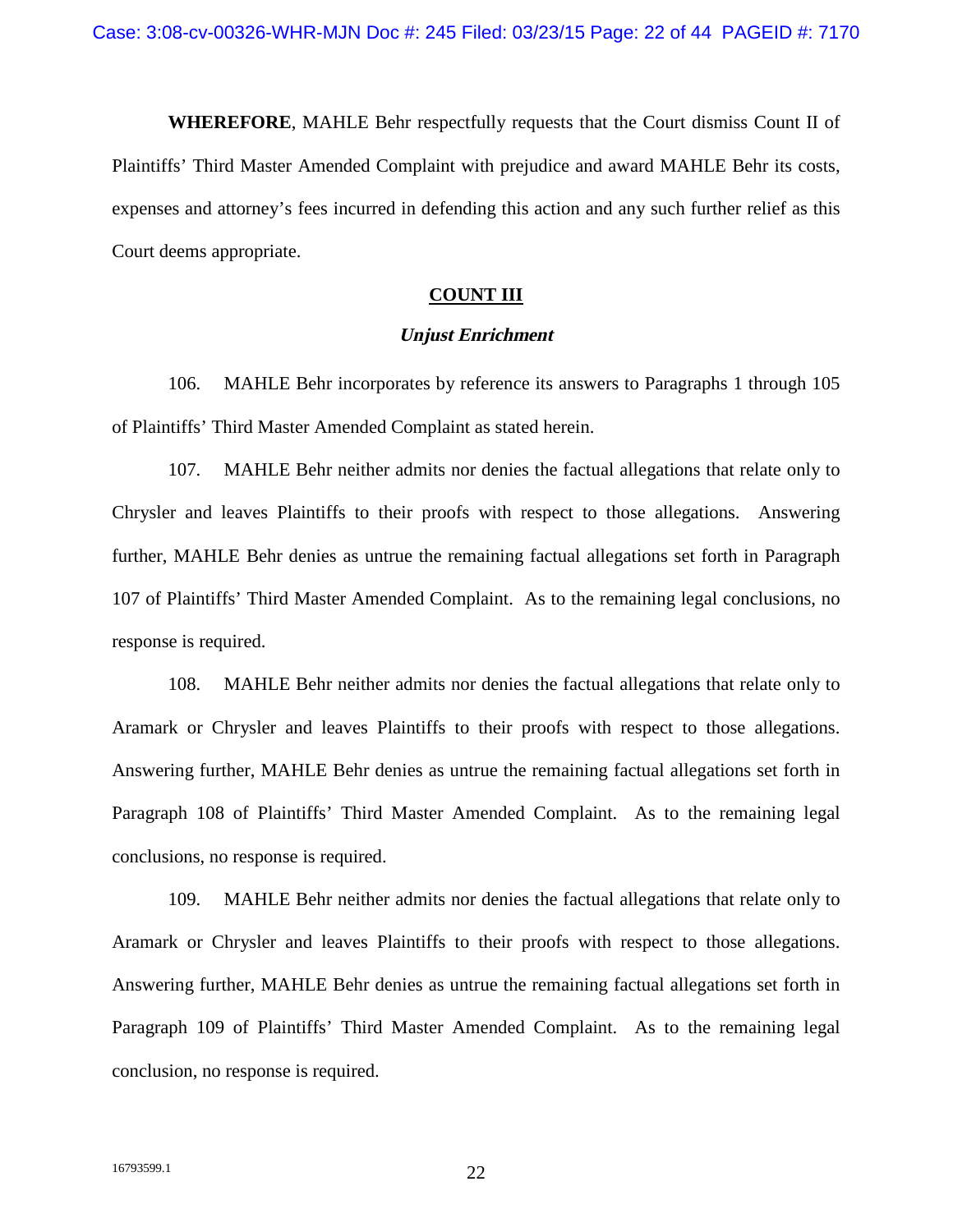110. MAHLE Behr neither admits nor denies the factual allegations that relate only to Aramark or Chrysler and leaves Plaintiffs to their proofs with respect to those allegations. Answering further, MAHLE Behr denies as untrue the remaining factual allegations set forth in Paragraph 110 of Plaintiffs' Third Master Amended Complaint. As to the remaining legal conclusion, no response is required.

111. MAHLE Behr neither admits nor denies the factual allegations that relate only to Aramark or Chrysler and leaves Plaintiffs to their proofs with respect to those allegations. Answering further, MAHLE Behr denies as untrue the remaining factual allegations set forth in Paragraph 111 of Plaintiffs' Third Master Amended Complaint. As to the remaining legal conclusion, no response is required.

112. MAHLE Behr neither admits nor denies the factual allegations that relate only to Aramark or Chrysler and leaves Plaintiffs to their proofs with respect to those allegations. MAHLE Behr denies as untrue the factual allegations set forth in Paragraph 112 of Plaintiffs' Third Master Amended Complaint. As to the remaining legal conclusion, no response is required.

113. MAHLE Behr neither admits nor denies the factual allegations that relate only to Aramark or Chrysler and leaves Plaintiffs to their proofs with respect to those allegations. Answering further, MAHLE Behr denies as untrue the remaining factual allegations set forth in Paragraph 113 of Plaintiffs' Third Master Amended Complaint. As to the remaining legal conclusions, no response is required.

114. MAHLE Behr neither admits nor denies the factual allegations that relate only to Aramark or Chrysler and leaves Plaintiffs to their proofs with respect to those allegations. MAHLE Behr denies as untrue the factual allegations set forth in Paragraph 114 of Plaintiffs'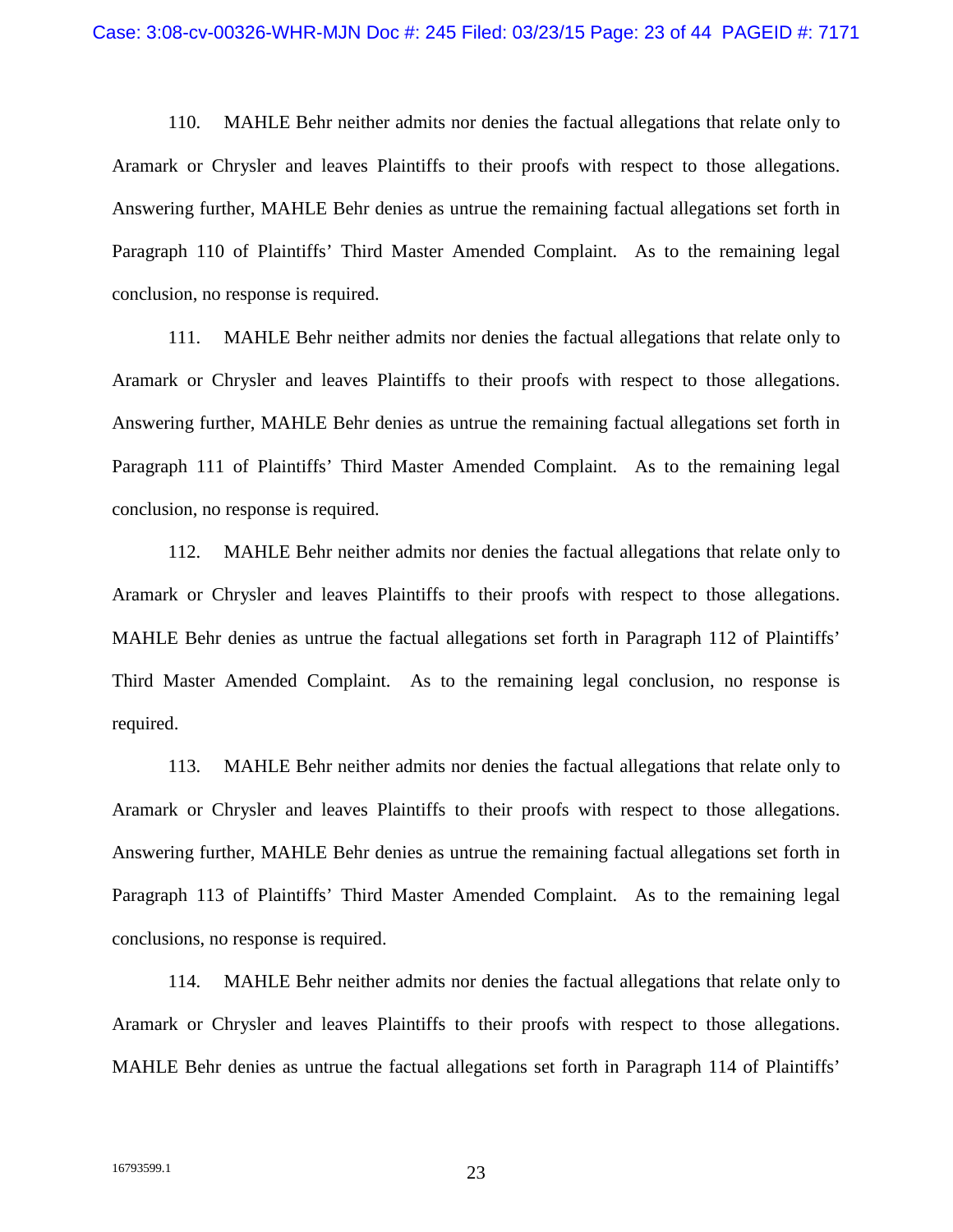#### Case: 3:08-cv-00326-WHR-MJN Doc #: 245 Filed: 03/23/15 Page: 24 of 44 PAGEID #: 7172

Third Master Amended Complaint. As to the remaining legal conclusion, no response is required.

115. MAHLE Behr neither admits nor denies the factual allegations that relate only to Aramark or Chrysler and leaves Plaintiffs to their proofs with respect to those allegations. MAHLE Behr denies as untrue the factual allegations set forth in Paragraph 115 of Plaintiffs' Third Master Amended Complaint. As to the remaining legal conclusion, no response is required.

116. MAHLE Behr neither admits nor denies the factual allegations that relate only to Aramark or Chrysler and leaves Plaintiffs to their proofs with respect to those allegations. MAHLE Behr denies as untrue the factual allegations set forth in Paragraph 116 of Plaintiffs' Third Master Amended Complaint. As to the remaining legal conclusion, no response is required.

**WHEREFORE**, MAHLE Behr respectfully requests that the Court dismiss Count III of Plaintiffs' Third Master Amended Complaint with prejudice and award MAHLE Behr its costs, expenses and attorney's fees incurred in defending this action and any such further relief as this Court deems appropriate.

#### **COUNT IV**

#### **Strict Liability**

117. MAHLE Behr incorporates by reference its answers to Paragraphs 1 through 116 of Plaintiffs' Third Master Amended Complaint as stated herein.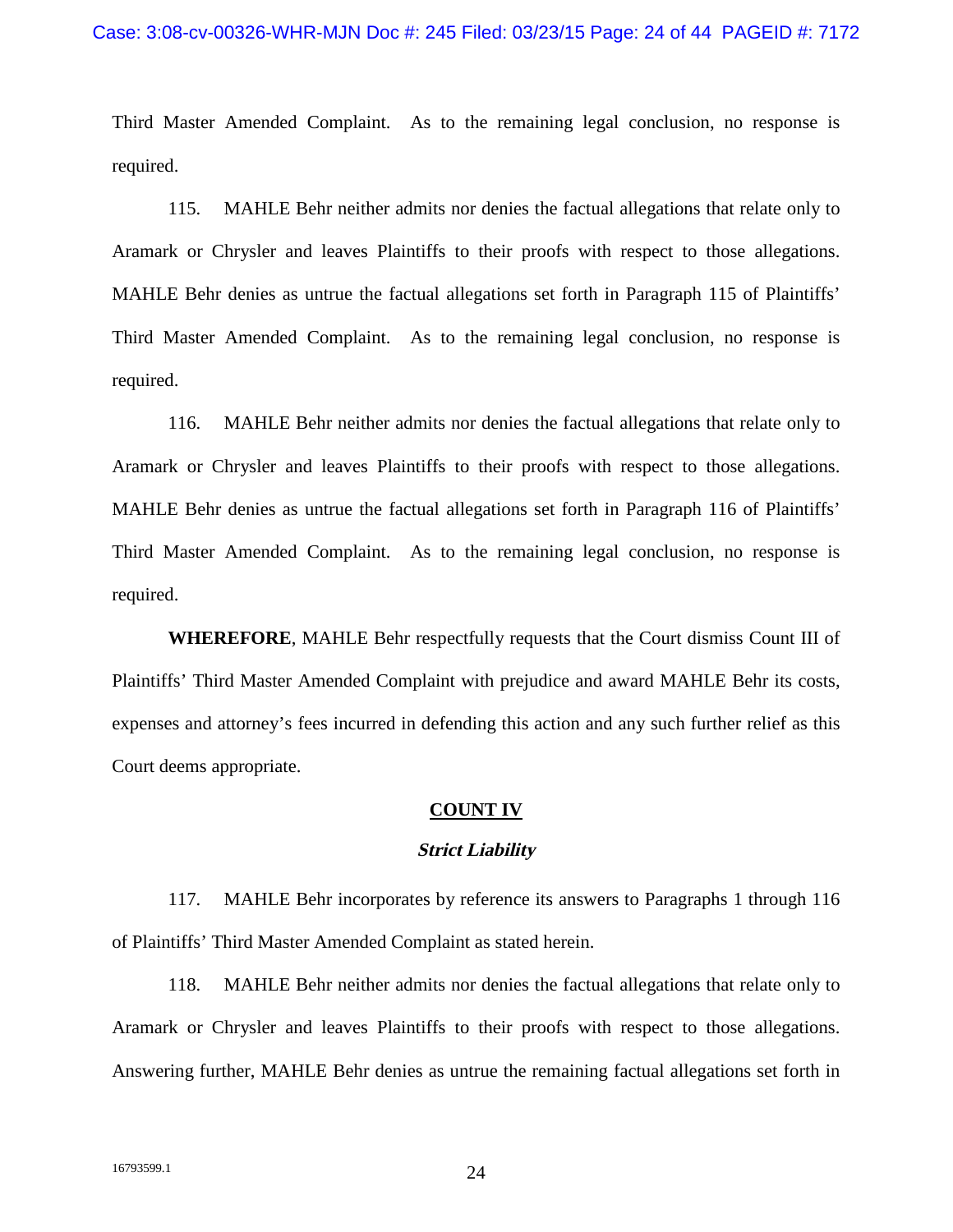#### Case: 3:08-cv-00326-WHR-MJN Doc #: 245 Filed: 03/23/15 Page: 25 of 44 PAGEID #: 7173

Paragraph 118 of Plaintiffs' Third Master Amended Complaint. As to the remaining legal conclusions, no response is required.

119. MAHLE Behr neither admits nor denies the factual allegations that relate only to Aramark or Chrysler and leaves Plaintiffs to their proofs with respect to those allegations. Answering further, MAHLE Behr denies as untrue the remaining factual allegations set forth in Paragraph 119 of Plaintiffs' Third Master Amended Complaint. As to the remaining legal conclusions, no response is required.

120. MAHLE Behr neither admits nor denies the factual allegations that relate only to Chrysler and leaves Plaintiffs to their proofs with respect to those allegations. Answering further, MAHLE Behr denies as untrue the remaining factual allegations set forth in Paragraph 120 of Plaintiffs' Third Master Amended Complaint. As to the remaining legal conclusions, no response is required.

121. MAHLE Behr neither admits nor denies the factual allegations that relate only to Aramark or Chrysler and leaves Plaintiffs to their proofs with respect to those allegations. Answering further, MAHLE Behr denies as untrue the remaining factual allegations set forth in Paragraph 121 of Plaintiffs' Third Master Amended Complaint. As to the remaining legal conclusion, no response is required.

122. MAHLE Behr neither admits nor denies the factual allegations that relate only to Aramark or Chrysler and leaves Plaintiffs to their proofs with respect to those allegations. Answering further, MAHLE Behr denies as untrue the remaining factual allegations set forth in Paragraph 122 of Plaintiffs' Third Master Amended Complaint. As to the remaining legal conclusions, no response is required.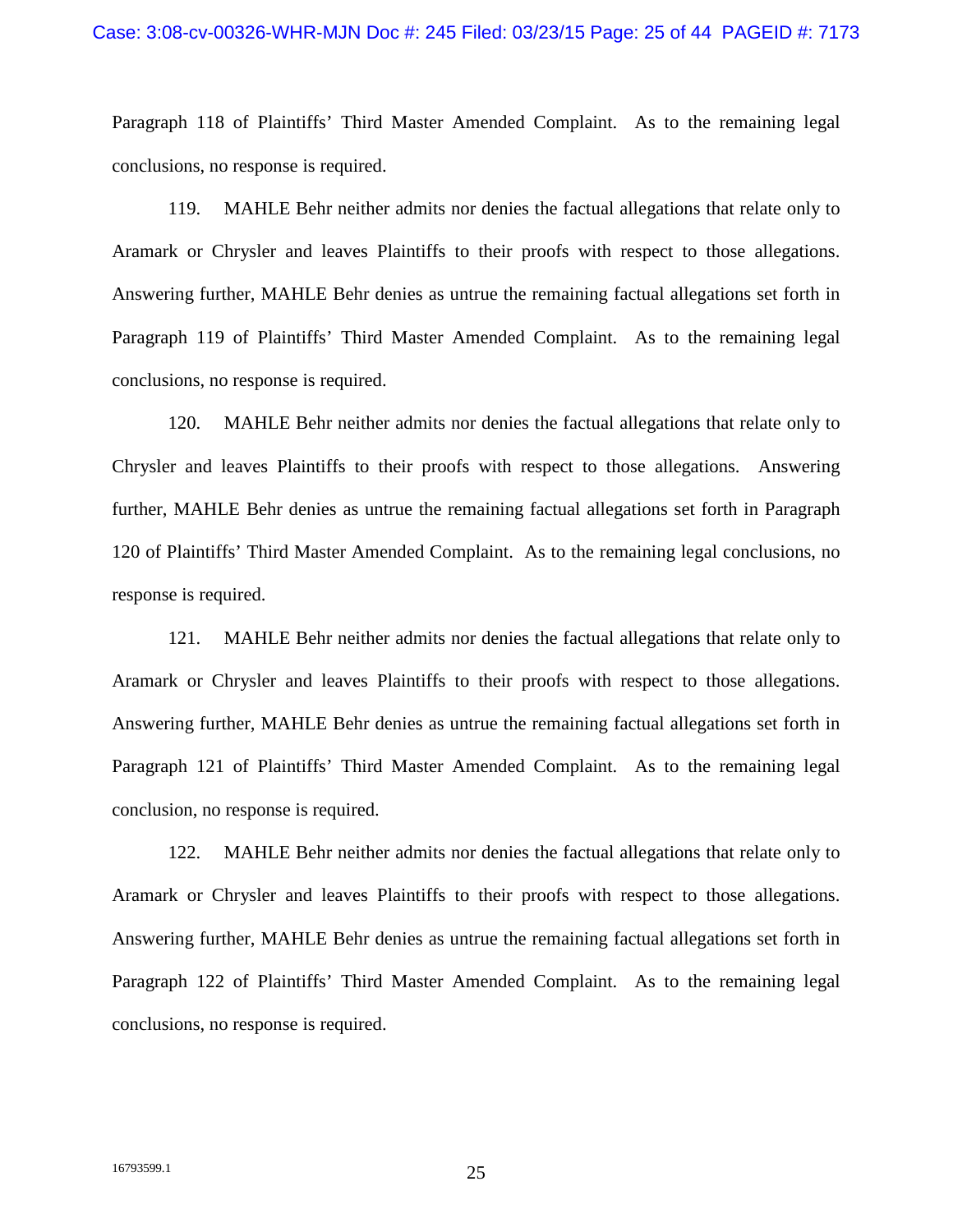**WHEREFORE**, MAHLE Behr respectfully requests that the Court dismiss Count IV of Plaintiffs' Third Master Amended Complaint with prejudice and award MAHLE Behr its costs, expenses and attorney's fees incurred in defending this action and any such further relief as this Court deems appropriate.

# **COUNT V**

# **Negligence**

123. MAHLE Behr incorporates by reference its answers to Paragraphs 1 through 122 of Plaintiffs' Third Master Amended Complaint as stated herein.

124. MAHLE Behr neither admits nor denies the factual allegations that relate only to Aramark or Chrysler and leaves Plaintiffs to their proofs with respect to those allegations. Answering further, MAHLE Behr denies as untrue the remaining factual allegations set forth in Paragraph 124 of Plaintiffs' Third Master Amended Complaint. As to the remaining legal conclusions, no response is required.

125. MAHLE Behr neither admits nor denies the factual allegations that relate only to Aramark or Chrysler and leaves Plaintiffs to their proofs with respect to those allegations. Answering further, MAHLE Behr denies as untrue the remaining factual allegations set forth in Paragraph 125 of Plaintiffs' Third Master Amended Complaint. As to the remaining legal conclusions, no response is required.

126. MAHLE Behr neither admits nor denies the factual allegations that relate only to Aramark or Chrysler and leaves Plaintiffs to their proofs with respect to those allegations. Answering further, MAHLE Behr denies as untrue the remaining factual allegations set forth in Paragraph 126 of Plaintiffs' Third Master Amended Complaint. As to the remaining legal conclusions, no response is required.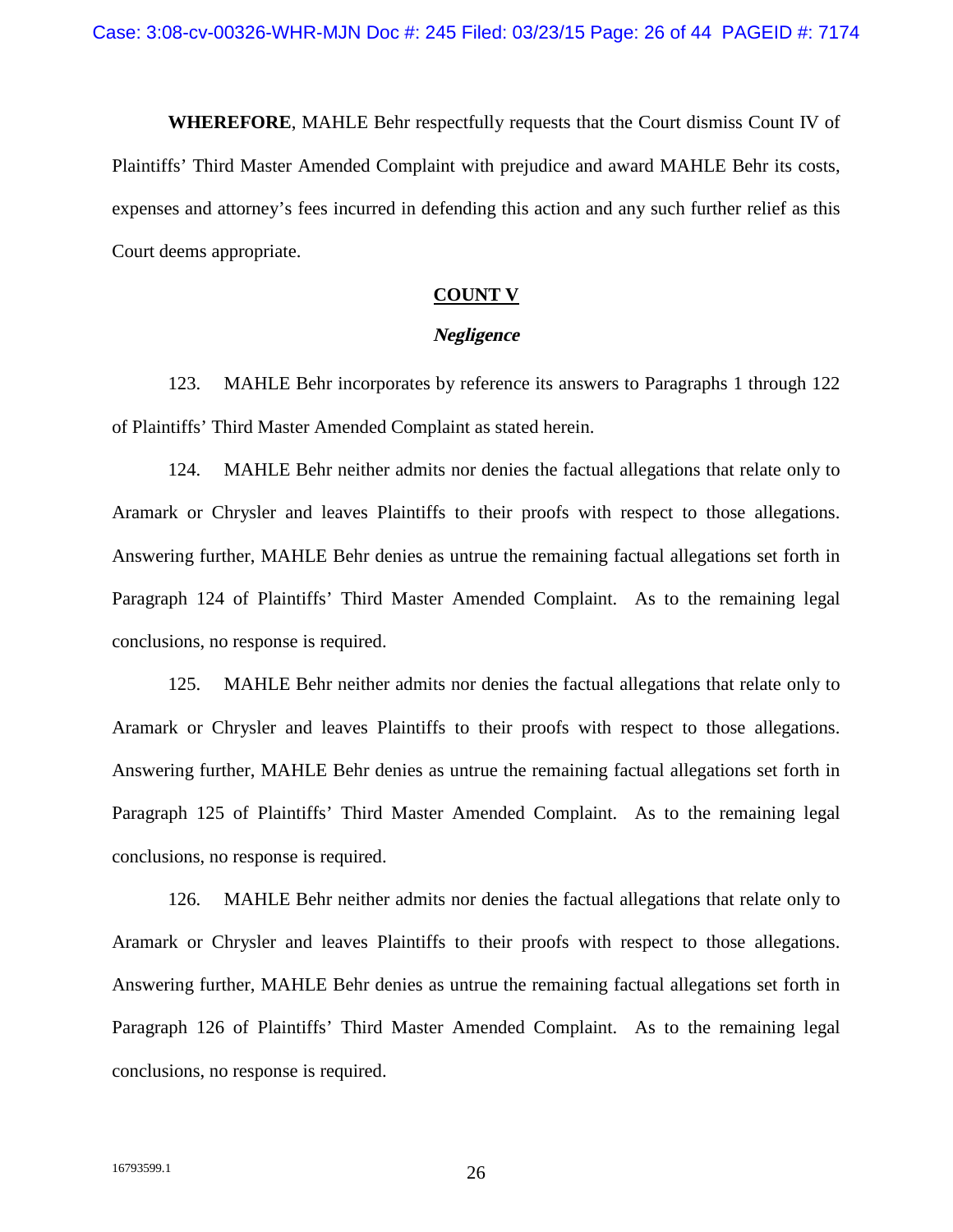127. MAHLE Behr neither admits nor denies the factual allegations that relate only to Chrysler and leaves Plaintiffs to their proofs with respect to those allegations. Answering further, MAHLE Behr denies as untrue the remaining factual allegations set forth in Paragraph 127 of Plaintiffs' Third Master Amended Complaint. As to the remaining legal conclusions, no response is required.

128. MAHLE Behr neither admits nor denies the factual allegations that relate only to Aramark or Chrysler and leaves Plaintiffs to their proofs with respect to those allegations. Answering further, MAHLE Behr denies as untrue the remaining factual allegations set forth in Paragraph 128 of Plaintiffs' Third Master Amended Complaint. As to the remaining legal conclusions, no response is required.

**WHEREFORE**, MAHLE Behr respectfully requests that the Court dismiss Count V of Plaintiffs' Third Master Amended Complaint with prejudice and award MAHLE Behr its costs, expenses and attorney's fees incurred in defending this action and any such further relief as this Court deems appropriate.

### **COUNT VI**

## **Negligence Per Se**

129. MAHLE Behr incorporates by reference its answers to Paragraphs 1 through 128 of Plaintiffs' Third Master Amended Complaint as stated herein.

130. MAHLE Behr neither admits nor denies the factual allegations that relate only to Aramark or Chrysler and leaves Plaintiffs to their proofs with respect to those allegations. Answering further, MAHLE Behr denies as untrue the remaining factual allegations set forth in Paragraph 130 of Plaintiffs' Third Master Amended Complaint. As to the remaining legal conclusions, no response is required.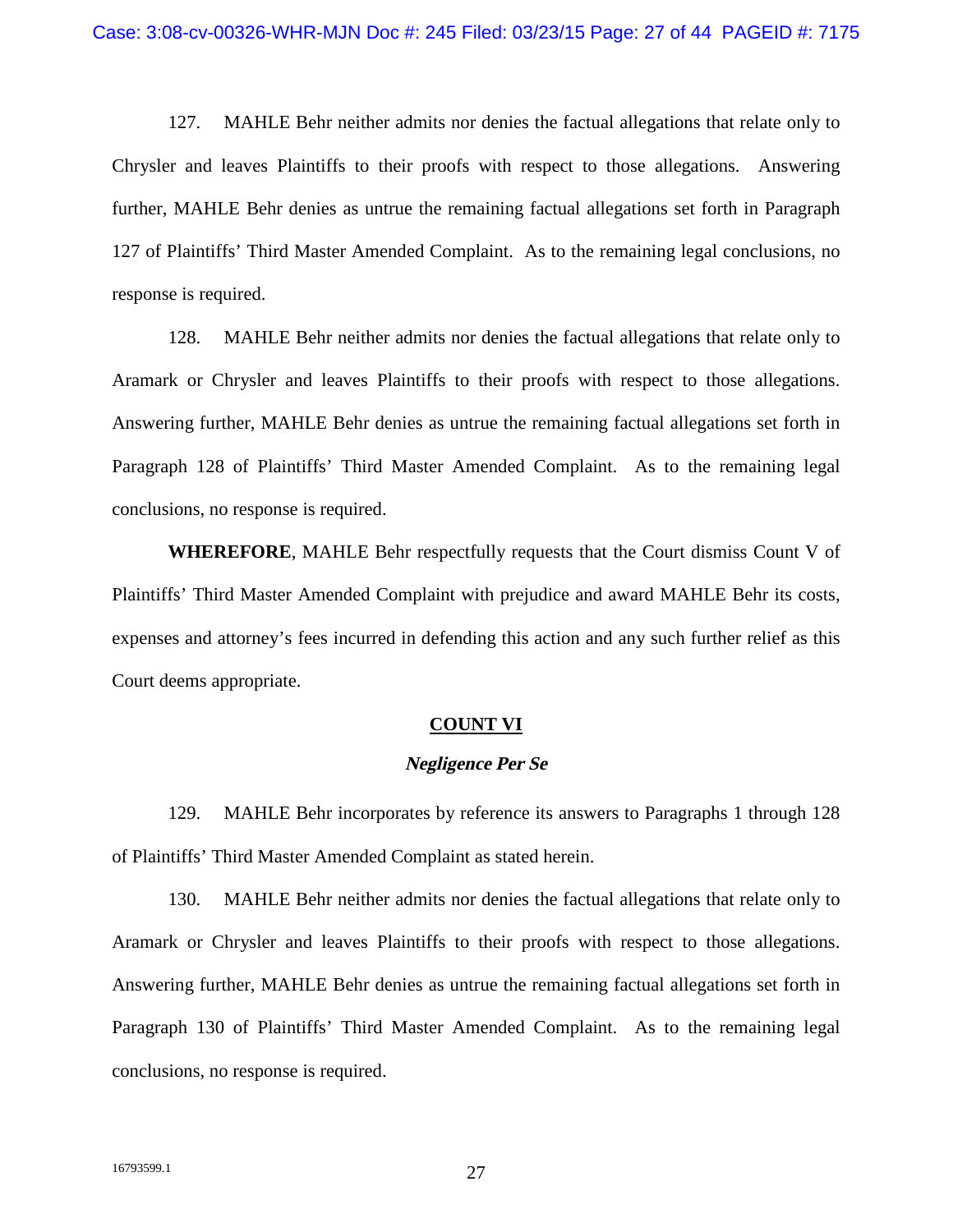131. MAHLE Behr neither admits nor denies the factual allegations that relate only to Aramark or Chrysler and leaves Plaintiffs to their proofs with respect to those allegations. Answering further, MAHLE Behr denies as untrue the remaining factual allegations set forth in Paragraph 131 of Plaintiffs' Third Master Amended Complaint. As to the remaining legal conclusions, no response is required.

132. MAHLE Behr neither admits nor denies the factual allegations that relate only to Aramark or Chrysler and leaves Plaintiffs to their proofs with respect to those allegations. Answering further, MAHLE Behr denies as untrue the remaining factual allegations set forth in Paragraph 132 of Plaintiffs' Third Master Amended Complaint. As to the remaining legal conclusions, no response is required.

133. MAHLE Behr neither admits nor denies the legal conclusions in Paragraph 133 of Plaintiffs' Third Master Amended Complaint as no response is required.

134. MAHLE Behr neither admits nor denies the factual allegations that relate only to Aramark or Chrysler and leaves Plaintiffs to their proofs with respect to those allegations. Answering further, MAHLE Behr denies as untrue the remaining factual allegations set forth in Paragraph 134 of Plaintiffs' Third Master Amended Complaint. As to the remaining legal conclusions, no response is required.

135. MAHLE Behr neither admits nor denies the factual allegations that relate only to Aramark or Chrysler and leaves Plaintiffs to their proofs with respect to those allegations. Answering further, MAHLE Behr denies as untrue the remaining factual allegations set forth in Paragraph 135 of Plaintiffs' Third Master Amended Complaint. As to the remaining legal conclusions, no response is required.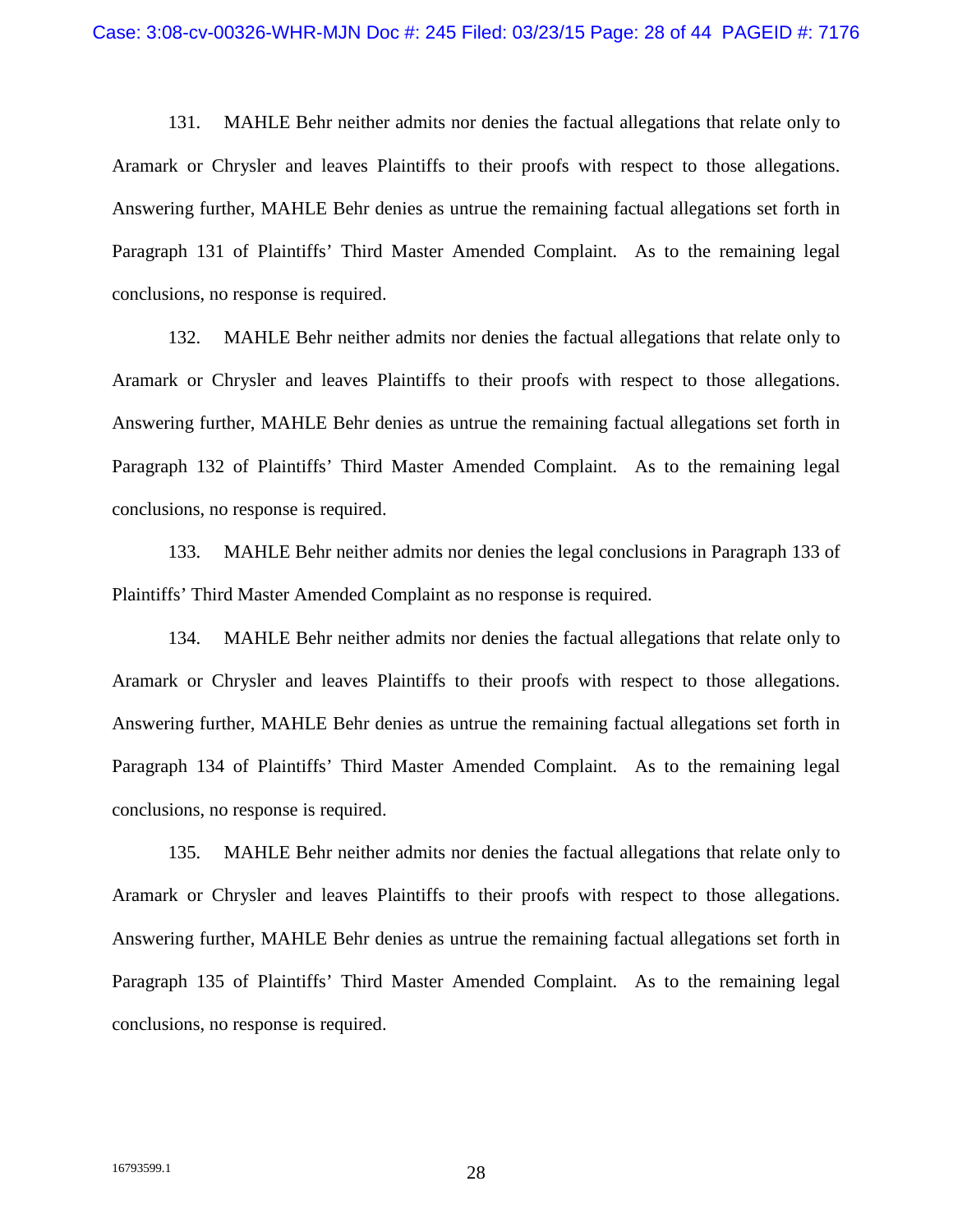136. MAHLE Behr neither admits nor denies the factual allegations that relate only to Aramark or Chrysler and leaves Plaintiffs to their proofs with respect to those allegations. Answering further, MAHLE Behr denies as untrue the remaining factual allegations set forth in Paragraph 136 of Plaintiffs' Third Master Amended Complaint. As to the remaining legal conclusions, no response is required.

**WHEREFORE**, MAHLE Behr respectfully requests that the Court dismiss Count VI of Plaintiffs' Third Master Amended Complaint with prejudice and award MAHLE Behr its costs, expenses and attorney's fees incurred in defending this action and any such further relief as this Court deems appropriate.

### **COUNT VII**

### **Battery**

137. MAHLE Behr incorporates by reference its answers to Paragraphs 1 through 136 of Plaintiffs' Third Master Amended Complaint as stated herein.

138. MAHLE Behr neither admits nor denies the factual allegations that relate only to Aramark or Chrysler and leaves Plaintiffs to their proofs with respect to those allegations. Answering further, MAHLE Behr denies as untrue the remaining factual allegations set forth in Paragraph 138 of Plaintiffs' Third Master Amended Complaint. As to the remaining legal conclusions, no response is required.

139. MAHLE Behr neither admits nor denies the factual allegations that relate only to Aramark or Chrysler and leaves Plaintiffs to their proofs with respect to those allegations. Answering further, MAHLE Behr denies as untrue the remaining factual allegations set forth in Paragraph 139 of Plaintiffs' Third Master Amended Complaint. As to the remaining legal conclusions, no response is required.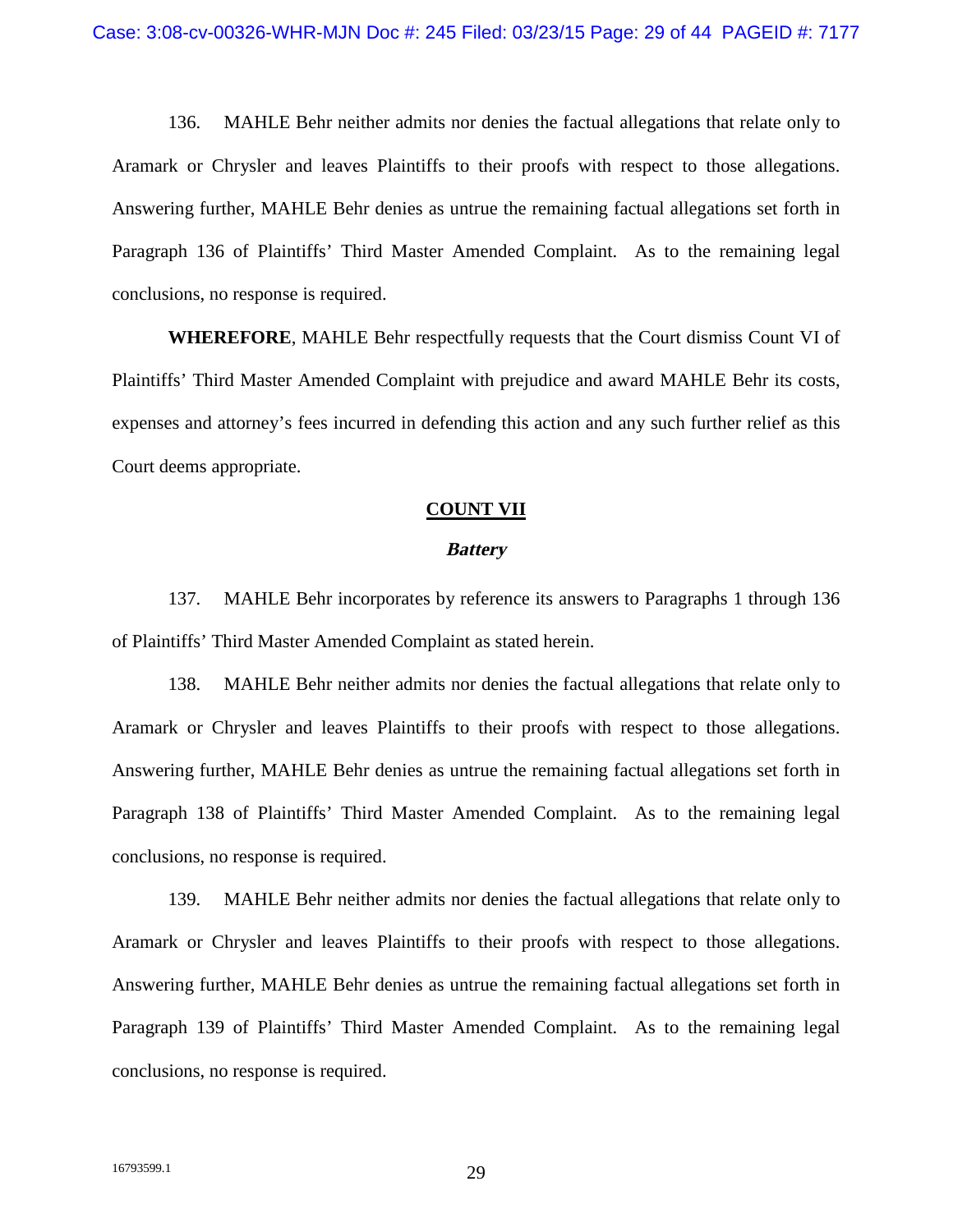140. MAHLE Behr neither admits nor denies the factual allegations that relate only to Aramark or Chrysler and leaves Plaintiffs to their proofs with respect to those allegations. Answering further, MAHLE Behr denies as untrue the remaining factual allegations set forth in Paragraph 140 of Plaintiffs' Third Master Amended Complaint. As to the remaining legal conclusions, no response is required.

**WHEREFORE**, MAHLE Behr respectfully requests that the Court dismiss Count VII of Plaintiffs' Third Master Amended Complaint with prejudice and award MAHLE Behr its costs, expenses and attorney's fees incurred in defending this action and any such further relief as this Court deems appropriate.

## **COUNT VIII**

## **Intentional Fraudulent Concealment**

141. MAHLE Behr incorporates by reference its answers to Paragraphs 1 through 140 of Plaintiffs' Third Master Amended Complaint as stated herein.

142. MAHLE Behr neither admits nor denies the factual allegations that relate only to Chrysler and leaves Plaintiffs to their proofs with respect to those allegations. Answering further, MAHLE Behr denies as untrue the remaining factual allegations set forth in Paragraph 142 of Plaintiffs' Third Master Amended Complaint. As to the remaining legal conclusions, no response is required.

143. MAHLE Behr neither admits nor denies the factual allegations that relate only to Aramark or Chrysler and leaves Plaintiffs to their proofs with respect to those allegations. Answering further, MAHLE Behr denies as untrue the remaining factual allegations set forth in Paragraph 143 of Plaintiffs' Third Master Amended Complaint. As to the remaining legal conclusions, no response is required.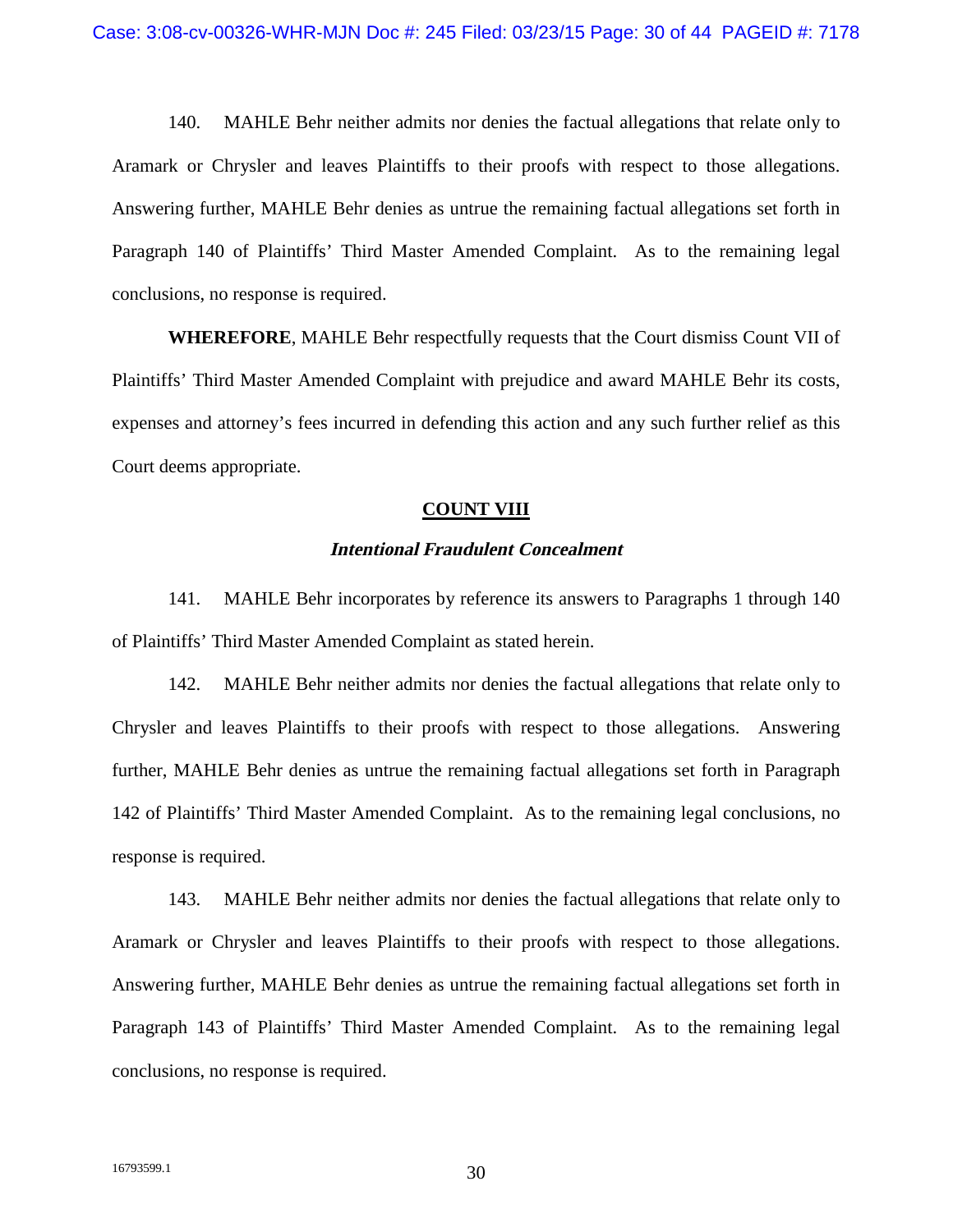144. MAHLE Behr neither admits nor denies the factual allegations that relate only to Aramark or Chrysler and leaves Plaintiffs to their proofs with respect to those allegations. Answering further, MAHLE Behr denies as untrue the remaining factual allegations set forth in Paragraph 144 of Plaintiffs' Third Master Amended Complaint. As to the remaining legal conclusions, no response is required.

145. MAHLE Behr neither admits nor denies the factual allegations that relate only to Chrysler and leaves Plaintiffs to their proofs with respect to those allegations. Answering further, MAHLE Behr denies as untrue the remaining factual allegations set forth in Paragraph 145 of Plaintiffs' Third Master Amended Complaint. As to the remaining legal conclusions, no response is required.

146. MAHLE Behr the factual allegations that relate only to Aramark or Chrysler and leaves Plaintiffs to their proofs with respect to those allegations. Answering further, MAHLE Behr denies as untrue the remaining factual allegations set forth in Paragraph 146 of Plaintiffs' Third Master Amended Complaint. As to the remaining legal conclusions, no response is required.

147. MAHLE Behr neither admits nor denies the factual allegations that relate only to Aramark or Chrysler and leaves Plaintiffs to their proofs with respect to those allegations. Answering further, MAHLE Behr denies as untrue the remaining factual allegations set forth in Paragraph 147 of Plaintiffs' Third Master Amended Complaint. As to the remaining legal conclusions, no response is required.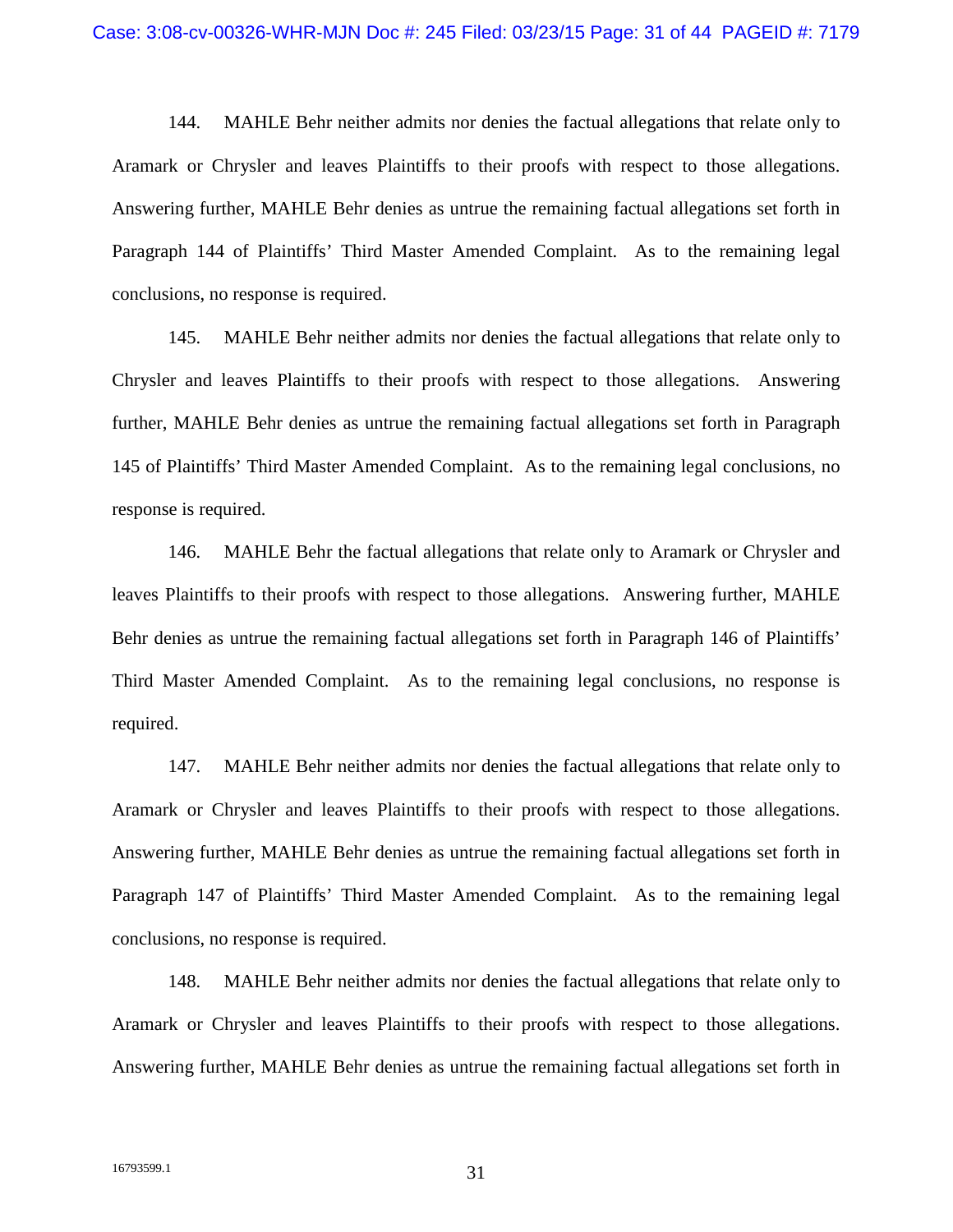#### Case: 3:08-cv-00326-WHR-MJN Doc #: 245 Filed: 03/23/15 Page: 32 of 44 PAGEID #: 7180

Paragraph 148 of Plaintiffs' Third Master Amended Complaint. As to the remaining legal conclusions, no response is required.

149. MAHLE Behr neither admits nor denies the factual allegations that relate only to Aramark or Chrysler and leaves Plaintiffs to their proofs with respect to those allegations. Answering further, MAHLE Behr denies as untrue the remaining factual allegations set forth in Paragraph 149 of Plaintiffs' Third Master Amended Complaint. As to the remaining legal conclusions, no response is required.

150. MAHLE Behr lacks knowledge or information sufficient to form a belief as to the truth of the factual allegations and legal conclusions in Paragraph 150 and leave Plaintiffs to their proofs with respect to those allegations.

151. MAHLE Behr neither admits nor denies the factual allegations that relate only to Aramark or Chrysler and leaves Plaintiffs to their proofs with respect to those allegations. Answering further, MAHLE Behr denies as untrue the remaining factual allegations set forth in Paragraph 151 of Plaintiffs' Third Master Amended Complaint. As to the remaining legal conclusions, no response is required.

152. MAHLE Behr neither admits nor denies the factual allegations that relate only to Chrysler and leaves Plaintiffs to their proofs with respect to those allegations. Answering further, MAHLE Behr denies as untrue the remaining factual allegations set forth in Paragraph 152 of Plaintiffs' Third Master Amended Complaint. As to the remaining legal conclusions, no response is required.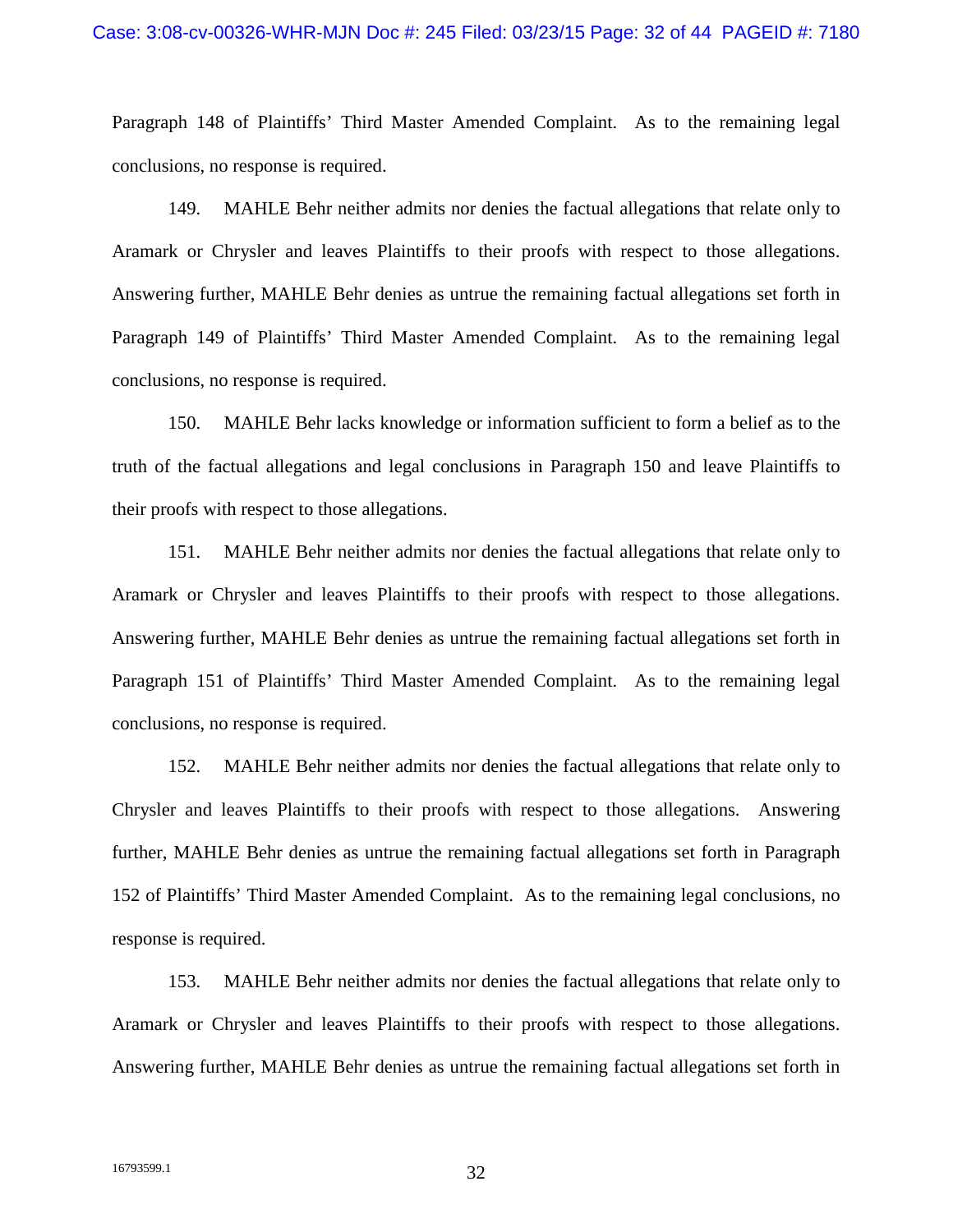Paragraph 153 of Plaintiffs' Third Master Amended Complaint. As to the remaining legal conclusions, no response is required.

**WHEREFORE,** MAHLE Behr respectfully requests that the Court dismiss Count VIII of Plaintiffs' Third Master Amended Complaint with prejudice and award MAHLE Behr its costs, expenses and attorney's fees incurred in defending this action and any such further relief as this Court deems appropriate.

#### **COUNT IX**

### **Constructive Fraud (Negligent Fraudulent Concealment)**

154. MAHLE Behr incorporates by reference its answers to Paragraphs 1 through 153 of Plaintiffs' Third Master Amended Complaint as stated herein.

155. MAHLE Behr neither admits nor denies the factual allegations that relate only to Chrysler and leaves Plaintiffs to their proofs with respect to those allegations. Answering further, MAHLE Behr denies as untrue the remaining factual allegations set forth in Paragraph 155 of Plaintiffs' Third Master Amended Complaint. As to the remaining legal conclusions, no response is required.

156. MAHLE Behr neither admits nor denies the factual allegations that relate only to Aramark or Chrysler and leaves Plaintiffs to their proofs with respect to those allegations. Answering further, MAHLE Behr denies as untrue the remaining factual allegations set forth in Paragraph 156 of Plaintiffs' Third Master Amended Complaint. As to the remaining legal conclusions, no response is required.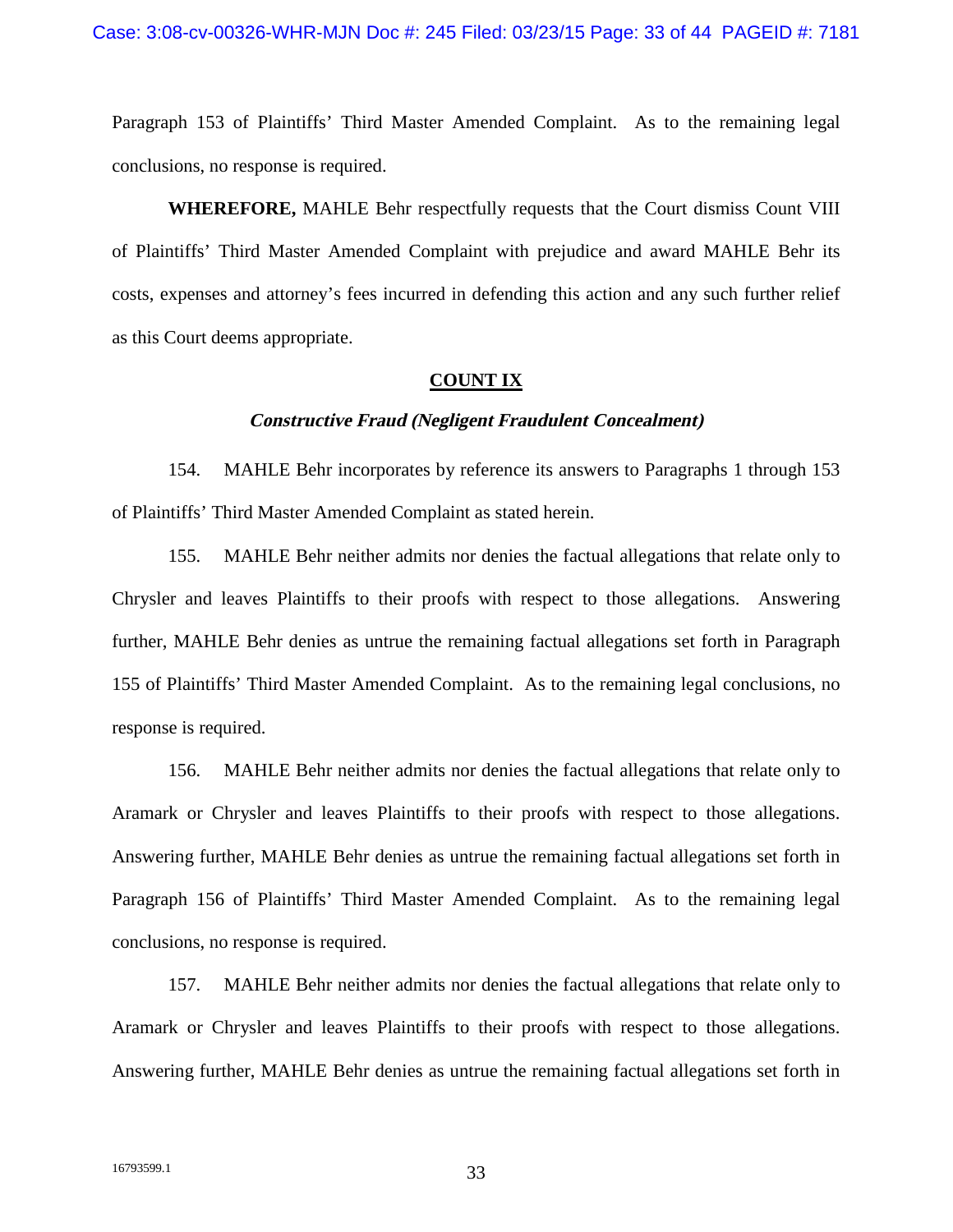#### Case: 3:08-cv-00326-WHR-MJN Doc #: 245 Filed: 03/23/15 Page: 34 of 44 PAGEID #: 7182

Paragraph 157 of Plaintiffs' Third Master Amended Complaint. As to the remaining legal conclusions, no response is required.

158. MAHLE Behr neither admits nor denies the factual allegations that relate only to Aramark or Chrysler and leaves Plaintiffs to their proofs with respect to those allegations. Answering further, MAHLE Behr denies as untrue the remaining factual allegations set forth in Paragraph 158 of Plaintiffs' Third Master Amended Complaint. As to the remaining legal conclusions, no response is required.

159. MAHLE Behr denies as untrue the factual allegations set forth in Paragraph 159 of Plaintiffs' Third Master Amended Complaint. As to the remaining legal conclusions, no response is required.

160. MAHLE Behr neither admits nor denies the factual allegations that relate only to Aramark or Chrysler and leaves Plaintiffs to their proofs with respect to those allegations. Answering further, MAHLE Behr denies as untrue the remaining factual allegations set forth in Paragraph 160 of Plaintiffs' Third Master Amended Complaint. As to the remaining legal conclusions, no response is required.

161. MAHLE Behr neither admits nor denies the factual allegations that relate only to Chrysler and leaves Plaintiffs to their proofs with respect to those allegations. Answering further, MAHLE Behr denies as untrue the remaining factual allegations set forth in Paragraph 161 of Plaintiffs' Third Master Amended Complaint. As to the remaining legal conclusions, no response is required.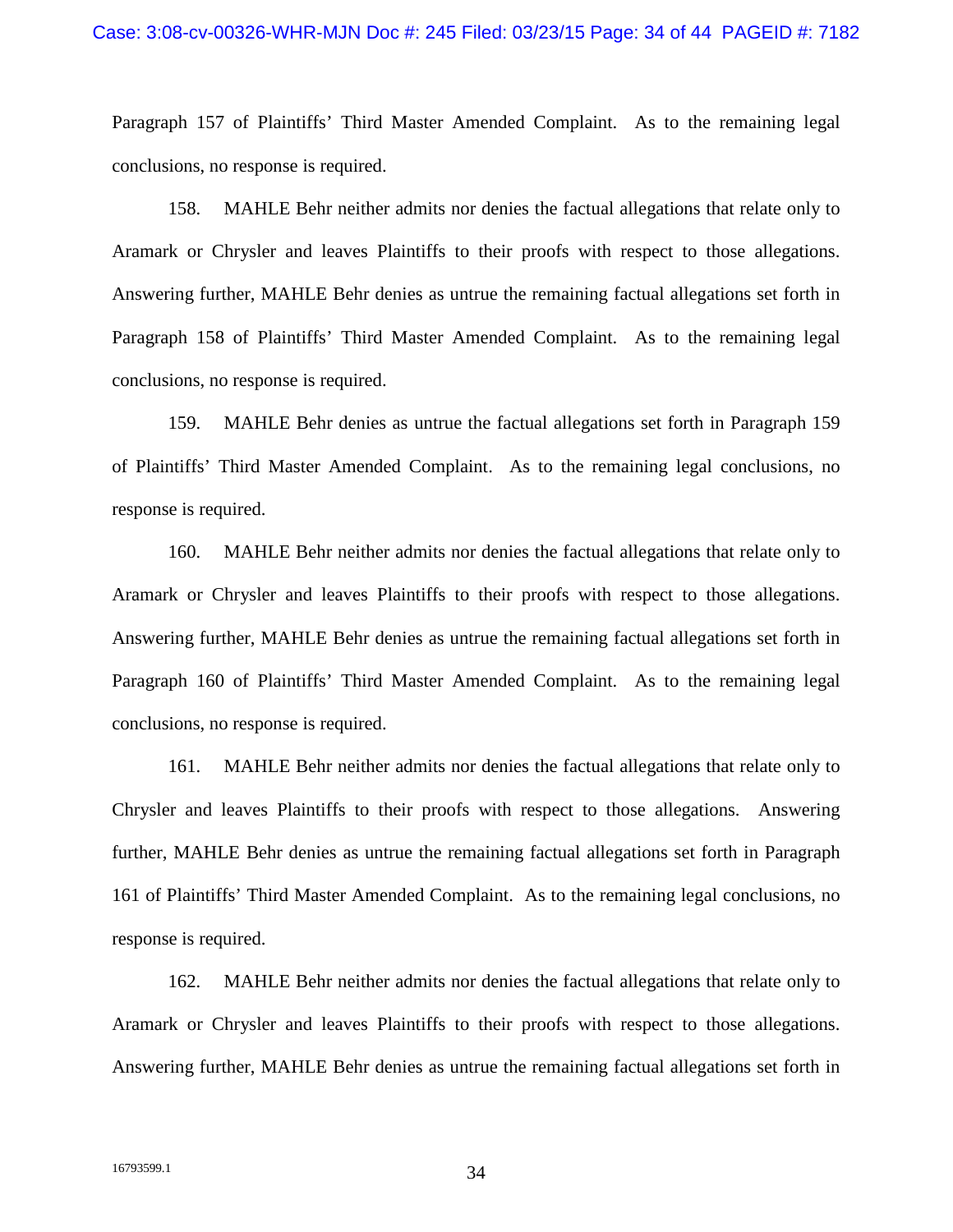Paragraph 162 of Plaintiffs' Third Master Amended Complaint. As to the remaining legal conclusions, no response is required.

**WHEREFORE**, MAHLE Behr respectfully requests that the Court dismiss Count IX of Plaintiffs' Third Master Amended Complaint with prejudice and award MAHLE Behr its costs, expenses and attorney's fees incurred in defending this action and any such further relief as this Court deems appropriate.

#### **COUNT X**

### **Negligent Misrepresentation**

163. MAHLE Behr incorporates by reference its answers to Paragraphs 1 through 162 of Plaintiffs' Third Master Amended Complaint as stated herein.

164. MAHLE Behr neither admits nor denies the factual allegations that relate only to Chrysler and leaves Plaintiffs to their proofs with respect to those allegations. Answering further, MAHLE Behr denies as untrue the remaining factual allegations set forth in Paragraph 164 of Plaintiffs' Third Master Amended Complaint. As to the remaining legal conclusions, no response is required.

165. MAHLE Behr neither admits nor denies the factual allegations that relate only to Aramark or Chrysler and leaves Plaintiffs to their proofs with respect to those allegations. Answering further, MAHLE Behr denies as untrue the remaining factual allegations set forth in Paragraph 165 of Plaintiffs' Third Master Amended Complaint. As to the remaining legal conclusions, no response is required.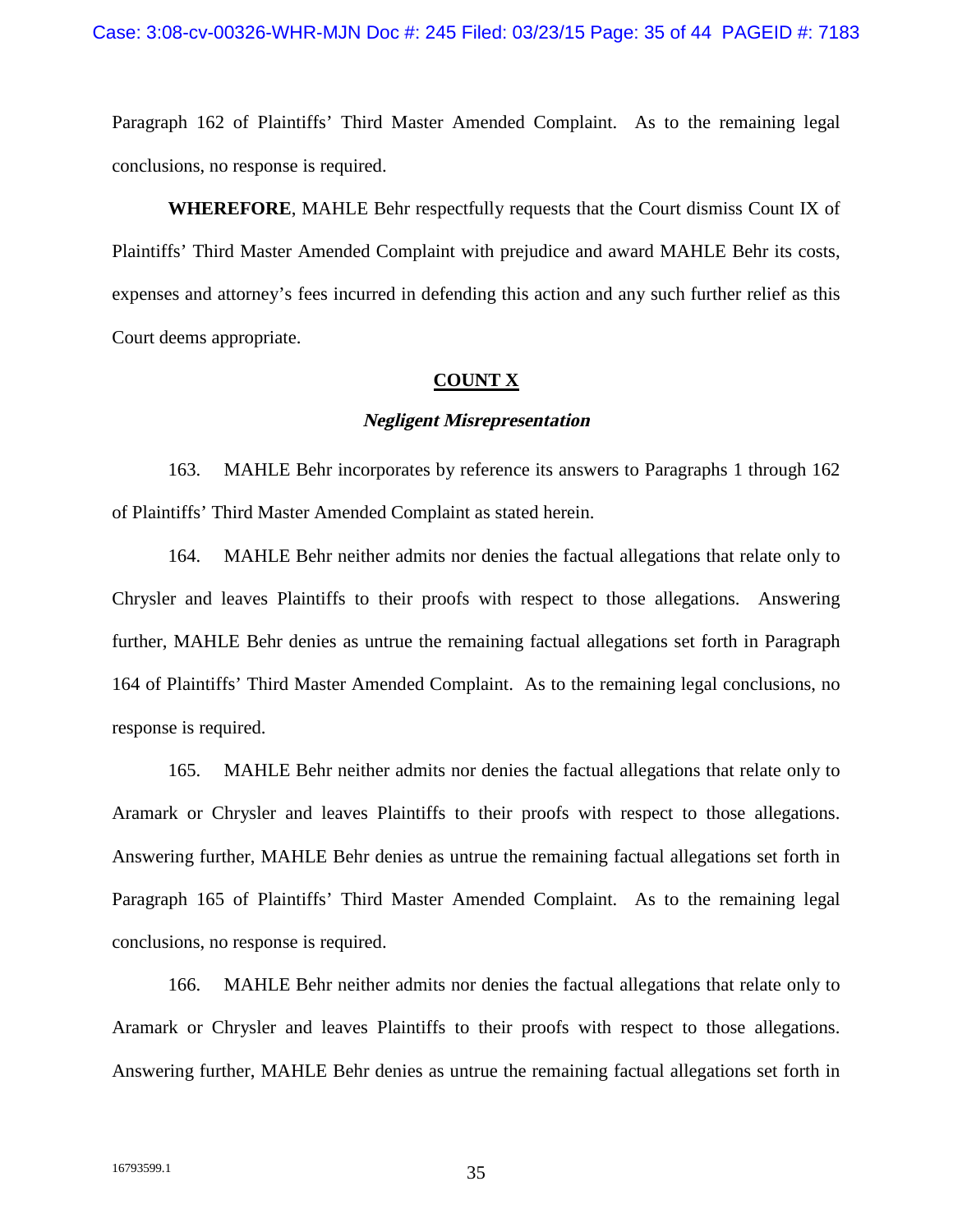#### Case: 3:08-cv-00326-WHR-MJN Doc #: 245 Filed: 03/23/15 Page: 36 of 44 PAGEID #: 7184

Paragraph 166 of Plaintiffs' Third Master Amended Complaint. As to the remaining legal conclusions, no response is required.

167. MAHLE Behr neither admits nor denies the factual allegations that relate only to Aramark or Chrysler and leaves Plaintiffs to their proofs with respect to those allegations. Answering further, MAHLE Behr denies as untrue the remaining factual allegations set forth in Paragraph 167 of Plaintiffs' Third Master Amended Complaint. As to the remaining legal conclusions, no response is required.

168. MAHLE Behr neither admits nor denies the factual allegations that relate only to Aramark or Chrysler and leaves Plaintiffs to their proofs with respect to those allegations. Answering further, MAHLE Behr denies as untrue the remaining factual allegations set forth in Paragraph 168 of Plaintiffs' Third Master Amended Complaint. As to the remaining legal conclusions, no response is required.

169. MAHLE Behr denies as untrue the factual allegations set forth in Paragraph 169 of Plaintiffs' Third Master Amended Complaint. As to the remaining legal conclusions, no response is required.

170. MAHLE Behr neither admits nor denies the factual allegations that relate only to Aramark or Chrysler and leaves Plaintiffs to their proofs with respect to those allegations. Answering further, MAHLE Behr denies as untrue the remaining factual allegations set forth in Paragraph 170 of Plaintiffs' Third Master Amended Complaint. As to the remaining legal conclusions, no response is required.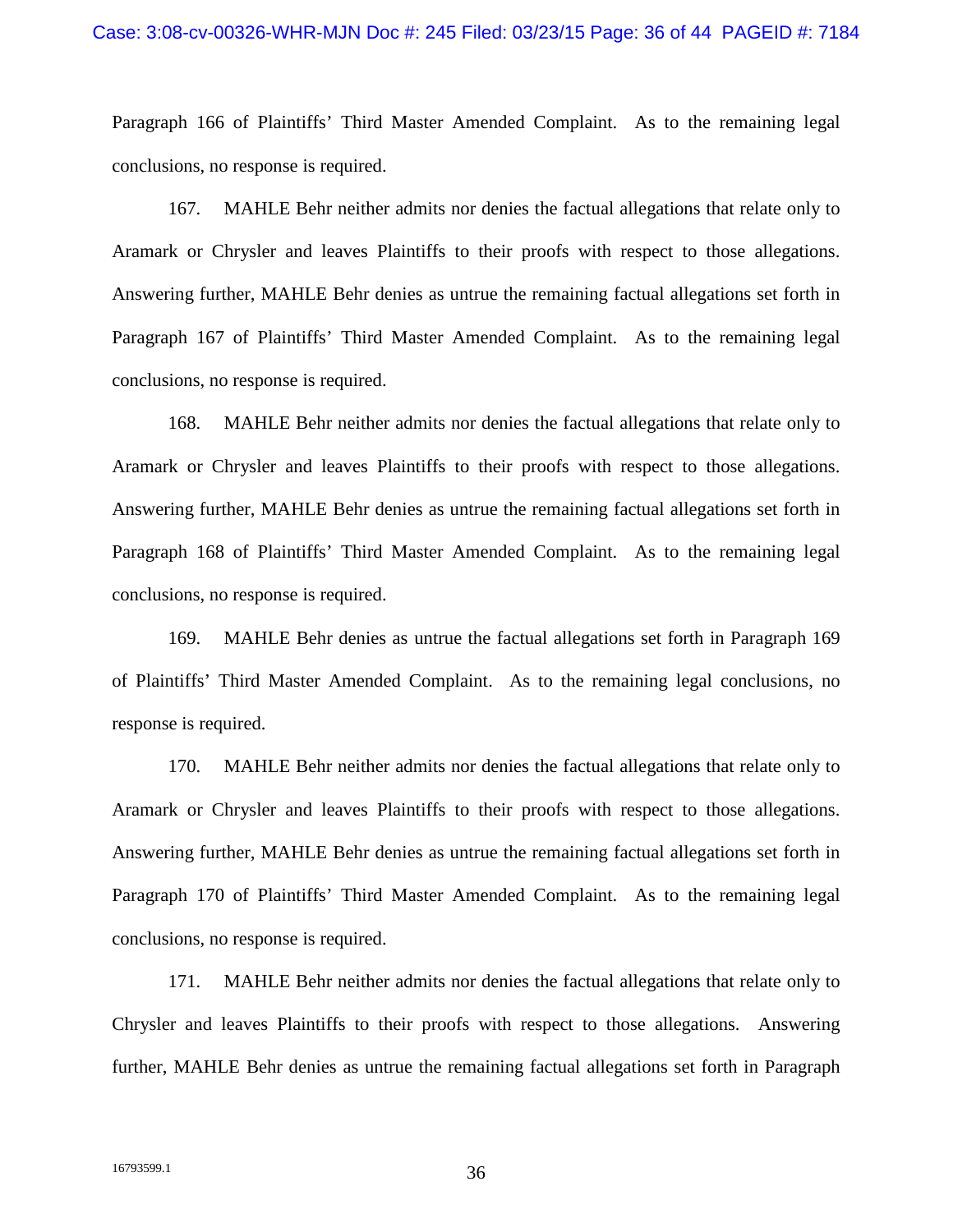### Case: 3:08-cv-00326-WHR-MJN Doc #: 245 Filed: 03/23/15 Page: 37 of 44 PAGEID #: 7185

171 of Plaintiffs' Third Master Amended Complaint. As to the remaining legal conclusions, no response is required.

172. MAHLE Behr neither admits nor denies the factual allegations that relate only to Aramark or Chrysler and leaves Plaintiffs to their proofs with respect to those allegations. Answering further, MAHLE Behr denies as untrue the remaining factual allegations set forth in Paragraph 172 of Plaintiffs' Third Master Amended Complaint. As to the remaining legal conclusions, no response is required.

**WHEREFORE**, MAHLE Behr respectfully requests that the Court dismiss Count X of Plaintiffs' Third Master Amended Complaint with prejudice and award MAHLE Behr its costs, expenses and attorney's fees incurred in defending this action and any such further relief as this Court deems appropriate.

### **COUNT XI**

## **Civil Conspiracy**

173. MAHLE Behr incorporates by reference its answers to Paragraphs 1 through 172 of Plaintiffs' Third Master Amended Complaint as stated herein.

174. MAHLE Behr neither admits nor denies the factual allegations that relate only to Chrysler and leaves Plaintiffs to their proofs with respect to those allegations. Answering further, MAHLE Behr denies as untrue the remaining factual allegations set forth in Paragraph 174 of Plaintiffs' Third Master Amended Complaint. As to the remaining legal conclusions, no response is required.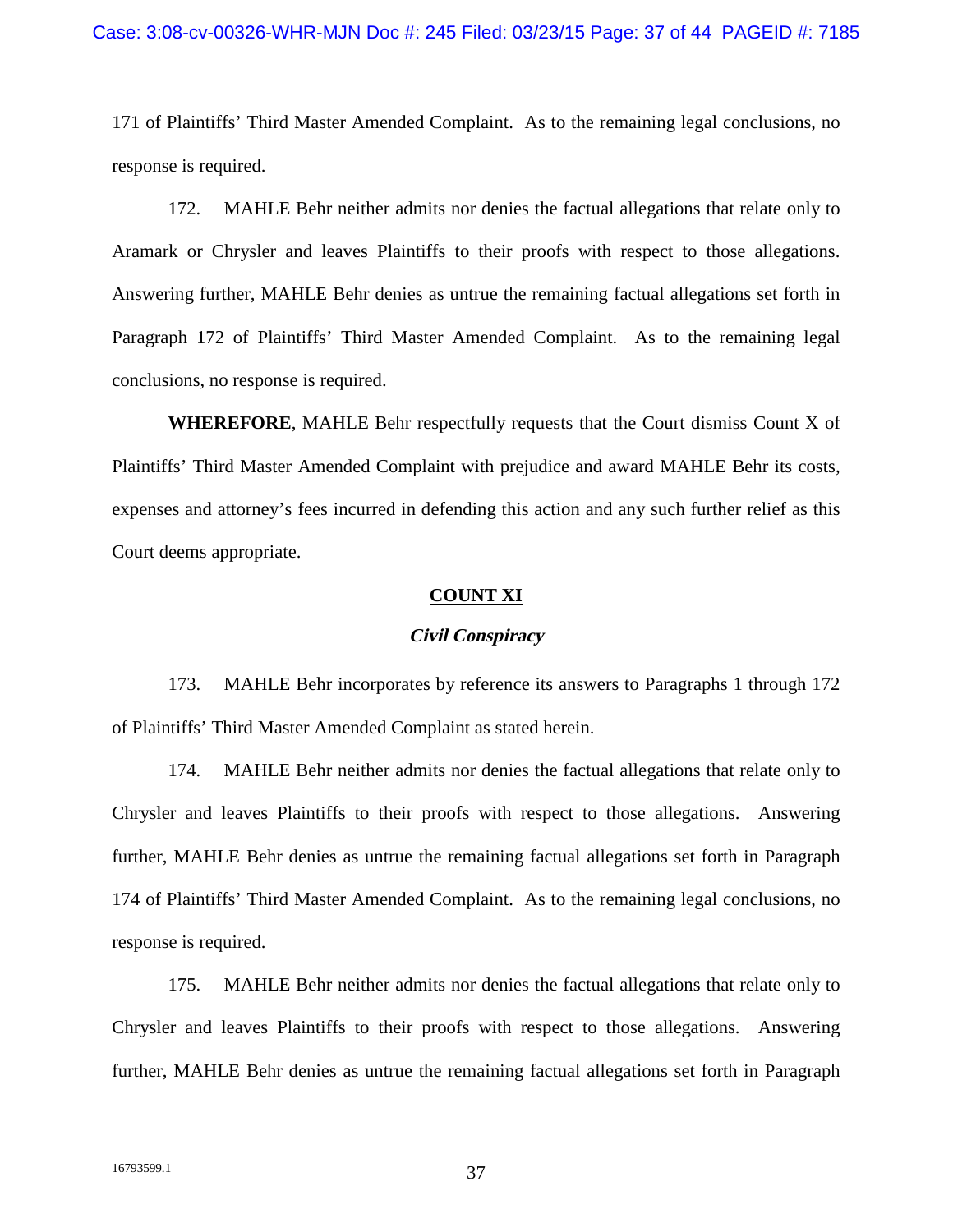#### Case: 3:08-cv-00326-WHR-MJN Doc #: 245 Filed: 03/23/15 Page: 38 of 44 PAGEID #: 7186

175 of Plaintiffs' Third Master Amended Complaint. As to the remaining legal conclusions, no response is required.

176. MAHLE Behr neither admits nor denies the factual allegations that relate only to Chrysler and leaves Plaintiffs to their proofs with respect to those allegations. Answering further, MAHLE Behr denies as untrue the remaining factual allegations set forth in Paragraph 176, including all subparts, of Plaintiffs' Third Master Amended Complaint. As to the remaining legal conclusions, no response is required.

177. MAHLE Behr neither admits nor denies the factual allegations that relate only to Chrysler and leaves Plaintiffs to their proofs with respect to those allegations. Answering further, MAHLE Behr denies as untrue the remaining factual allegations set forth in Paragraph 177 of Plaintiffs' Third Master Amended Complaint. As to the remaining legal conclusions, no response is required.

178. MAHLE Behr neither admits nor denies the factual allegations that relate only to Chrysler and leaves Plaintiffs to their proofs with respect to those allegations. Answering further, MAHLE Behr denies as untrue the remaining factual allegations set forth in Paragraph 178 of Plaintiffs' Third Master Amended Complaint. As to the remaining legal conclusions, no response is required.

179. MAHLE Behr neither admits nor denies the factual allegations that relate only to Chrysler and leaves Plaintiffs to their proofs with respect to those allegations. Answering further, MAHLE Behr denies as untrue the remaining factual allegations set forth in Paragraph 179 of Plaintiffs' Third Master Amended Complaint. As to the remaining legal conclusions, no response is required.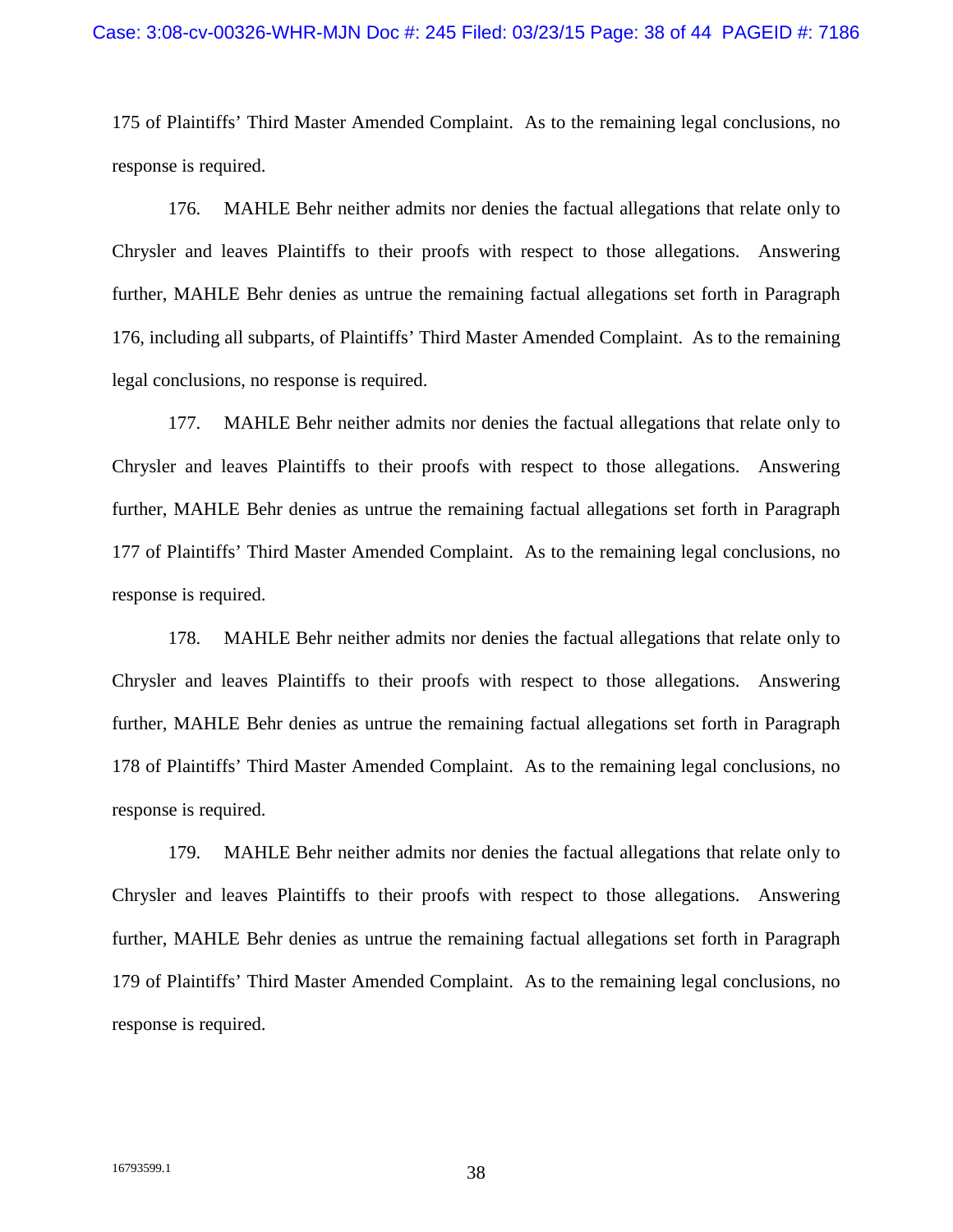180. MAHLE Behr neither admits nor denies the factual allegations that relate only to Chrysler and leaves Plaintiffs to their proofs with respect to those allegations. Answering further, MAHLE Behr denies as untrue the remaining factual allegations set forth in Paragraph 180 of Plaintiffs' Third Master Amended Complaint. As to the remaining legal conclusions, no response is required.

181. MAHLE Behr neither admits nor denies the factual allegations that relate only to Chrysler and leaves Plaintiffs to their proofs with respect to those allegations. Answering further, MAHLE Behr denies as untrue the remaining factual allegations set forth in Paragraph 181 of Plaintiffs' Third Master Amended Complaint. As to the remaining legal conclusions, no response is required.

182. MAHLE Behr neither admits nor denies the factual allegations that relate only to Chrysler and leaves Plaintiffs to their proofs with respect to those allegations. Answering further, MAHLE Behr denies as untrue the remaining factual allegations set forth in Paragraph 182 of Plaintiffs' Third Master Amended Complaint. As to the remaining legal conclusions, no response is required.

**WHEREFORE**, MAHLE Behr respectfully requests that the Court dismiss Count XI of Plaintiffs' Third Master Amended Complaint with prejudice and award MAHLE Behr its costs, expenses and attorney's fees incurred in defending this action and any such further relief as this Court deems appropriate.

# **AFFIRMATIVE DEFENSES**

For its further and separate affirmative and/or special defenses to the Third Master Amended Complaint, MAHLE Behr avers the following: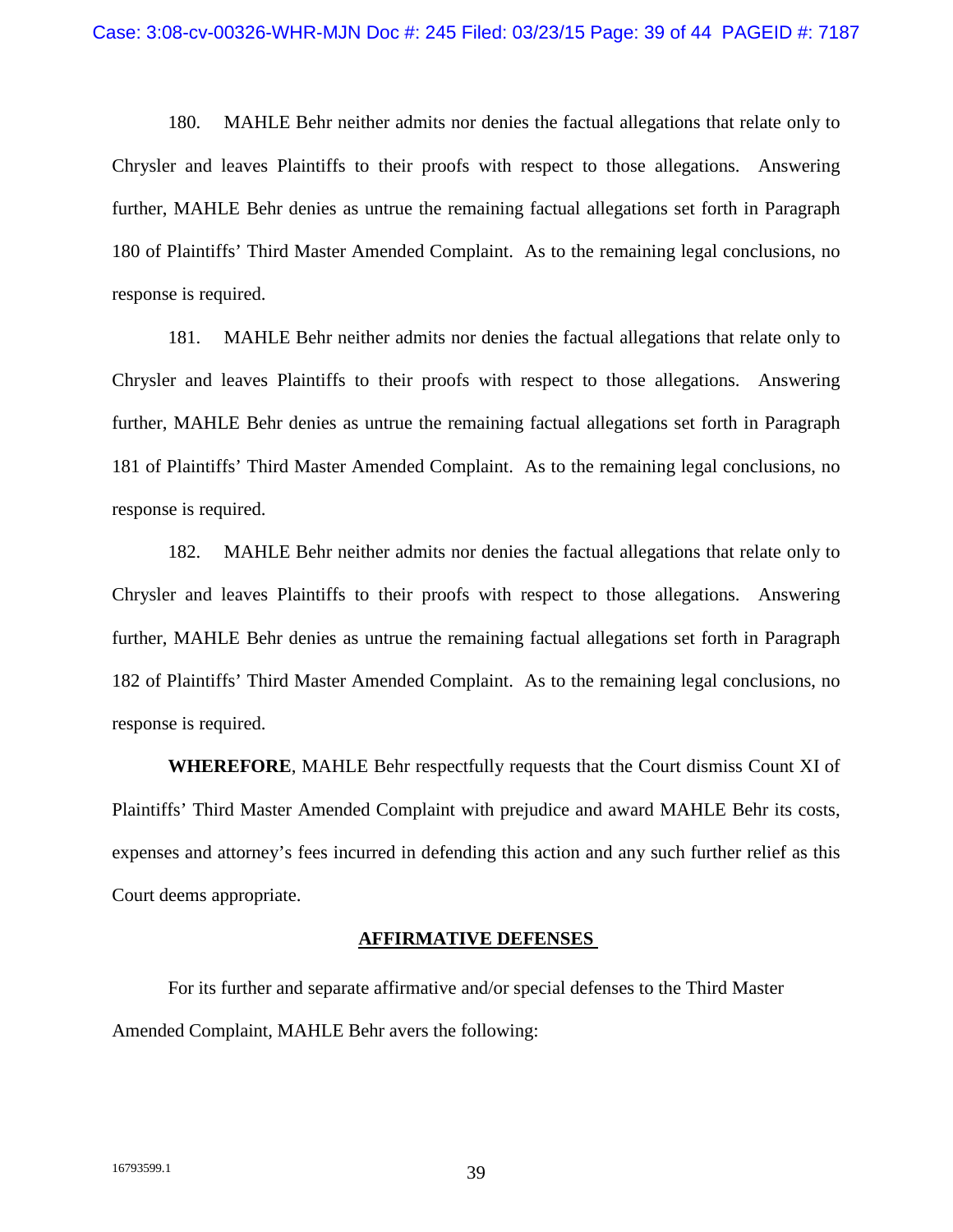1. Plaintiffs fail to state a claim upon which relief may be granted against MAHLE Behr.

2. MAHLE Behr is an improper party to this action.

3. Plaintiffs' claims are barred, in whole or in part, by the applicable statutes of limitation and/or the doctrine of laches.

4. The Court lacks subject matter jurisdiction over this matter based on applicable environmental laws and regulations and/or primary jurisdiction of certain governmental bodies.

5. Plaintiffs' and the purported class members' claims are barred in whole or in part by the doctrines of waiver, estoppel, ratification and/or unclean hands.

6. Plaintiffs' claims are barred, in whole or in part, because Plaintiffs' damages, if any, were caused by their own acts or omissions.

7. Plaintiffs were guilty of negligence and/or contributory or comparative negligence, which was greater than any alleged negligence of MAHLE Behr, and therefore, Plaintiffs are barred from recovery.

8. Plaintiffs are not entitled to a recovery because Plaintiffs failed to mitigate any damages they incurred.

9. Plaintiffs have failed to join other indispensable parties.

10. Plaintiffs' claims against MAHLE Behr are barred because federal, state and/or local authorities directed and/or ratified all of MAHLE Behr's action, which are the subject of Plaintiffs' claims.

11. MAHLE Behr was entitled to utilize and rely upon a system of waste disposal authorized and regulated by federal and state law and has, in fact, complied with all relevant statutory and administrative regulations applicable hereto.

40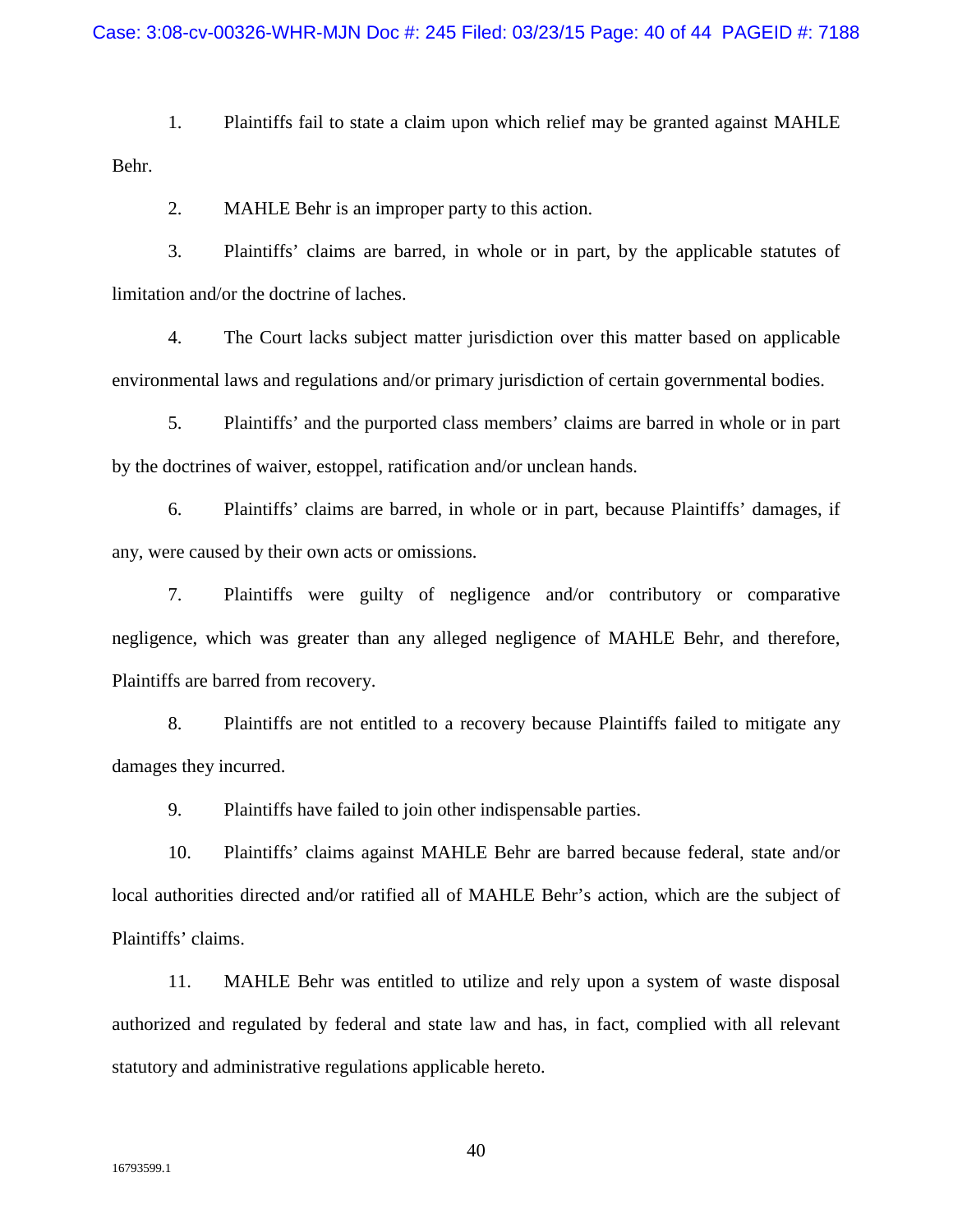12. Plaintiffs' claims may be barred or limited by the doctrine of "coming to the nuisance."

13. Plaintiffs' claims are barred because any invasion or trespass by particulates, vapors, odors, or other emissions has not resulted in substantial and/or unreasonable harm to Plaintiffs.

14. MAHLE Behr denies that it has ever intentionally, fraudulently or negligently concealed or misrepresented any material fact relating to the claims asserted in Plaintiffs' Third Master Amended Complaint. It further denies that Plaintiffs relied on any representation made by MAHLE Behr at any time relevant to the claims asserted by Plaintiffs. Finally, MAHLE Behr denies that any reliance by Plaintiffs on any representation made by MAHLE Behr, if any, was a proximate cause of any injury or damage alleged by Plaintiffs.

15. Plaintiffs' claims against MAHLE Behr on the basis of alleged joint and several liability are barred since the acts and omissions of all other defendants were separate and distinct from those of MAHLE Behr, if any, and neither the common law nor any federal or state statute renders MAHLE Behr jointly and severally liable for the acts or omissions of other defendants.

16. Plaintiffs and/or all of the purported class members were cognizant and aware of all the facts, circumstances and conditions existing, and consented to, permitted, acquiesced, actively encouraged and/or voluntarily assumed that risks therefrom and attendant thereto.

17. Plaintiffs' and the purported class members' causes of action are barred because they have not suffered an actual injury or damages as a result of the alleged conduct, and in any event, any losses or damages sustained by Plaintiffs are *de minimis*, remote, speculative and/or transient, and hence are not cognizable at law. Thus, Plaintiffs and any purported class members do not have any right, standing, or competency to maintain claims for damages or other relief.

41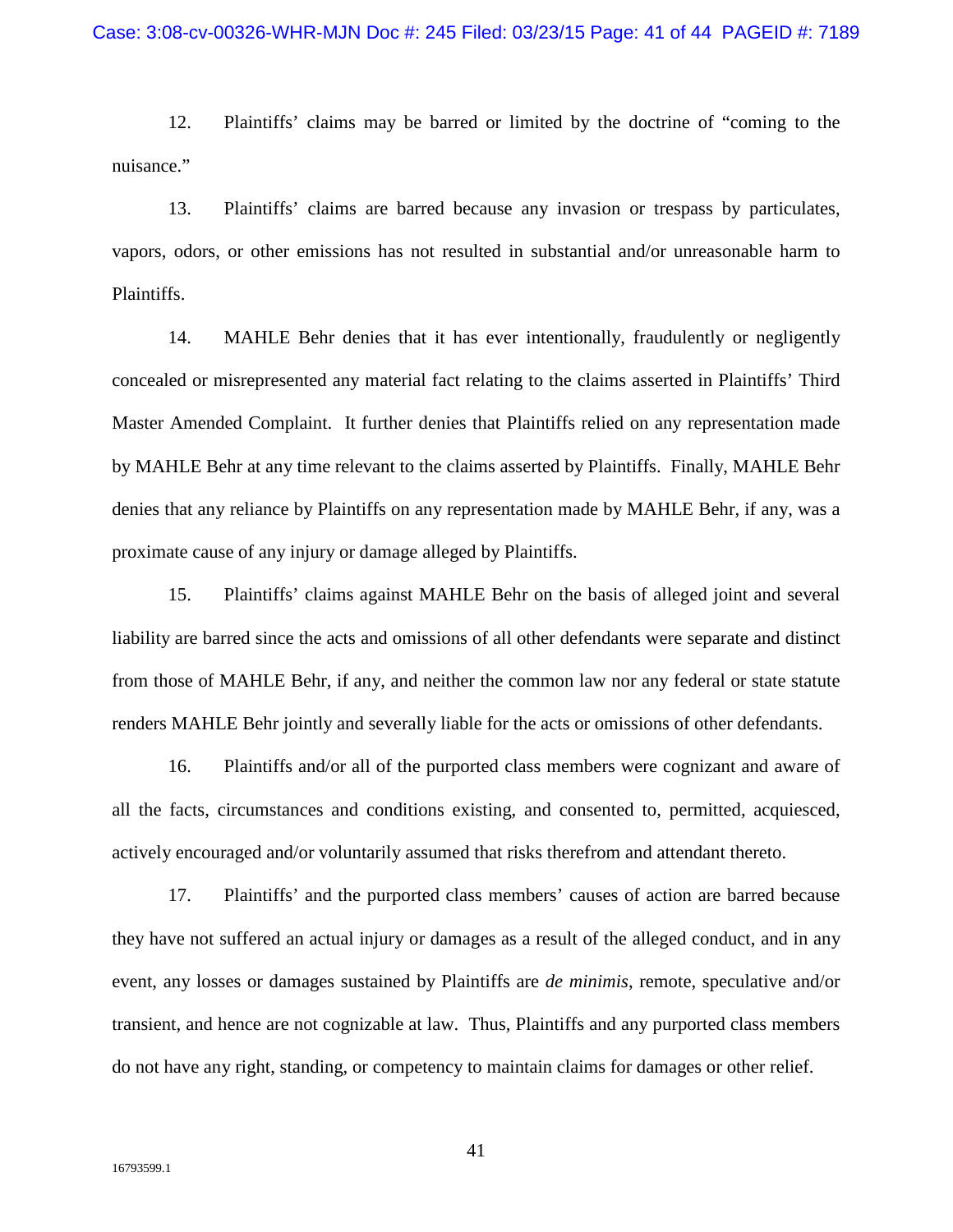18. The named Plaintiffs are not representative of any certifiable class or classes of person and therefore, they cannot meet the requirements set forth under Fed. R. Civ. P. 23.

19. This action is not properly maintainable as a class action.

20. Plaintiffs' and the purported class members' claims are barred because they are premature and not ripe for adjudication.

21. Plaintiffs' damages, if any, were not proximately caused by any act or omission on the part of MAHLE Behr.

22. Plaintiffs' injury and/or damages are the proximate result of the negligence of third parties over whom MAHLE Behr had no control.

23. MAHLE Behr denies being liable under the doctrine of strict liability in tort.

24. MAHLE Behr reserves the right to plead any additional affirmative or special defenses that may in the future become available to it because of the discovery of additional facts or otherwise.

25. MAHLE Behr incorporates by reference, as if fully set forth herein, all applicable affirmative or special defenses asserted by other Defendants in this action.

**WHEREFORE**, MAHLE Behr respectfully requests that the Court dismiss Plaintiffs' Third Master Amended Complaint with prejudice and award MAHLE Behr its costs, expenses and attorney's fees incurred in defending this action and any such further relief as this Court deems appropriate.

Respectfully submitted,

/s/ James A. King James A. King (0040270) Trial Attorney Porter, Wright, Morris & Arthur LLP

42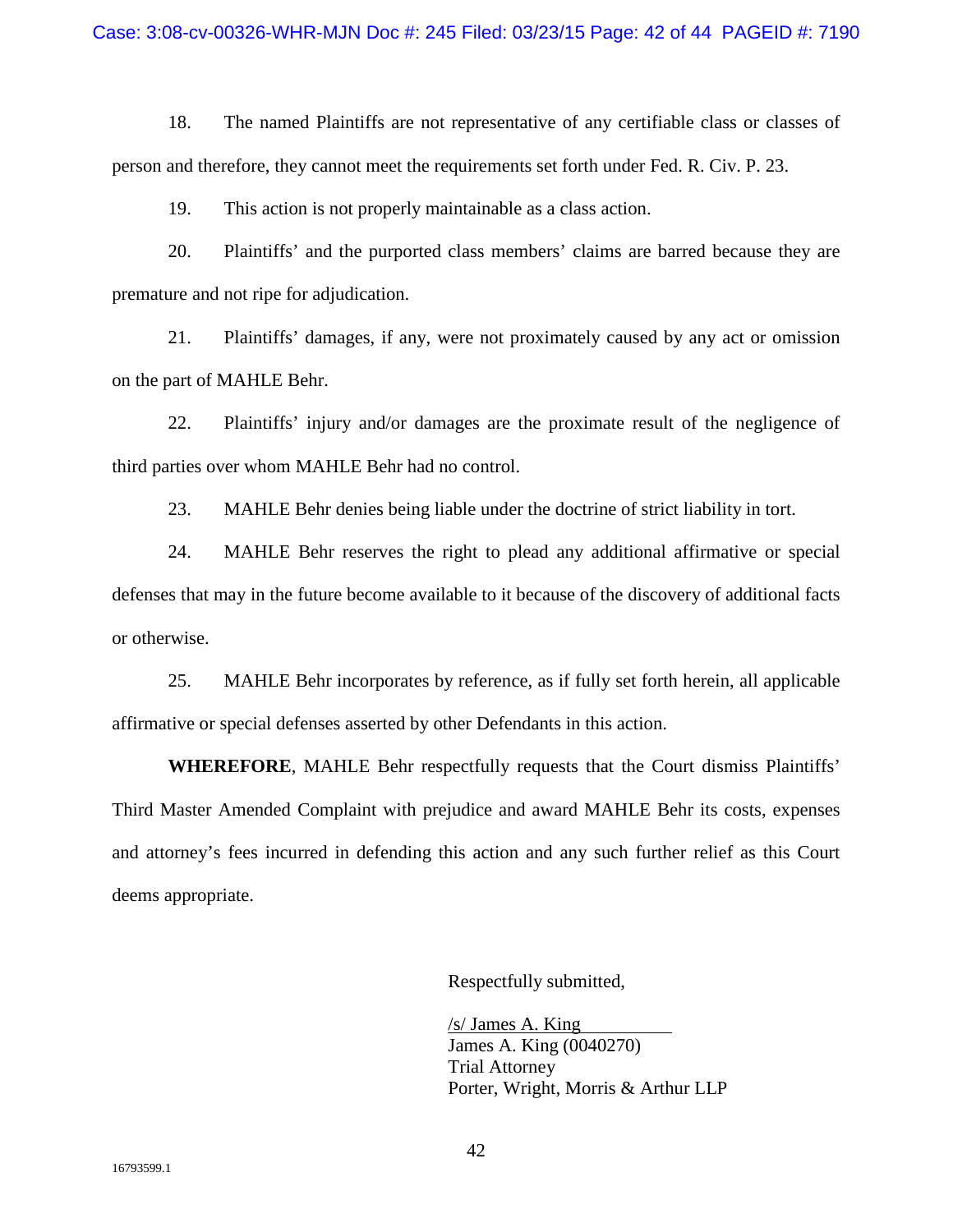Case: 3:08-cv-00326-WHR-MJN Doc #: 245 Filed: 03/23/15 Page: 43 of 44 PAGEID #: 7191

41 South High Street Columbus, Ohio 43215-6194 (614) 227-2149 (voice) (614) 227-2100 (facsimile) jking@porterwright.com

Caroline H. Gentry (0066138) Porter, Wright, Morris & Arthur LLP One Dayton Centre One South Main Street, Suite 1600 Dayton, Ohio 45402-2028 (937) 449-6748 (voice) (937) 449-6820 (facsimile) cgentry@porterwright.com

Nicholas B. Gorga (admitted *pro hac vice*) Khalilah V. Spencer (admitted *pro hac vice*) Honigman Miller Schwartz and Cohn LLP 2290 First National Building 660 Woodward Avenue Detroit, MI 48226-3506 (313) 465-7654 nankers@honigman.com ngorga@honigman.com kspencer@honigman.com

Dated: March 23, 2015 Attorneys for MAHLE Behr, Inc.